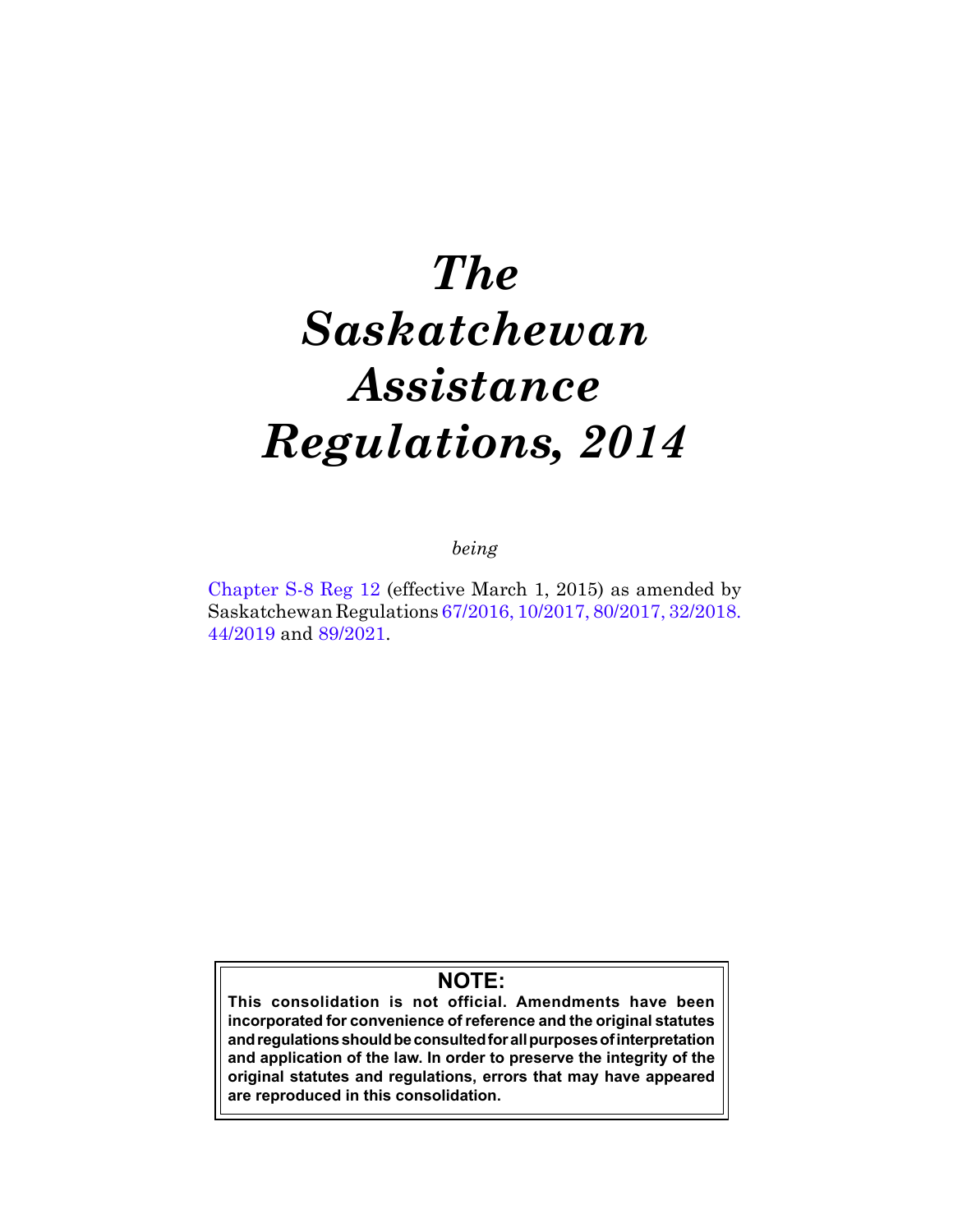# Table of Contents

#### PART I **Preliminary Matters**

- 1 Title
- 2 Interpretation

PART II **Application, Eligibility and Approval**

#### DIVISION 1 **Application**

3 Repealed

#### DIVISION 2 **Eligibility**

- 4 Interpretation of Division
- 5 Eligibility criteria individuals
- 6 Eligibility criteria family units
- 7 Ineligible individuals
- 8 Budget shortfall individuals
- 9 Budget shortfall family units
- 10 Other rules respecting budget shortfalls
- 11 Determining monthly income
- 12 Determining liquid assets
- 13 Determining excess assets

#### DIVISION 3 **Approval or Denial**

14 Repealed

#### PART III **Benefits**

- 15 Repealed
- 15.1 Closure date cessation of benefits
- 16 Benefit to be provided in accordance with this Part
- $17$  When no benefit is to be provided disposal of assets, unusual expenditures
- 18 When no benefit to be provided period of self-support
- 19 Date benefits commence
- 20 Amount of benefits payable
- 21 Emergency benefits
- 22 Funeral expenses benefits
- 23 Benefits re services of advocate
- 24 Northern living supplement benefits
- 25 Special circumstances benefits
- 26 Benefit re security deposits
- 26.1 No benefit re medical expenses

#### PART IV **Payment of Benefits**

- 27 Payment to trustee
- 28 Payment of benefits to family units

#### PART V

#### **Report of Changes, Reviews and Appeals**

- 29 Report of changes
- 30 Reviewing financial eligibility criteria
- 31 Changes in benefit amounts
- 32 Alienation or transfer of benefits
- 33 Suspension or cancellation of benefits
- 34 Review with eligible recipient before
- taking certain actions
- 35 Appeals and reconsideration
- 36 Appeal with regard to benefits
- 37 Appeals to the appeal board

#### PART VI **Other**

# 38 Emergency payments – where previous benefit

- not applied to purpose
- 39 Repealed
- 40 Rules re other benefits
- 41 Minister may set schedule of rates
- 42 Maintaining eligibility
- 43 Assignment of other payments to minister

#### PART VII **Repeal and Coming into Force**

- 44 Sask. Reg. 78/66 repealed
- 44.1 Transitional
- 44.2 Transitional closure date
	- **Appendix**
- Table 1 Income and Asset Exemptions
- Table 2 Benefits

45 Coming into force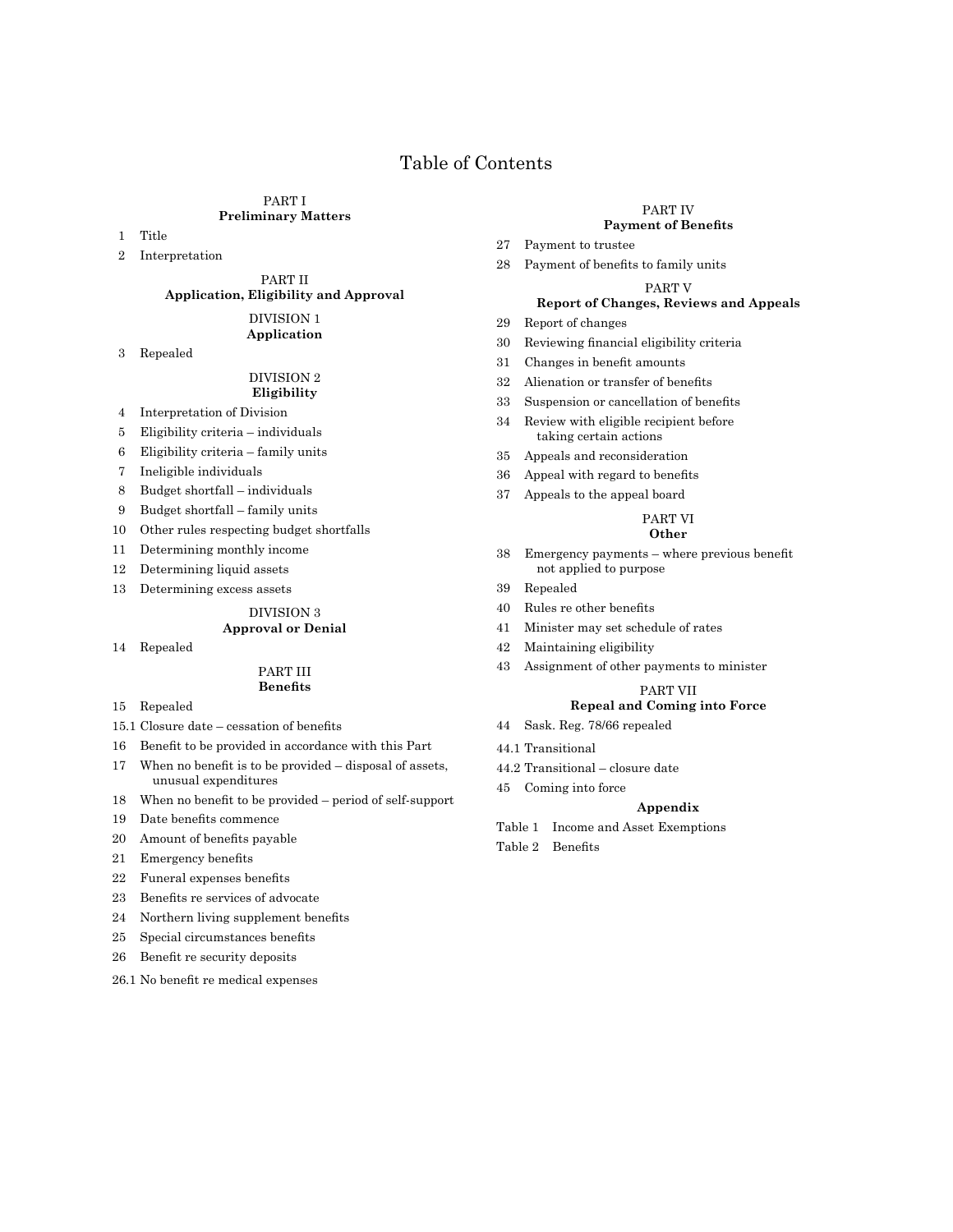# **CHAPTER S-8 REG 12**

*The Saskatchewan Assistance Act*

# PART I **Preliminary Matters**

**Title**

**1** These regulations may be cited as *The Saskatchewan Assistance Regulations, 2014.*

**Interpretation**

**2**(1) In these regulations:

(a) **"Act"** means *The Saskatchewan Assistance Act*;

(b) **"appeal board"** means an appeal board established pursuant to subsection 10(2) of *The Social Services Administration Act*;

(c) **"appeal committee"** means an appeal committee established pursuant to subsection 10(1) of *The Social Services Administration Act*;

(d) **Repealed.** 5 Jly 2019 SR 44/2019 s3.

(d.1) **"application"** means an application for a benefit made pursuant to section 3, as that section existed on the day before the coming into force of *The Saskatchewan Assistance Amendment Regulations, 2019;*

- (e) **"benefit"** means a benefit provided in accordance with these regulations;
- (f) **"child"** means:
	- (i) a person under 18 years of age; or

(ii) a person who is 18 years of age or over but under 19 years of age and who is in attendance at a secondary educational institution;

and includes a stepchild or child with respect to whom a person stands in the place of a parent;

(g) **"dependant"** means:

(i) the spouse of a recipient, unless that spouse is living separate and apart from the recipient; and

(ii) any child of a recipient or of his or her spouse, unless that child is living separate and apart from the recipient or unless that child is not dependent on the recipient and his or her spouse for support;

(h) **"eligible family member"** means a family member described in clause  $6(2)(a)$ ;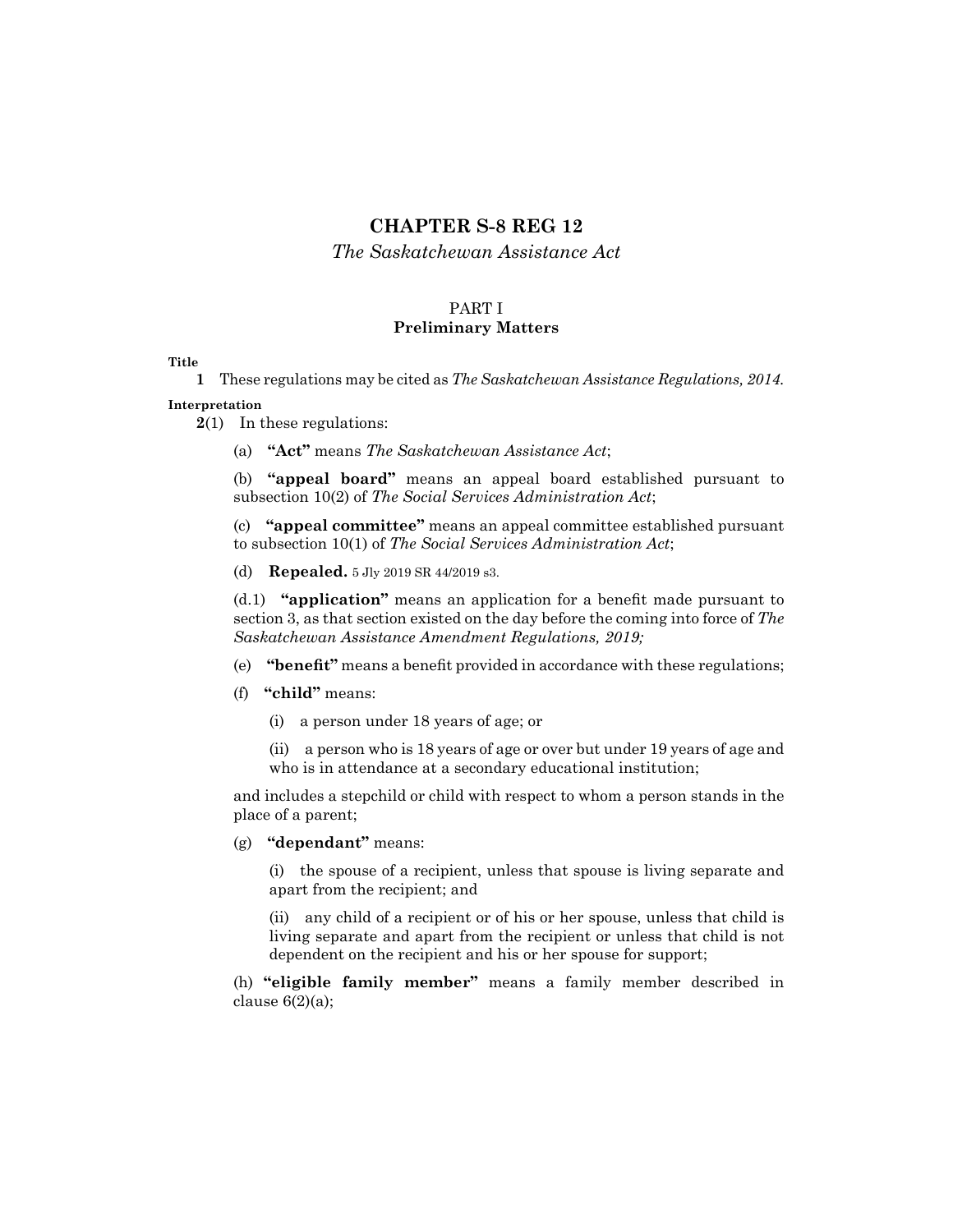(i) **"eligible recipient"** means an individual or family unit whose application for a benefit has been approved pursuant to section 14, as that section existed on the day before the coming into force of *The Saskatchewan Assistance Amendment Regulations, 2019*;

(j) **"excess asset"** means:

(i) any real property of an eligible recipient other than the principal residence of an eligible recipient;

(ii) any real or personal property used for a farming or business operation of an eligible recipient other than:

(A) the quarter section on which the eligible recipient's principal residence is located; and

(B) any property that, in the opinion of the minister, is essential to the farming or business operation;

(iii) any personal property that, in the opinion of the minister, is not essential to the health and safety of the eligible recipient;

- (k) **"family member"** means a member of the family unit;
- (l) **"family unit"** means a unit composed of the following members:
	- (i) an individual;
	- (ii) the spouse, if any, of the individual mentioned in subclause (i);

(iii) the children, if any, of the individual mentioned in subclause (i) or the individual's spouse mentioned in subclause (ii), but not including children who:

(A) are living separate and apart from the individual and the individual's spouse; or

(B) are not dependent on the individual and the individual's spouse for support;

(m) **"financial resources"** means, with respect to an individual, the individual's monthly income, liquid assets and excess assets as determined in accordance with these regulations;

(n) **"fully employable person"** means a person who, as determined by the minister, is capable of working at least 36 hours per week;

- (o) **"liquid asset"** includes:
	- (i) cash;
	- (ii) an amount on deposit in a financial institution;
	- (iii) the cash surrender value of an insurance policy; and
	- (iv) the realizable value of:
		- (A) a stock, bond or other security;
		- (B) an investment certificate;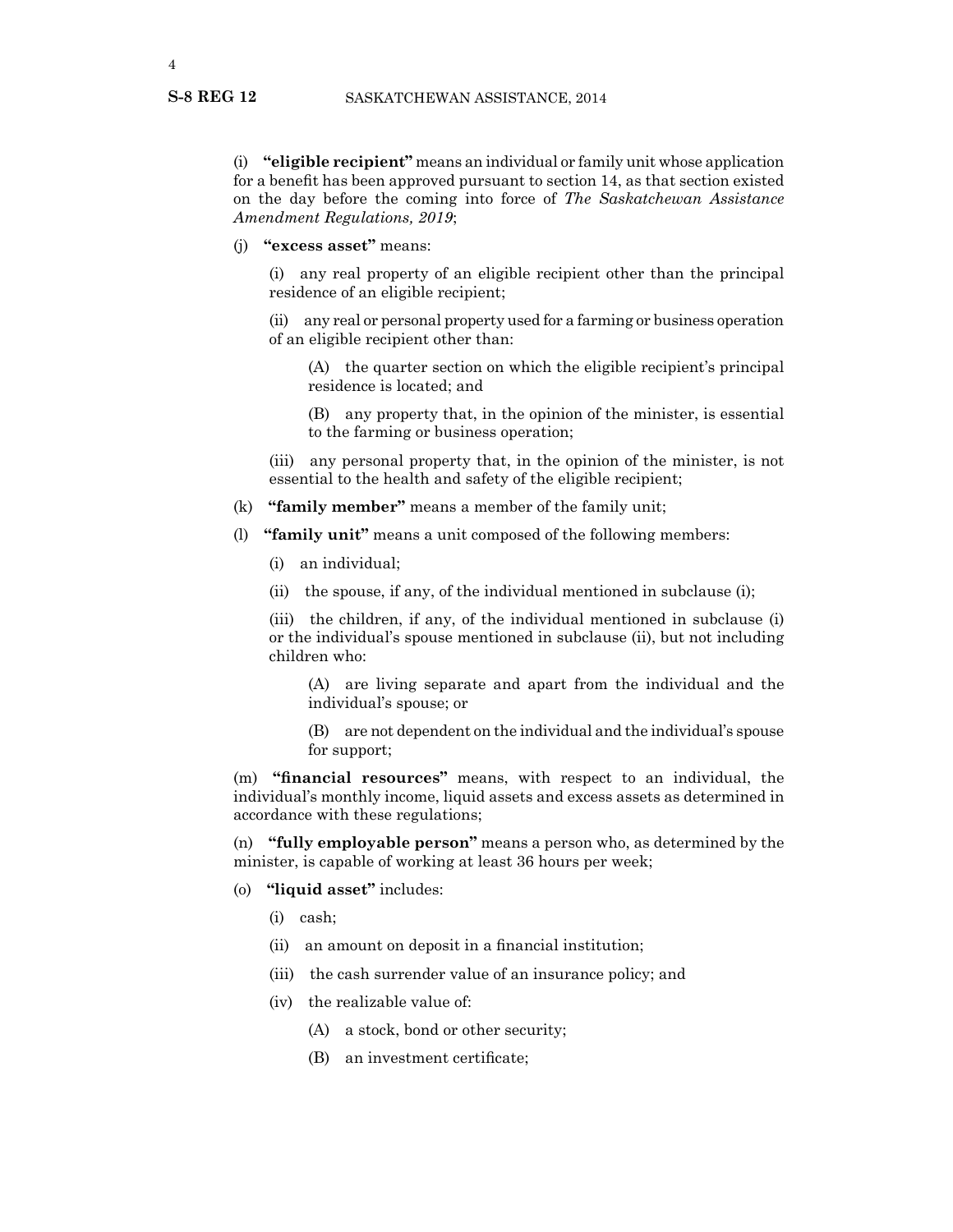- (C) a bequest pursuant to a will;
- (D) an award for damages pursuant to a court order; and
- (E) a settlement of a claim;

(p) **"partially employable person"** means a person who, as determined by the minister, is not capable of full-time employment but who is able to work on a part-time or casual basis;

(q) **"person with a disability"** means a person whose major reason for requiring assistance is, as determined by the minister, a physical or mental disability;

(q.1) **"provincial health authority"** means the provincial health authority within the meaning of *The Provincial Health Authority Act;*

#### (r) **"resident of a facility"** means:

(i) an individual who resides in:

(A) a facility designated as a special-care home in accordance with *The Facility Designation Regulations*;

(B) a mental health approved home as defined in *The Mental Health Services Act*;

(C) a personal care home for which a licence is issued pursuant to *The Personal Care Homes Act*;

(D) a residential-service facility for which a licence is issued pursuant to *The Residential Services Act*; or

(E) a private-service home for which a certificate of approval is issued pursuant to *The Residential Services Act*;

(ii) a patient in a facility designated as a hospital in accordance with *The Facility Designation Regulations*, or a hospital operated by Athabasca Health Authority, who, by reason of receiving long-term care, is being assessed a resident charge; or

(iii) an individual who resides with a relative, as defined in clause 2(f) of *The Personal Care Homes Act*, and who requires supervision and assistance with personal care;

- (s) **"spouse"** means:
	- (i) the legal spouse of an individual; or

(ii) if an individual does not have a legal spouse or is living separate and apart from his or her legal spouse, another individual who:

(A) has cohabited with the individual for a period of not less than three months and shares financial resources with the individual;

(B) represents himself or herself as the spouse of the individual or as the father or mother of a child of the individual;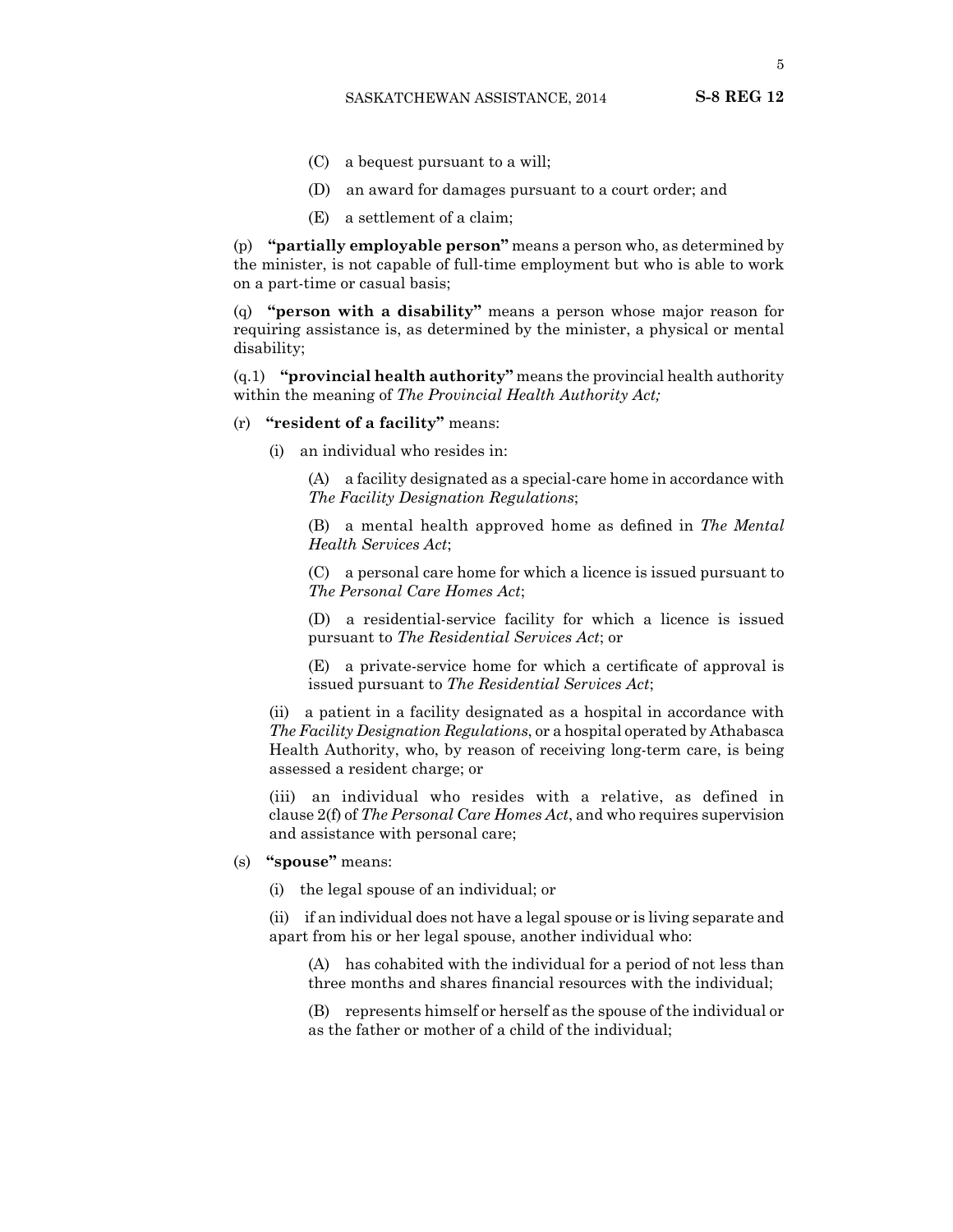## S-8 REG 12 SASKATCHEWAN ASSISTANCE, 2014

(C) is the father or mother of a child of the individual; or

(D) for any purpose identifies the individual or a child of the individual as his or her dependant;

(t) **"Table"** means a table set out in the Appendix;

(u) **"unemployable person"** means a person who, as determined by the minister, is not capable of employment.

(2) Subject to subsection (3):

(a) for the purposes of subclause  $(2)(f)(i)$ , a person is deemed to be under 18 years of age during the entire month in which the person attains the age of 18 years; and

(b) for the purposes of subclause  $(2)(f)(ii)$ , a person is deemed to be under 19 years of age during the entire month in which the person attains the age of 19 years.

(3) A person with respect to whom services are being provided pursuant to *The Child and Family Services Act* may apply for assistance in his or her own right pursuant to these regulations on or after the person's eighteenth birthday.

> 2 Jan 2015 cS-8 Reg 12 s2; 12 Aug 2016 SR 67/2016 s3; 5 Jly 2019 SR 44/2019 s3.

# PART II **Application, Eligibility and Approval**

# DIVISION 1

#### **Application**

**Repealed.** 5 Jly 2019 SR 44/2019 s4.

# DIVISION 2 **Eligibility**

**Interpretation of Division**

**4**(1) In this Division, **"residency requirement"** means, with respect to an individual, that the individual:

(a) is a Canadian citizen;

(b) is authorized pursuant to an Act of the Parliament of Canada to take up permanent residence in Canada;

(c) is determined pursuant to the *Immigration and Refugee Protection Act* (Canada) or the *Immigration Act* (Canada) to be a Convention refugee;

(d) is in Canada under a temporary resident permit issued pursuant to the *Immigration and Refugee Protection Act* (Canada) or on a minister's permit issued pursuant to the *Immigration and Refugee Protection Act* (Canada);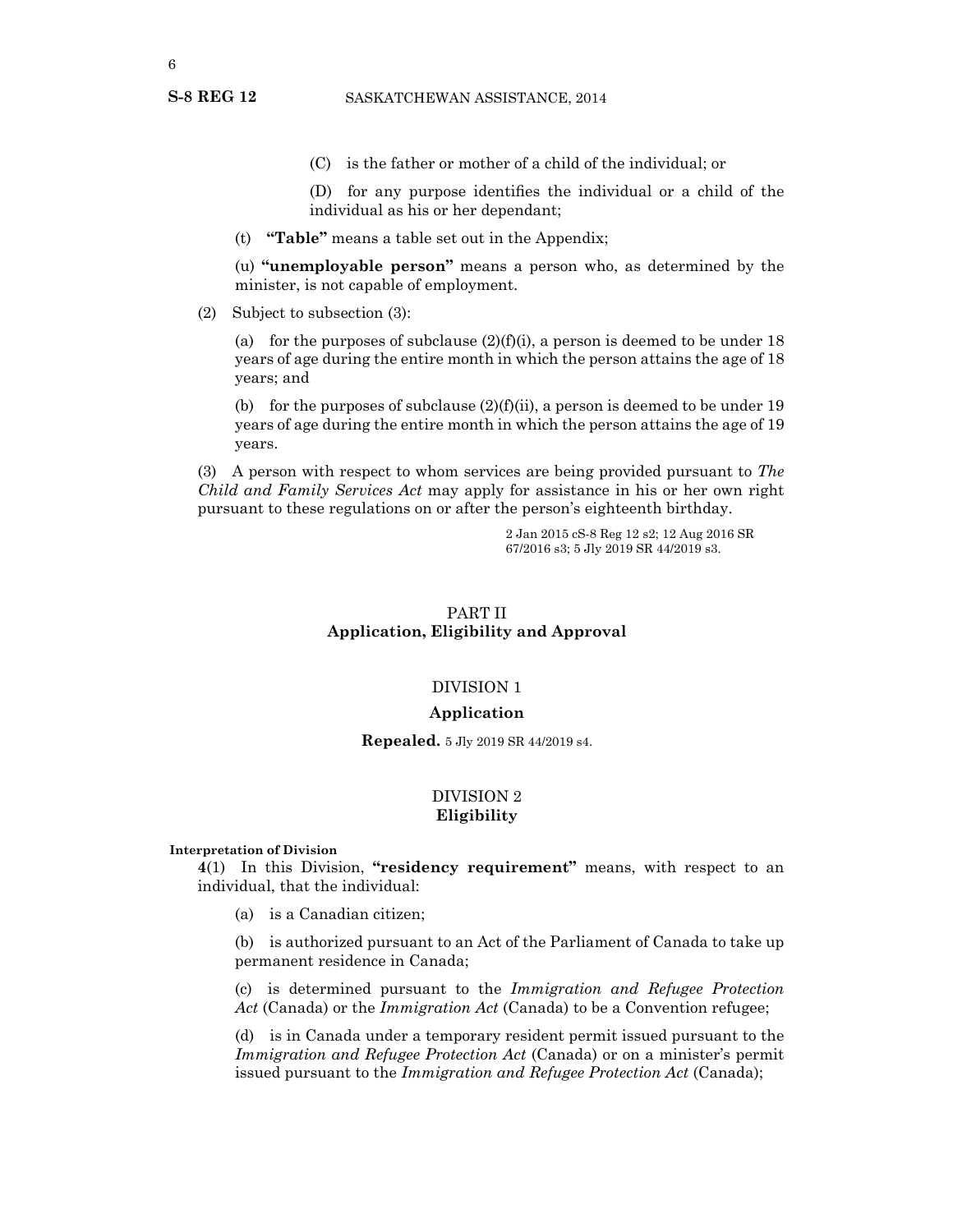(e) is in the process of having his or her claim for refugee protection, or application for protection, determined or decided pursuant to the *Immigration and Refugee Protection Act* (Canada); or

(f) is subject to a removal order pursuant to the *Immigration and Refugee Protection Act* (Canada) that cannot be executed.

(2) An eligible recipient who does not satisfy the residency requirement may be eligible for benefits if the minister is satisfied:

(a) that the eligible recipient or a dependant of the eligible recipient is being treated for a medical condition and is unable to leave Saskatchewan;

(b) that the eligible recipient or a dependant of the eligible recipient died while in Saskatchewan; or

(c) that exceptional circumstances exist.

2 Jan 2015 cS-8 Reg 12 s4; 5 Jly 2019 SR 44/2019 s5.

#### **Eligibility criteria – individuals**

**5**(1) This section applies to an eligible recipient who is an individual.

- (2) An individual is an eligible recipient only if the individual:
	- (a) is a Saskatchewan resident;
	- (b) is 18 years of age or older;
	- (c) meets the residency requirement;
	- (d) is determined pursuant to section 8 to have a budget shortfall;

(e) satisfies the minister that the individual has explored every reasonable possibility of providing for the individual's needs and the needs of the individual's family unit, if any, including applying for any benefits provided by the Government of Canada, the Government of Saskatchewan or any other government, or any agency of that government, for which the individual or any member of the individual's family unit may be eligible; and

(f) participates in periodic case planning.

5 Jly 2019 SR 44/2019 s6.

#### **Eligibility criteria - family units**

**6**(1) This section applies to an eligible recipient that is a family unit.

- (2) A family unit is an eligible recipient only if:
	- (a) at least one of the family members:
		- (i) is a Saskatchewan resident;
		- (ii) is 18 years of age or older; and
		- (iii) meets the residency requirement;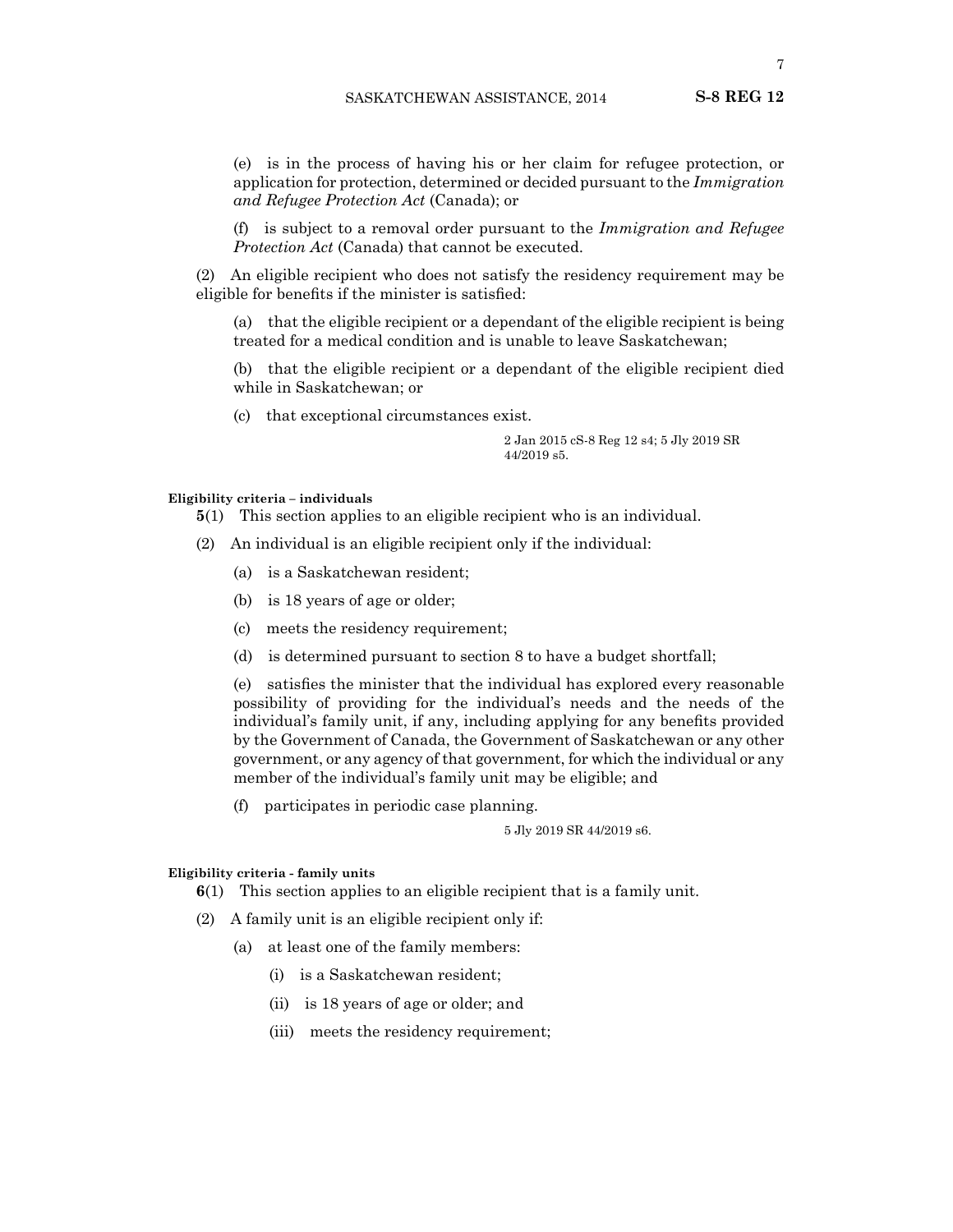(b) the family unit is determined pursuant to section 9 to have a budget shortfall;

(c) the family unit satisfies the minister that it has explored every reasonable possibility of providing for its needs, including applying for any benefits provided by the Government of Canada, the Government of Saskatchewan or any other government, or any agency of that government, for which the family unit may be eligible; and

(d) the family unit participates in periodic case planning.

(3) Subject to any other provision of these regulations, if a family unit includes an individual who does not meet the residency requirement, that individual's income and assets may be included in determining the income and assets of the family unit for the purposes of determining whether the family unit has a budget shortfall.

> 2 Jan 2015 cS-8 Reg 12 s6; 5 Jly 2019 SR 44/2019 s7; 5 Jly 2019 SR 44/2019 s7.

#### **Ineligible individuals**

**7**(1) Notwithstanding sections 5 and 6, no benefit is to be paid to or on behalf of an individual who:

(a) is detained under a sentence of imprisonment of more than 30 days in:

(i) a correctional facility as defined in *The Correctional Services Act, 2012*; or

(ii) a custody facility as defined in *The Youth Justice Administration Act*;

(b) is an inmate as defined in the *Corrections and Conditional Release Act* (Canada) or a prisoner as defined in the *Prisons and Reformatories Act* (Canada);

(c) is ordinarily resident on an Indian reserve as defined in the *Indian Act* (Canada); or

(d) is a student who is enrolled full-time in a post-secondary program, unless the student is:

(i) a person with a disability for whom post-secondary training that is not a university post-graduate program offers the only reasonable prospect for employment and leads to a vocational goal approved by the minister; or

(ii) a person who does not have a disability and who:

(A) is enrolled in a post-secondary program leading to a vocational goal that is not a university post-graduate program;

(B) has been receiving benefits for the 12-month period preceding his or her attendance at an educational institution; and

(C) supports a spouse who is a person with a disability.

(2) The minister may waive the requirement set out in paragraph  $(1)(d)(ii)(B)$  if the minister determines it is appropriate to do so.

2 Jan 2015 cS-8 Reg 12 s7.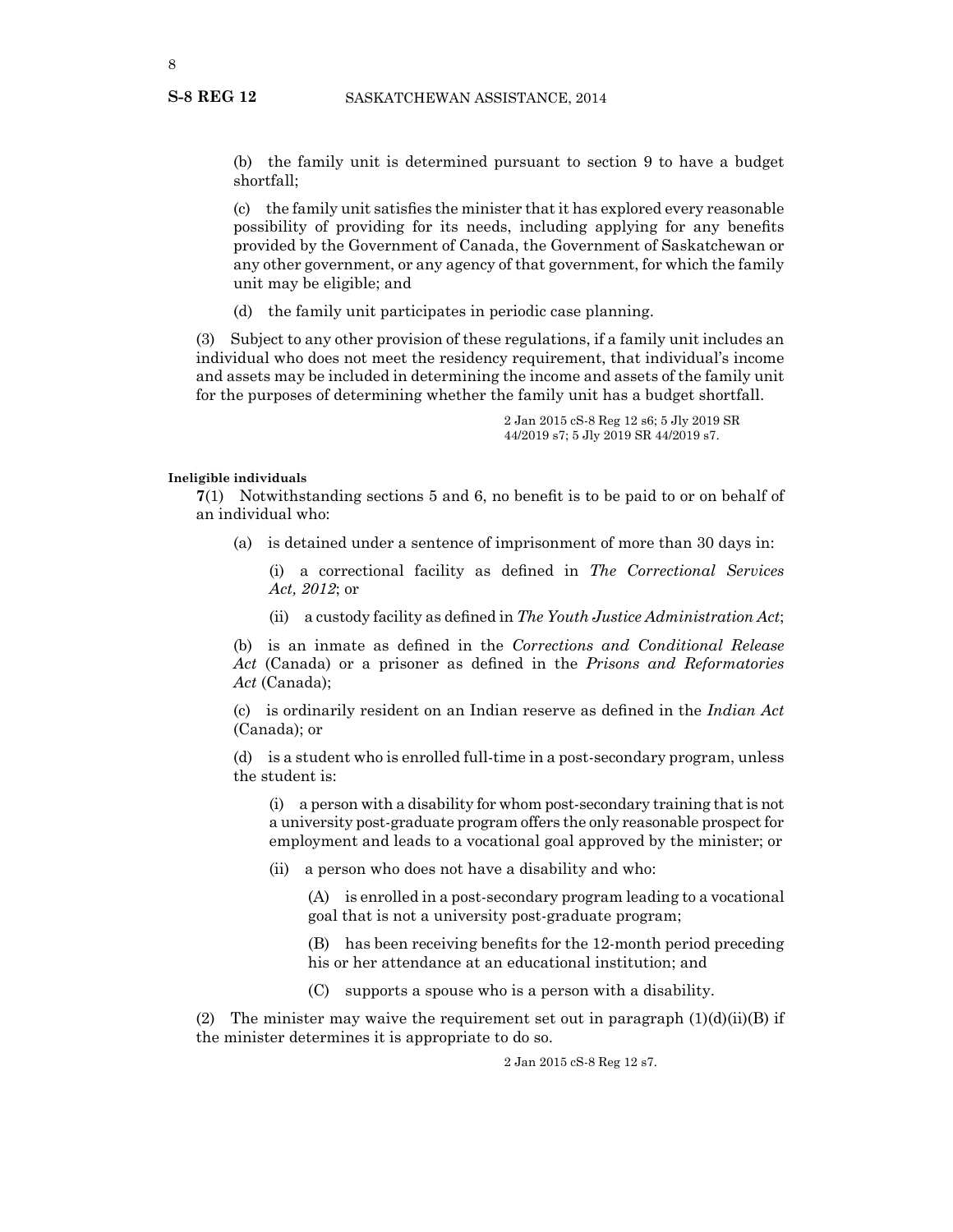#### **Budget shortfall - individuals**

**8**(1) This section applies to an eligible recipient who is an individual.

(2) Subject to subsections (3) and (4) and section 10, an individual has a budget shortfall if the individual's monthly income determined pursuant to clause (3)(a) is less than the monthly total of benefits to which the individual would be entitled as determined pursuant to clause (3)(b).

(3) For the purposes of determining if an individual has a budget shortfall, the minister:

(a) shall determine the individual's monthly income in accordance with section 11 and subsection 13(3);

(b) shall determine the monthly total of the benefits to which the individual would be entitled if he or she were an eligible recipient;

(c) shall determine the total of all liquid assets owned by the individual in accordance with section 12; and

(d) shall determine whether the individual owns excess assets in accordance with section 13;

(e) **Repealed.** 5 Jly 2019 SR 44/2019 s8.

(4) For the purposes of this section, if the minister determines that an individual would be entitled to a benefit only with respect to health services, the minister shall:

(a) determine the health services that would be required over 12 months;

(b) include any costs for the health services mentioned in clause (a) that the minister is satisfied are reasonably anticipated;

(c) determine the individual's needs based on whether the individual's monthly income, as determined in accordance with section 11 and subsection 13(3), will be sufficient to cover the costs of the health services mentioned in clause (b); and

(d) if the minister is satisfied that the individual's monthly income is not sufficient to cover the cost of the health services, declare that the individual has a budget shortfall for the purposes of these regulations.

(5) **Repealed.** 5 Jly 2019 SR 44/2019 s8.

2 Jan 2015 cS-8 Reg 12 s8; 17 Feb 2017 SR 10/2017 s3; 5 Jly 2019 SR 44/2019 s8.

#### **Budget shortfall - family units**

**9**(1) In this section, **"family unit's monthly income"** means the monthly income of all of its family members.

(2) This section applies to a family unit.

(3) Subject to subsections (4) and (5) and section 11, a family unit has a budget shortfall if the family unit's monthly income determined pursuant to clause (4)(a) is less than the monthly total of benefits to which the family unit would be entitled, as determined pursuant to clause (4)(b).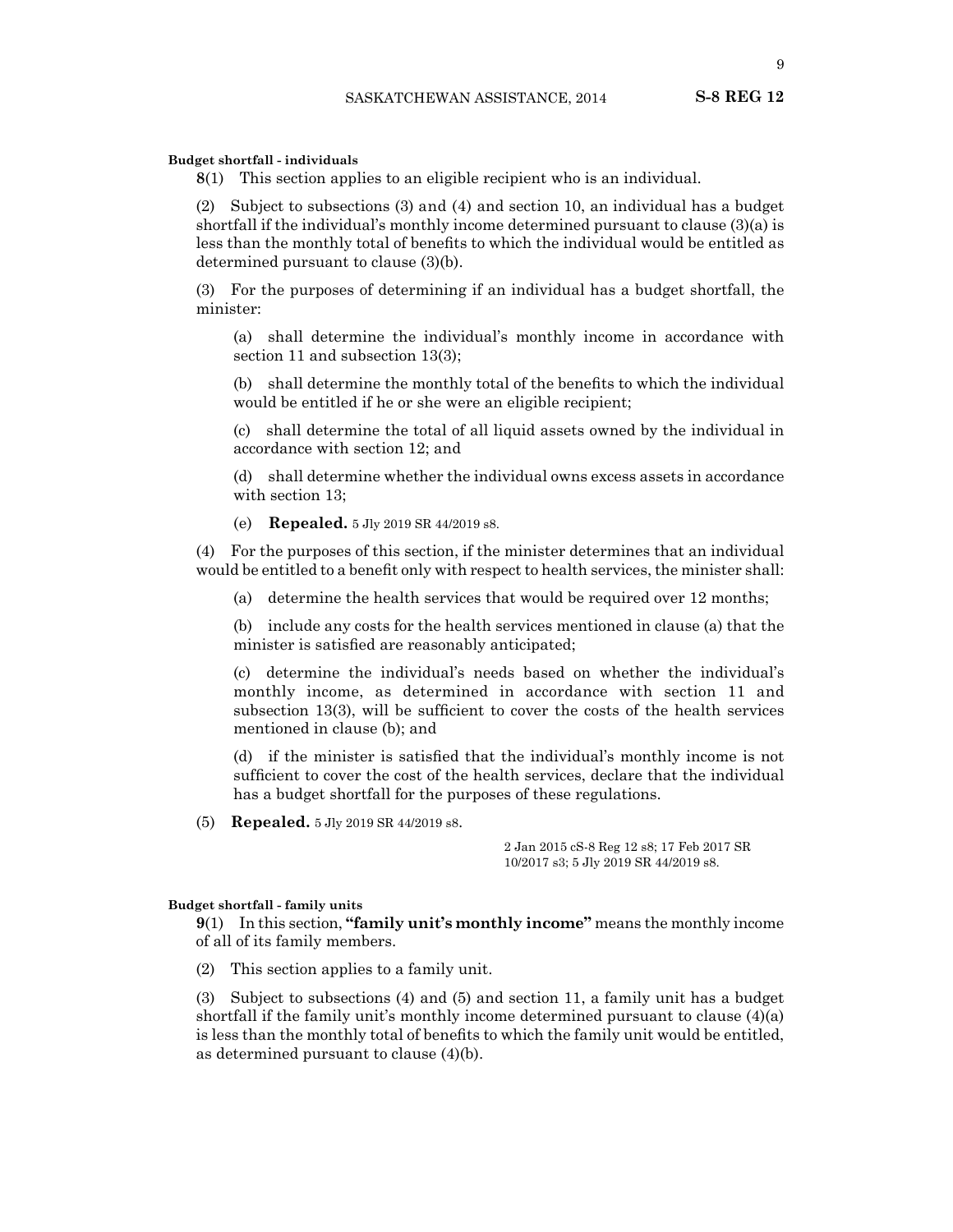(4) For the purposes of determining if a family unit has a budget shortfall, the minister:

(a) shall determine the family unit's monthly income in accordance with subsection 6(3), section 11 and subsection 13(3);

(b) shall determine the monthly total of the benefits to which the family unit would be entitled if it were an eligible recipient;

(c) shall determine the total of all liquid assets owned by the family unit in accordance with section 12; and

(d) shall determine whether the family unit owns excess assets in accordance with section 13;

(e) **Repealed.** 5 Jly 2019 SR 44/2019 s9.

(5) For the purposes of this section, if the minister determines that a family unit would be entitled to a benefit only with respect to health services, the minister shall:

(a) determine the health services that would be required over 12 months;

(b) include any costs for the health services mentioned in clause (a) that the minister is satisfied are reasonably anticipated;

(c) determine the family unit's needs based on whether the family unit's monthly income, as determined in accordance with subsection 6(3), section 11 and subsection 13(3), will be sufficient to cover the costs of the health services mentioned in clause (b); and

(d) if the minister is satisfied that the family unit's monthly income is not sufficient to cover the cost of the health services, declare that the family unit has a budget shortfall for the purposes of these regulations.

(6) **Repealed.** 5 Jly 2019 SR 44/2019 s9.

2 Jan 2015 cS-8 Reg 12 s9; 17 Feb 2017 SR 10/2017 s4; 5 Jly 2019 SR 44/2019 s9.

#### **Other rules respecting budget shortfalls**

**10**(1) Subject to subsection (2) and to section 11, an eligible recipient does not have a budget shortfall if the minister is satisfied that the eligible recipient owns excess assets.

(2) The minister may decide not to consider a liquid asset as a financial resource if the minister is satisfied that the applicant has genuine reasons for not converting the liquid asset into cash or for delaying the conversion.

(3) Notwithstanding any other provision of these regulations, the minister may, in a particular case, do any of the following:

(a) when determining monthly income, exclude any amount of income that, in the minister's opinion, should not be included;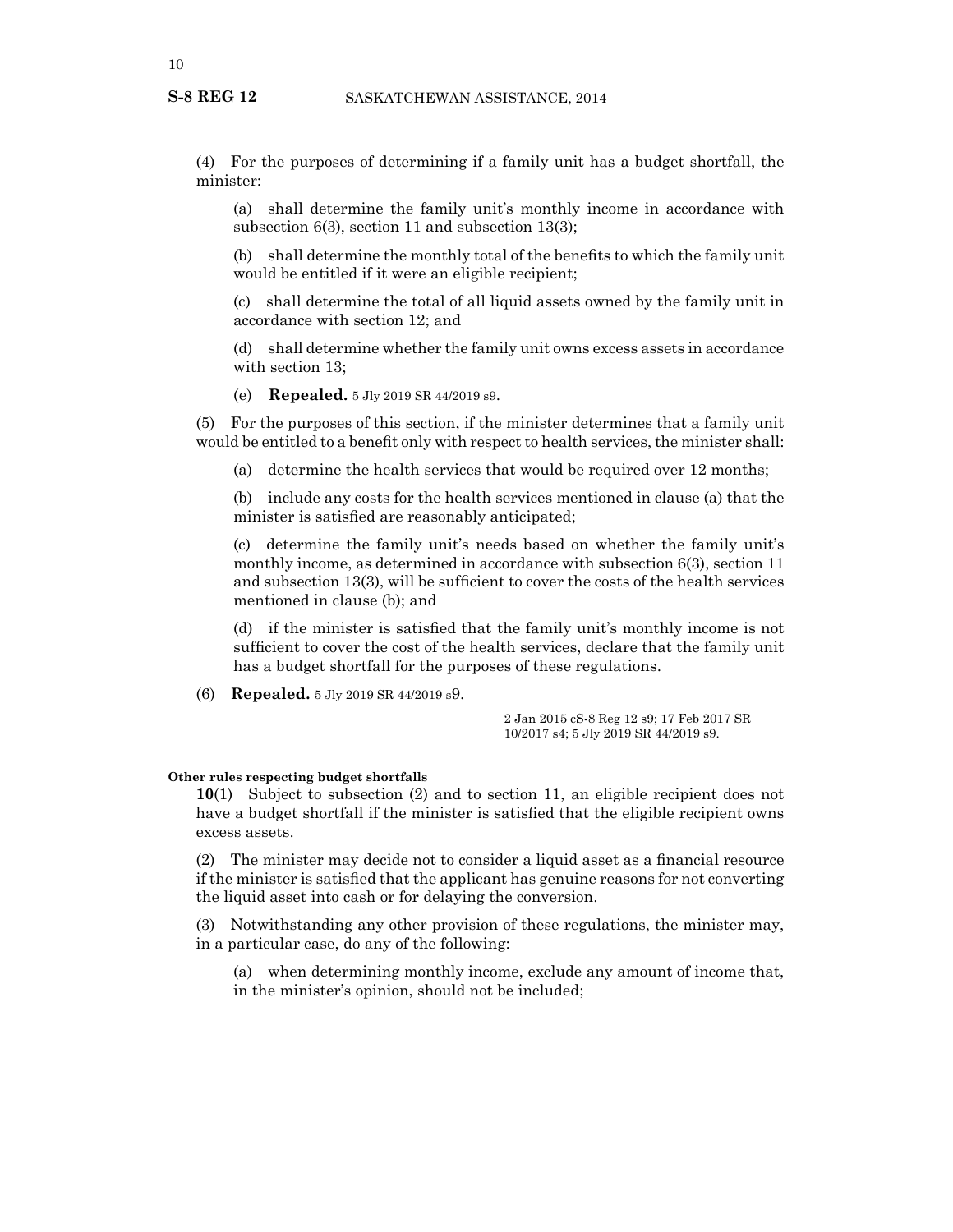(b) when determining liquid assets:

(i) exclude any liquid asset that, as determined by the minister, should not be included; or

(ii) include any liquid asset that, as determined by the minster, should be included;

(c) when determining excess assets, exclude any asset that, as determined by the minister, should not be considered an excess asset.

> 2 Jan 2015 cS-8 Reg 12 s10; 5 Jly 2019 SR 44/2019 s10.

#### **Determining monthly income**

**11**(1) This section applies to determining the monthly income of:

- (a) an eligible recipient who is an individual; and
- (b) each family member of an eligible recipient that is a family unit.

(2) Subject to subsections (3) to (15), the monthly income of an individual or family member is the net amount of moneys due to him or her from all sources as determined by the minister other than the items set out in Table 1.

(3) The minister shall determine monthly income pursuant to this section:

(a) based on the individual's or family member's monthly income for the month before the date on which the application was received by the minister; or

(b) if the minister is satisfied that the individual or family member has an irregular or fluctuating monthly income, based on what the minister is satisfied is his or her average monthly income over a period not to exceed 12 months before the date on which the application was received by the minister.

(4) Any employment income of a child attending school is not to be included in determining monthly income.

(5) Any amount that an eligible recipient receives for board, room and personal allowance pursuant to these regulations for the care of a relative, as defined in clause 2(f) of *The Personal Care Homes Act*, that exceeds the amount established pursuant to item 7(a) of section 4 of Table 2 is not to be included in determining monthly income.

(6) Subject to subsection (7), if an eligible recipient receives revenue for providing room only or room and board in the eligible recipient's principal residence to a person who is not a member of the eligible recipient's family unit, 25% of that revenue, but not less than \$25 per month, is to be included in determining monthly income.

(7) No eligible recipient is to be charged with room only or room and board income:

(a) with respect to children who are attending university, technical or vocational courses and who are not entitled to benefits;

(b) with respect to other eligible recipients who are residing with the eligible recipient and who are receiving benefits pursuant to item 1 of section 4 of Table 2; or

(c) if two or more eligible recipients are sharing living accommodation under a shared-cost agreement and benefits are being granted to each eligible recipient on the basis of his or her share of the cost.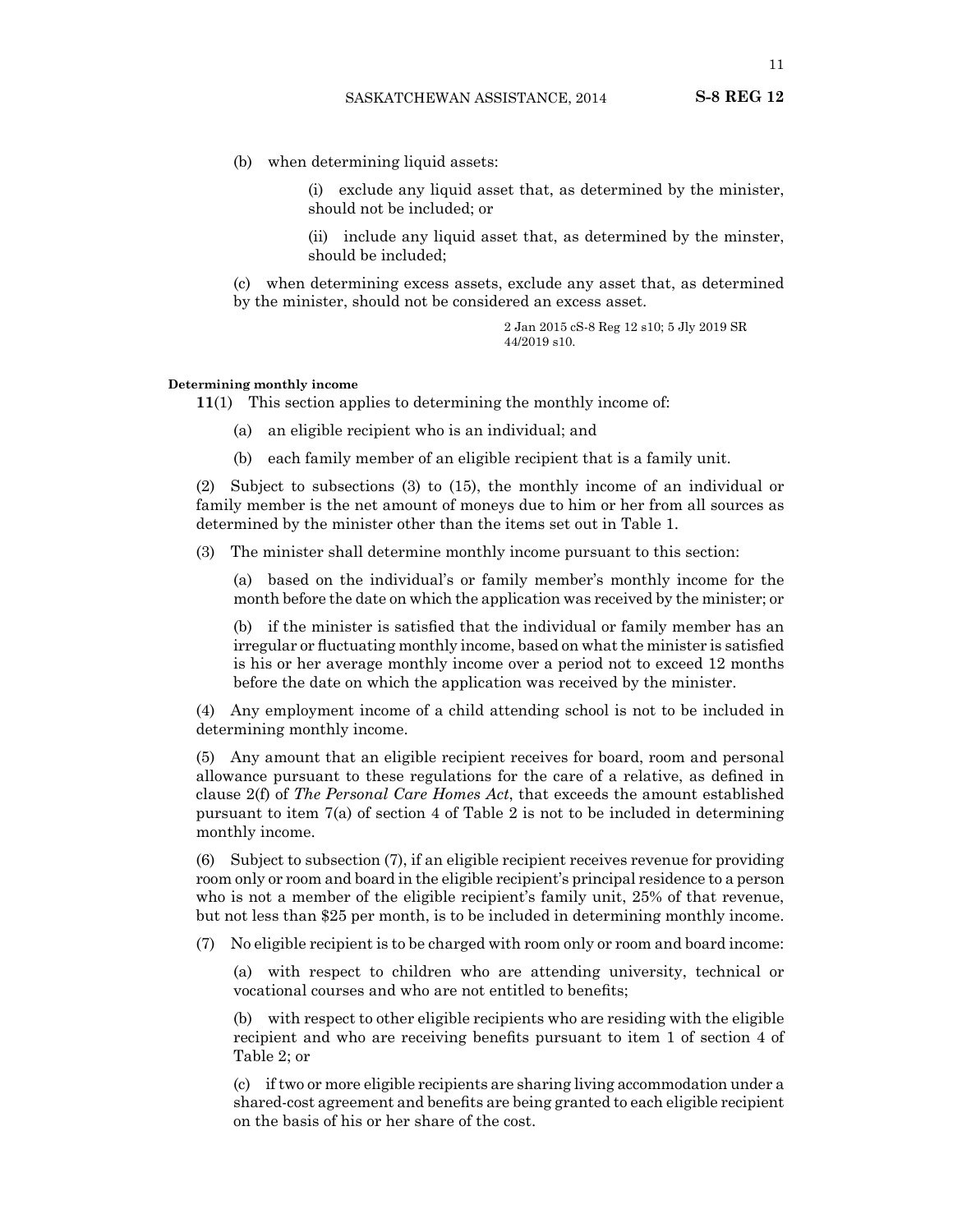(8) If an eligible recipient receives revenue for renting a self-contained suite in the eligible recipient's principal residence to a person who is not a member of the eligible recipient's family unit, 40% of that revenue, but not less than \$40 per month, is to be included in determining monthly income.

(9) Subject to subsection (10), if an eligible recipient receives any proceeds under a contract of insurance as a result of fire, theft or property damage in circumstances that require the insured property to be replaced or repaired, the payment is not to be included as income in determining eligibility for benefits.

(10) If the proceeds mentioned in subsection (9) are not used to repair or replace the insured property, the proceeds are to be considered a resource available to the eligible recipient for his or her current maintenance.

(11) If an individual's or a family member's income is subject to seizure or other similar process, the amount seized is not to be deducted when determining monthly income.

(12) If an eligible recipient receives income in cash or in kind or in services from an individual, benevolent organization or other similar agency, the eligible recipient shall indicate what requirements of the family unit the income is designed to meet and any conditions under which it is extended.

(13) If the requirement met as indicated pursuant to subsection (12):

(a) is considered a basic need, the estimated value of the income is to be considered income according to Part III and Table 2;

(b) is not considered a basic need, the estimated value of the income is not to be considered when determining eligibility for benefits.

(14) The amount of any overpayment recovered from an individual or family member by set-off or any other means is to be included when determining monthly income.

(15) In subsection (14), **"overpayment"** means a payment of an amount in excess of the individual's or family member's entitlement pursuant to a funding program that is established pursuant to another Act or regulation, an Act of the Parliament of Canada or a regulation made pursuant to an Act of the Parliament of Canada, an Act of the legislature of another province or territory of Canada or a regulation made pursuant to an Act of the legislature of another province or territory of Canada.

> 2 Jan 2015 cS-8 Reg 12 s11; 5 Jly 2019 SR 44/2019 s11.

#### **Determining liquid assets**

**12**(1) In determining an eligible recipient's liquid assets, the minister may allow the eligible recipient a period, not to exceed 90 days after the date on which the application is received by the minister, to convert a liquid asset that is not in the form of cash into cash.

(2) Any payment received on a liquid asset that cannot be converted into cash within the 90-day period mentioned in subsection (1) is to be included in determining the eligible recipient's monthly income pursuant to section 11.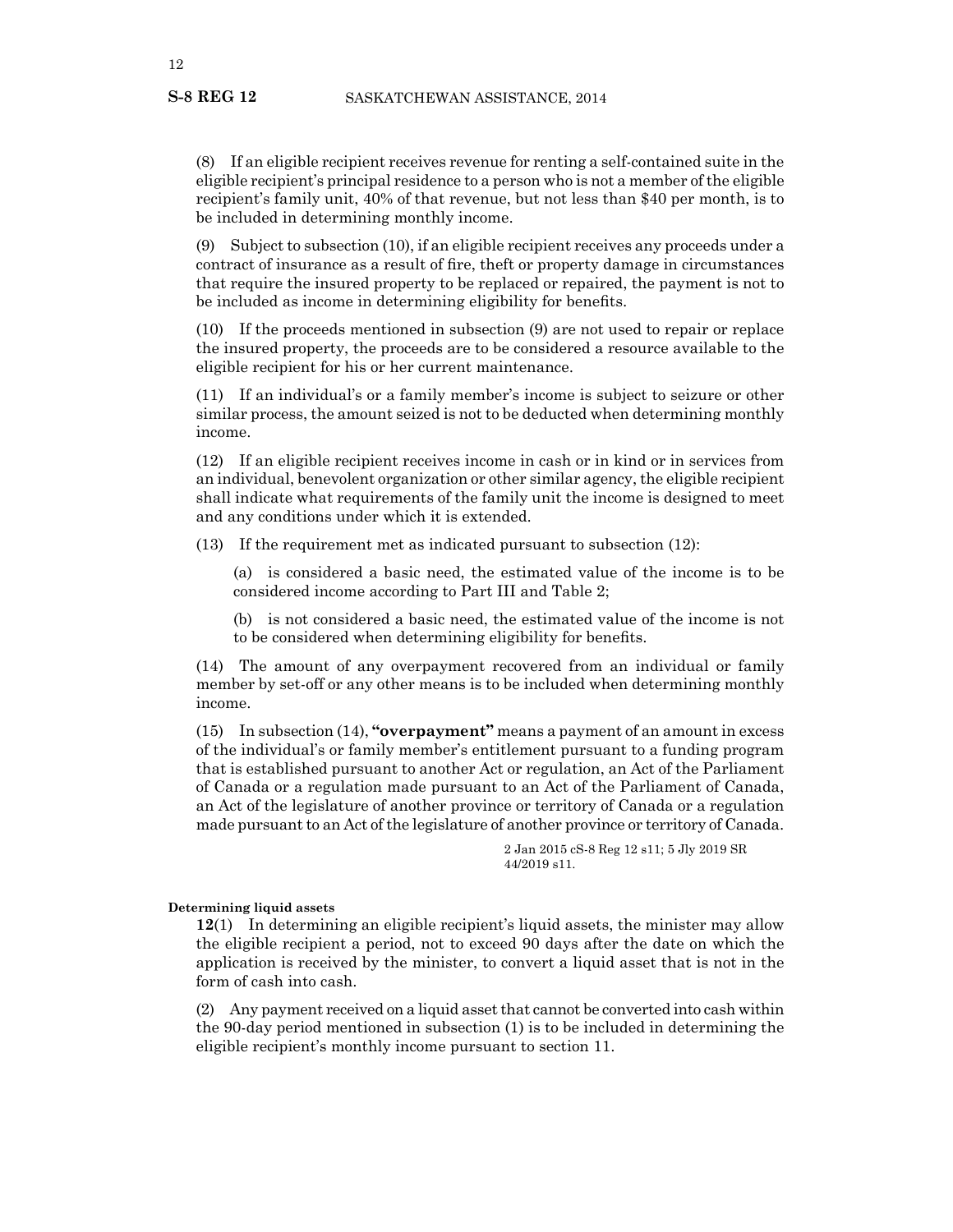(3) The following are not to be included in determining an eligible recipient's liquid assets:

(a) money held in trust pursuant to a registered education savings plan within the meaning of the *Income Tax Act* (Canada);

(b) contributions made to the Saskatchewan Pension Plan to a maximum yearly amount established by the Saskatchewan Pension Plan by or on behalf of:

(i) if the eligible recipient is an individual, the eligible recipient; or

(ii) if the eligible recipient is a family unit, the members of the family unit on whose behalf the application is made;

(c) the capital and income from a trust fund established pursuant to subsection 9(2) of *The Dependants' Relief Act, 1996*;

(d) funds held in, or money withdrawn from, a registered disability savings plan within the meaning of section 146.4 of the *Income Tax Act* (Canada);

(e) funds held in a discretionary trust for the benefit of an eligible family member or eligible recipient;

(f) a payment from a discretionary trust mentioned in clause (e) if, with the approval of the minister, the payment is used for an expense that is not provided for pursuant to these regulations;

 $(g)$  subject to subsection  $(2)$ , an amount saved from a benefit payment provided to the eligible recipient that:

(i) is held in an account or invested with a financial institution or is held in a trust account; and

- (ii) does not exceed:
	- (A) in the case of an individual, \$1,500; or
	- (B) in the case of a family unit, the sum of:
		- (I) \$1,500 for the first family member;
		- (II) \$1,500 for the second family member; and

(III) \$500 for each family member in addition to those mentioned in subparagraphs (I) and (II);

(h) the cash surrender value of any policy of life insurance but not the amount of any benefits paid pursuant to a policy of life insurance during the lifetime of the policyholder;

(i) prepaid funeral expenses not exceeding \$7,500.

2 Jan 2015 cS-8 Reg 12 s12; 5 Jly 2019 SR 44/2019 s12.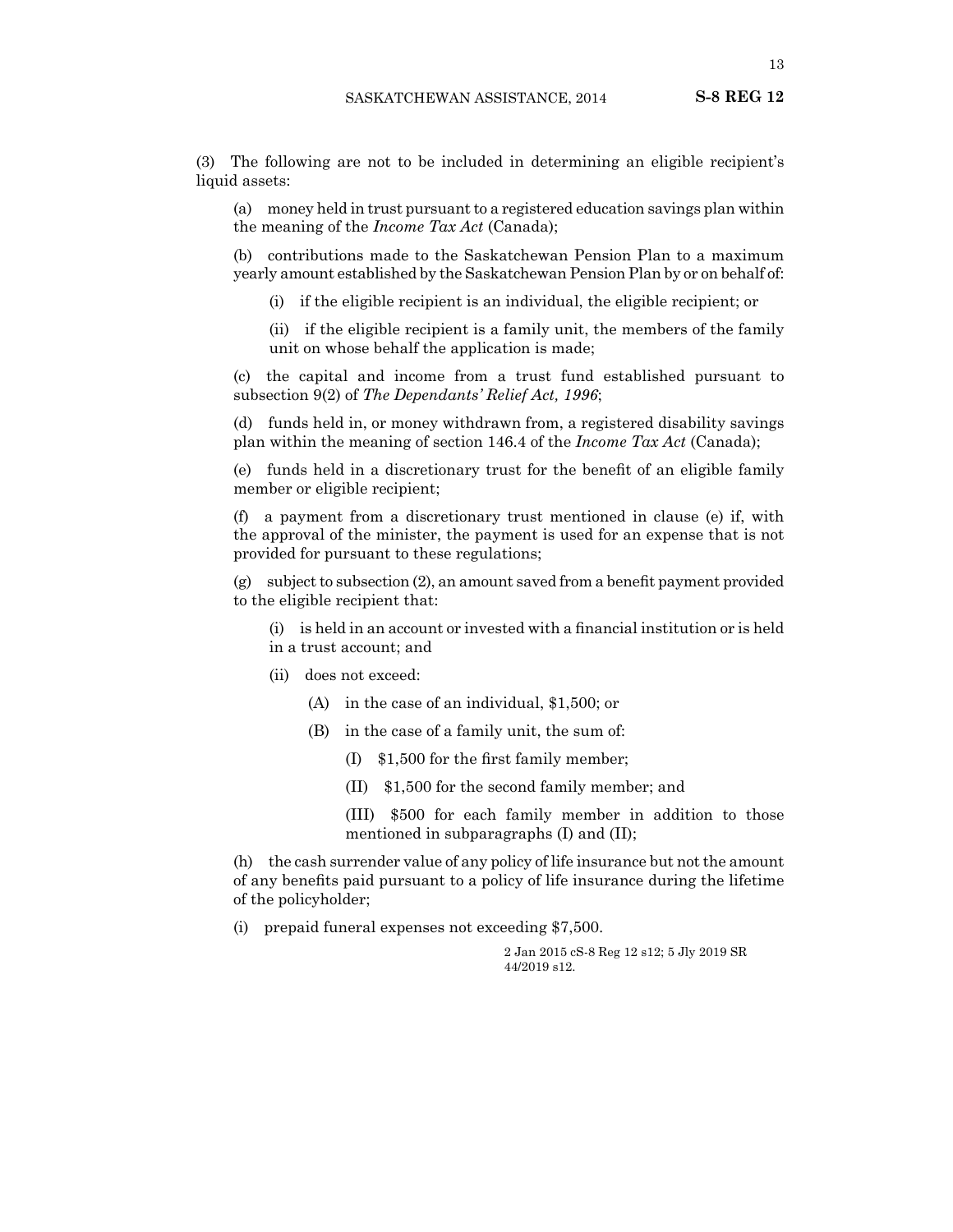#### **Determining excess assets**

**13**(1) In determining an eligible recipient's excess assets, the minister may allow the eligible recipient a period, not to exceed 90 days after the date on which the application is received by the minister, to convert an excess asset into cash, either by using it as security for borrowing or by selling it.

(2) The minister may decide not to consider an asset as an excess asset if the minister is satisfied that the eligible recipient has genuine social or economic reasons for not converting the asset into cash or for delaying the conversion.

(3) If the minister permits an eligible recipient to retain an excess asset mentioned in subclause  $2(1)(j)(i)$  or an excess asset that is real property mentioned in subclause  $2(1)(j)(ii)$ , the net income from that excess asset is to be included when determining the eligible recipient's monthly income.

(4) If an eligible recipient has as a principal residence a property acquired by inheritance, the property is not to be considered as an excess asset pursuant to clause  $8(3)(d)$ .

(5) An eligible recipient may use the proceeds of the sale of property used as the eligible recipient's principal residence or the proceeds from a family property settlement to purchase another principal residence if:

(a) the purchase is made within four months after the receipt of the proceeds; and

(b) the home purchased by the eligible recipient is suitable to the eligible recipient's needs and in accordance with the standard of living that the eligible recipient can reasonably expect to maintain.

(6) Any portion of the proceeds of the sale of a principal residence not used pursuant to subsection (5) must be included as an excess asset.

(7) Notwithstanding subsection (6), with the prior approval of the minister, an eligible recipient may use any portion of the proceeds of the sale of the eligible recipient's principal residence that remains after the purchase of another principal residence for the purpose of reasonable renovations to the new principal residence if the renovations are completed within 12 months from the date on which the proceeds are received.

(8) If an eligible recipient purchases a home while receiving benefits and, in the opinion of the minister, the home exceeds the reasonable needs of the eligible recipient, the minister may grant minimal benefits to the eligible recipient or require the eligible recipient to sell the home and use the proceeds for current living needs.

> 2 Jan 2015 cS-8 Reg 12 s13; 5 Jly 2019 SR 44/2019 s13.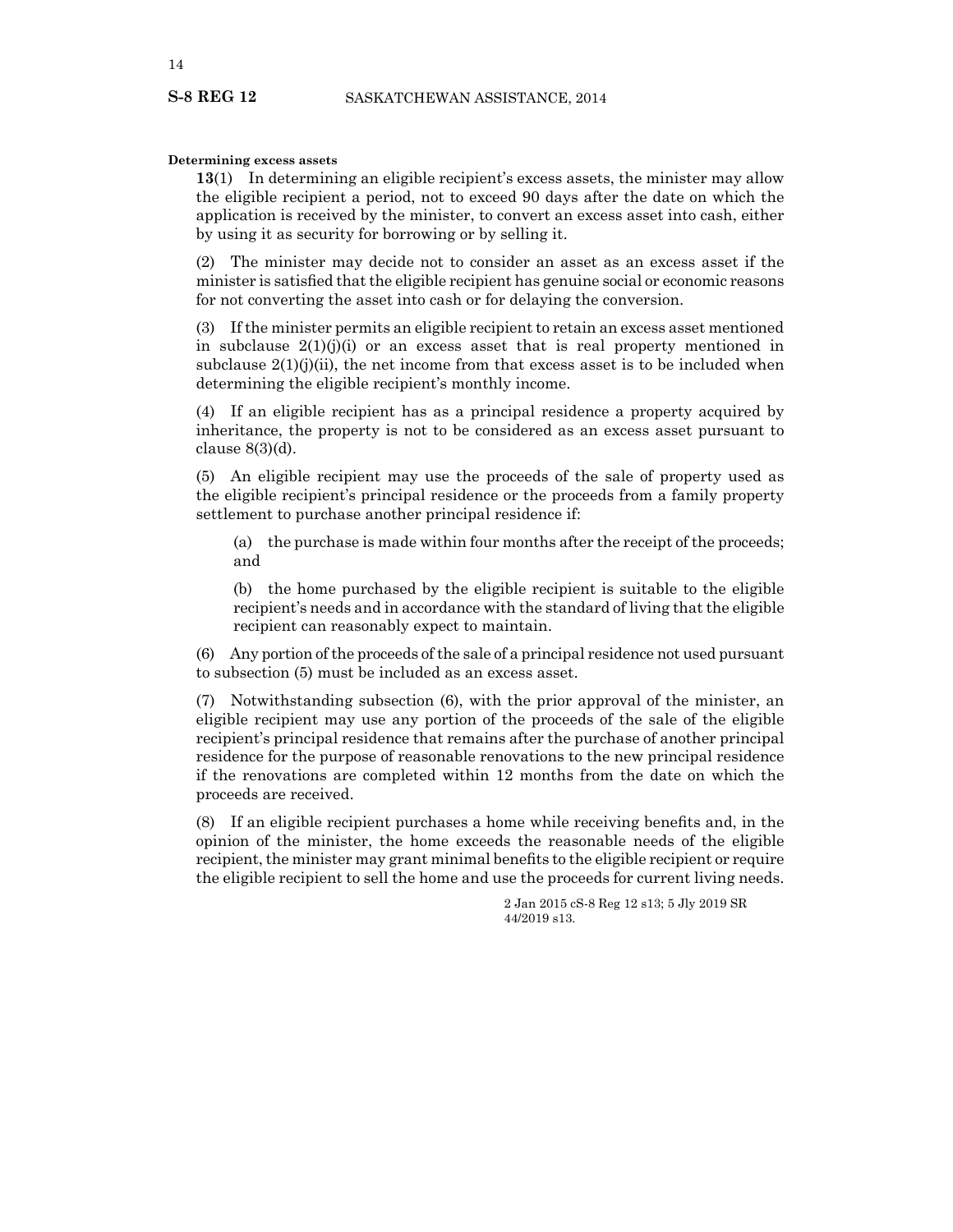# DIVISION 3 **Approval or Denial**

#### **Repealed.** 5 Jly 2019 SR 44/2019 s14.

# PART III **Benefits**

#### **15 Repealed.** 5 Jly 2019 SR 44/2019 s15.

#### **Closure date – cessation of benefits**

**15.1**(1) In this section and in section 44.2, **"closure date"** means August 31, 2021.

(2) Notwithstanding any other provision of these regulations, but subject to section 44.2, no benefit is to be provided by the minister, and no individual or family unit is eligible for a benefit, after the closure date.

3 Sep 2021 SR 89/2021 s3.

#### **Benefit to be provided in accordance with this Part**

**16**(1) Subject to sections 17 and 18, the minister may provide a benefit to an eligible recipient in accordance with this Part and Table 2.

(2) Subject to subsection (3), the type and amount of benefits for special needs is to be established by one of the following methods:

- (a) a benefit schedule established by the minister;
- (b) a range of amounts established by the minister;
- (c) a flat amount established by the minister;

(d) a formula established by the minister used to calculate the amount of a benefit.

(3) The amount of a benefit for special needs is not to exceed:

(a) the amount determined in accordance with the methods mentioned in subsection (2); or

(b) if the item of special needs is not addressed by the methods mentioned in subsection (2), the actual cost of the item.

2 Jan 2015 cS-8 Reg 12 s16.

#### **When no benefit is to be provided - disposal of assets, unusual expenditures**

**17**(1) The minister may refuse to provide a benefit to an eligible recipient for the period calculated in accordance with subsection 18(2) if the minister is satisfied that:

(a) the eligible recipient disposed of assets or had an unusual expenditure for the purpose of causing the eligible recipient to be eligible or to continue to be eligible for a benefit; or

(b) the eligible recipient's failure to realize on an agreement for sale, mortgage or other security caused the eligible recipient to be eligible or to continue to be eligible for a benefit.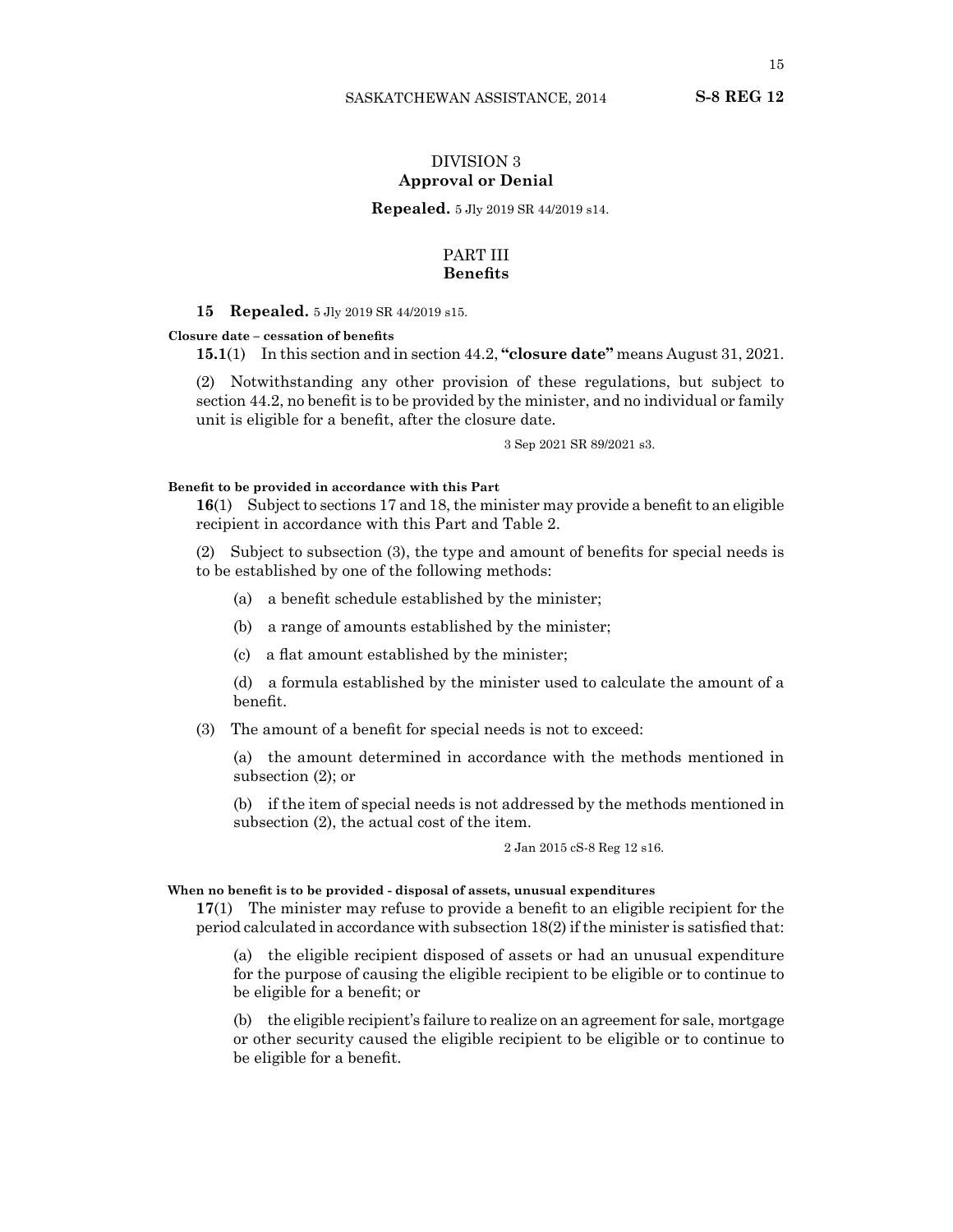(2) If the minister refuses to provide a benefit to an eligible recipient pursuant to subsection (1) for a period, the minister may reduce the period if the minister is satisfied that:

(a) the proceeds of the disposal of an asset mentioned in clause  $(1)(a)$  can be recovered and that the proceeds of disposition will be less than the amount that may have been originally calculated pursuant to subsection 18(2);

(b) an asset acquired as a result of a transaction mentioned in clause  $(1)(a)$ can be disposed of, that proceeds can be obtained from the disposition and that the proceeds of disposition will be less than the amount that may have been originally calculated pursuant to subsection 18(2);

(c) income can be obtained from an asset acquired as a result of a transaction mentioned in clause  $(1)(a)$  and that the income from the asset will be less than the amount that may have been originally calculated pursuant to subsection 18(2);

(d) proceeds or income can be obtained by realizing on the agreement for sale, mortgage or other security mentioned in clause  $(1)(b)$  and that the proceeds obtained by the realization will be less than the amount that may have been originally calculated pursuant to subsection 18(2); or

(e) exceptional circumstances result in an immediate threat to the health and safety of the eligible recipient or any member of the eligible recipient's family unit.

(3) An eligible recipient is not eligible to receive a benefit during the period mentioned in this section.

2 Jan 2015 cS-8 Reg 12 s17.

#### **When no benefit to be provided - period of self-support**

**18**(1) If an eligible recipient receives income in the form of a lump sum payment, the eligible recipient is not eligible to receive a benefit for the period T, expressed in months, determined in accordance with the following formula:

$$
T = \frac{L}{(115\% \text{ x N}) - I}
$$

where:

L is the amount of the lump sum payment;

N is the total of the benefits that the eligible recipient would otherwise receive for a month; and

I is the eligible recipient's monthly income, determined pursuant to section 11 but without taking into account the lump sum payment.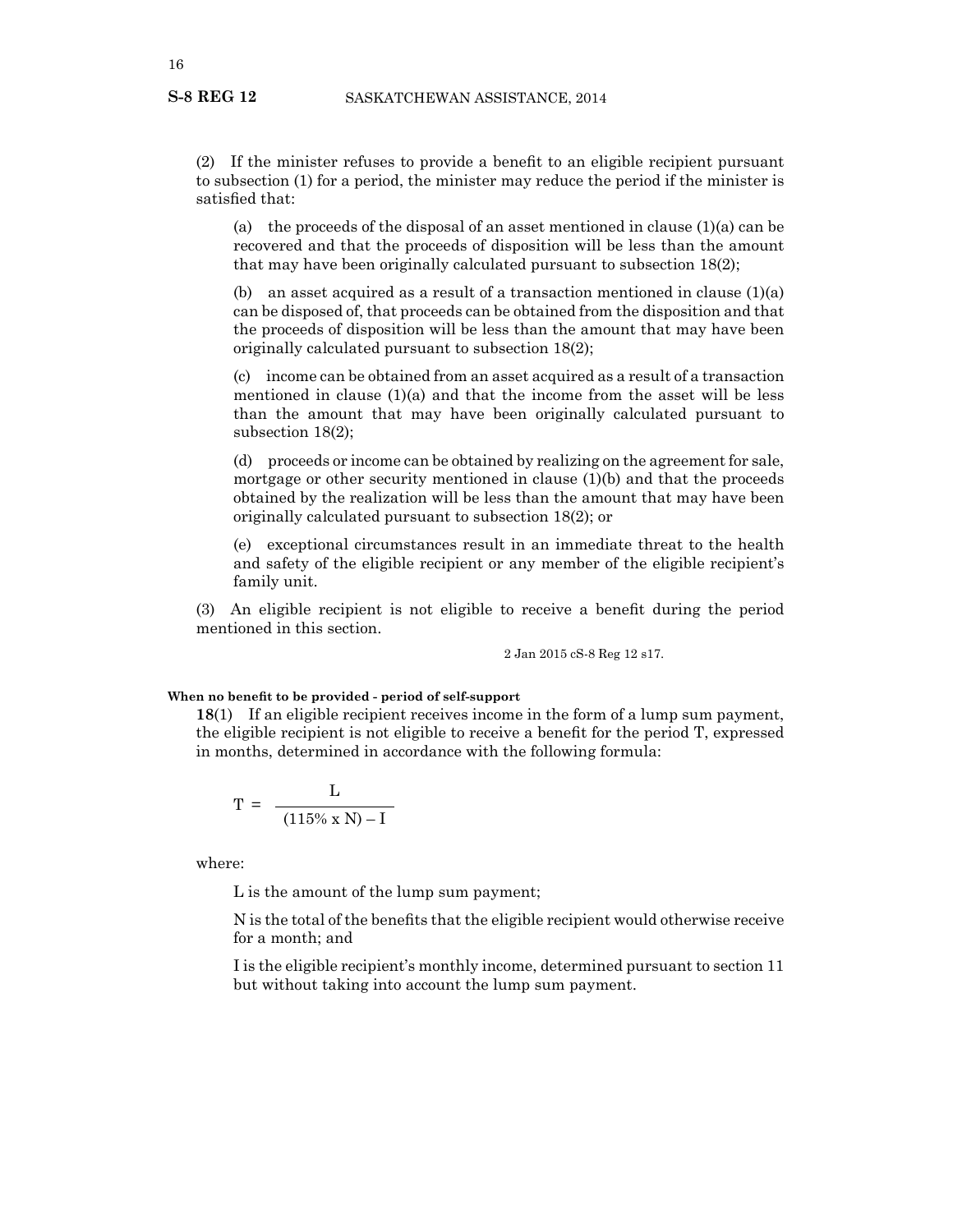17

(2) For the purposes of subsection 17(1), if the minister is satisfied that the disposal of an asset or an unusual expenditure by an eligible recipient has caused the eligible recipient to be eligible or to continue to be eligible for a benefit or the failure of an eligible recipient to realize on an agreement for sale, mortgage or other security has caused the eligible recipient to be eligible or to continue to be eligible for a benefit, the eligible recipient is not entitled to receive benefits for the period T, expressed in months, determined in accordance with the following formula:

$$
T = \frac{V}{(115\% \text{ x N}) - I}
$$

where:

V is the market value, as determined by the minister, of:

- (a) the asset disposed of;
- (b) the amount of the unusual expenditure; or
- (c) the amount of the eligible recipient's equity in the agreement for sale, mortgage or other security not realized, as the case may be;

N is the total of the benefits that the eligible recipient would otherwise receive for a month; and

I is the eligible recipient's monthly income, determined pursuant to section 11 but without taking into account the amount V.

2 Jan 2015 cS-8 Reg 12 s18.

#### **Date benefits commence**

**19**(1) An eligible recipient is eligible for a benefit calculated from the date on which the eligible recipient's application was received by the minister, if the eligible recipient was then eligible.

(2) If the eligible recipient was not eligible for a benefit at the time his or her application was received by the minister, the benefit is to be calculated from the date on which eligibility is established.

2 Jan 2015 cS-8 Reg 12 s19.

#### **Amount of benefits payable**

**20** The amount of benefits that may be paid to an eligible recipient pursuant to this Part is the amount of total benefits TB calculated in accordance with the following formula:

 $TB = AB - PMI$ 

where:

AB is the total of all benefits for which the eligible recipient is determined to be eligible in accordance with this Part and Table 2; and

PMI is the amount of any income determined in accordance with Division 2 of Part II that is received by the eligible recipient in the previous month.

2 Jan 2015 cS-8 Reg 12 s20.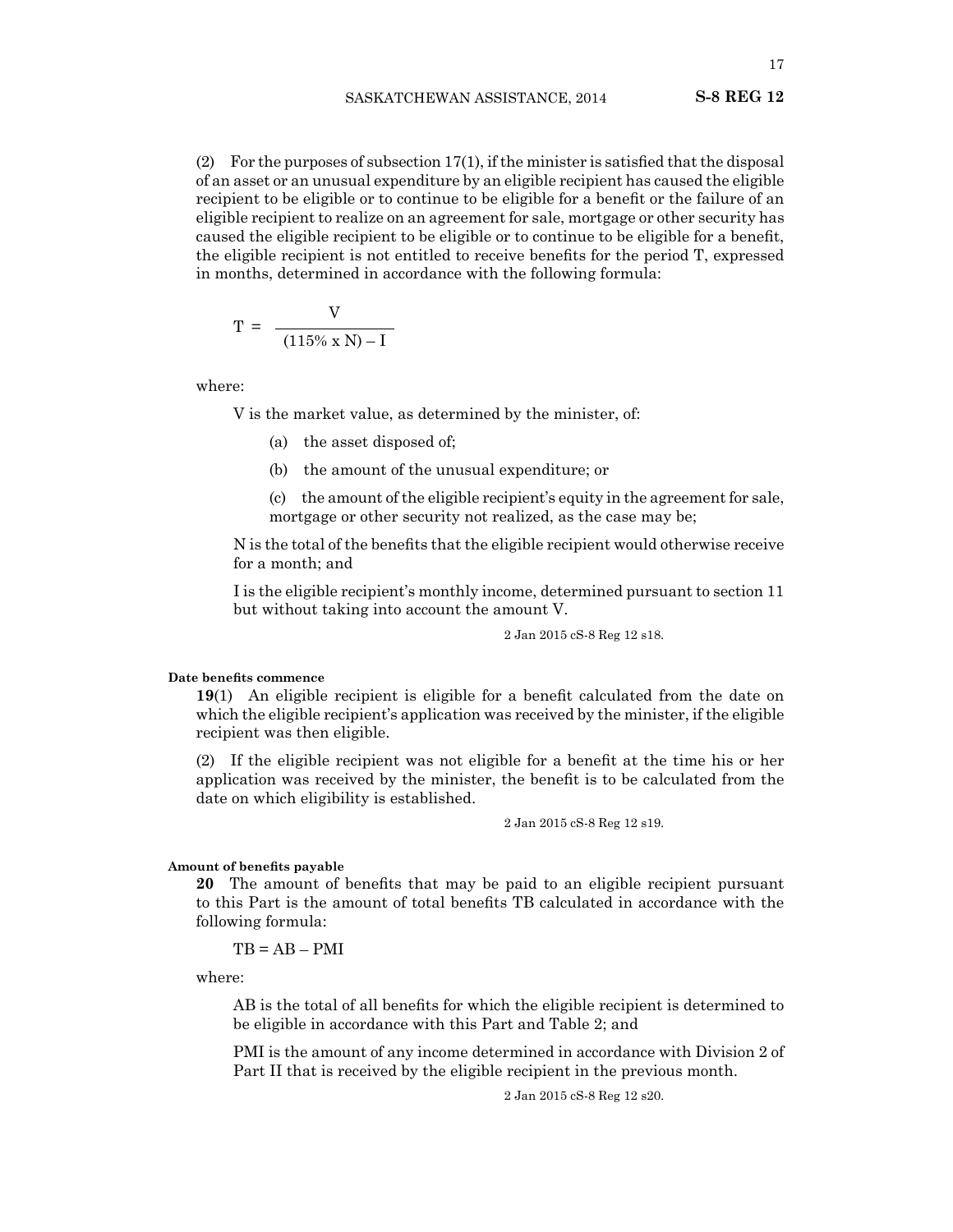#### **Emergency benefits**

**21**(1) An emergency benefit may be provided to an eligible recipient with respect to any of the following:

(a) provision of temporary accommodation and other benefits determined by the minister to be essential to the health and safety of eligible recipients:

(i) whose accommodation has been destroyed by fire or other disaster; and

(ii) who satisfy the minister that they have no resources available to pay for temporary accommodation;

- (b) **Repealed.** 4 Aug 2017 SR 80/2017 s3.
- (c) pest control.

(2) The amount of the benefit pursuant to this section is the actual and reasonable amount the minister is satisfied is required to cover the costs associated with the immediate circumstance.

> 2 Jan 2015 cS-8 Reg 12 s21; 4 Aug 2017 SR 80/2017 s3.

#### **Funeral expenses benefits**

**22**(1) On an application pursuant to this section, the minister may provide a benefit for funeral expenses respecting an eligible recipient.

- (2) An application for the purposes of this section must be made:
	- (a) in any manner acceptable to the minister; and

(b) within 90 days after the date of the funeral or any longer period that the minister may allow if the minister is satisfied that there are reasonable grounds for not submitting the application within the 90-day period.

(3) On receipt of an application pursuant to this section, the minister may approve the application if the minister is satisfied that it is reasonable to do so.

(4) The amount of the benefit for funeral expenses pursuant to this section is the sum of:

(a) the actual and reasonable amount that, in the opinion of the minister, is required to cover the costs of a funeral of a deceased individual whose estate is insufficient to cover the costs of burial or cremation to a maximum amount determined by the minister; and

(b) the costs that, in the opinion of the minister, are reasonable with respect to transportation for a funeral service or for the transportation of the deceased individual.

2 Jan 2015 cS-8 Reg 12 s22.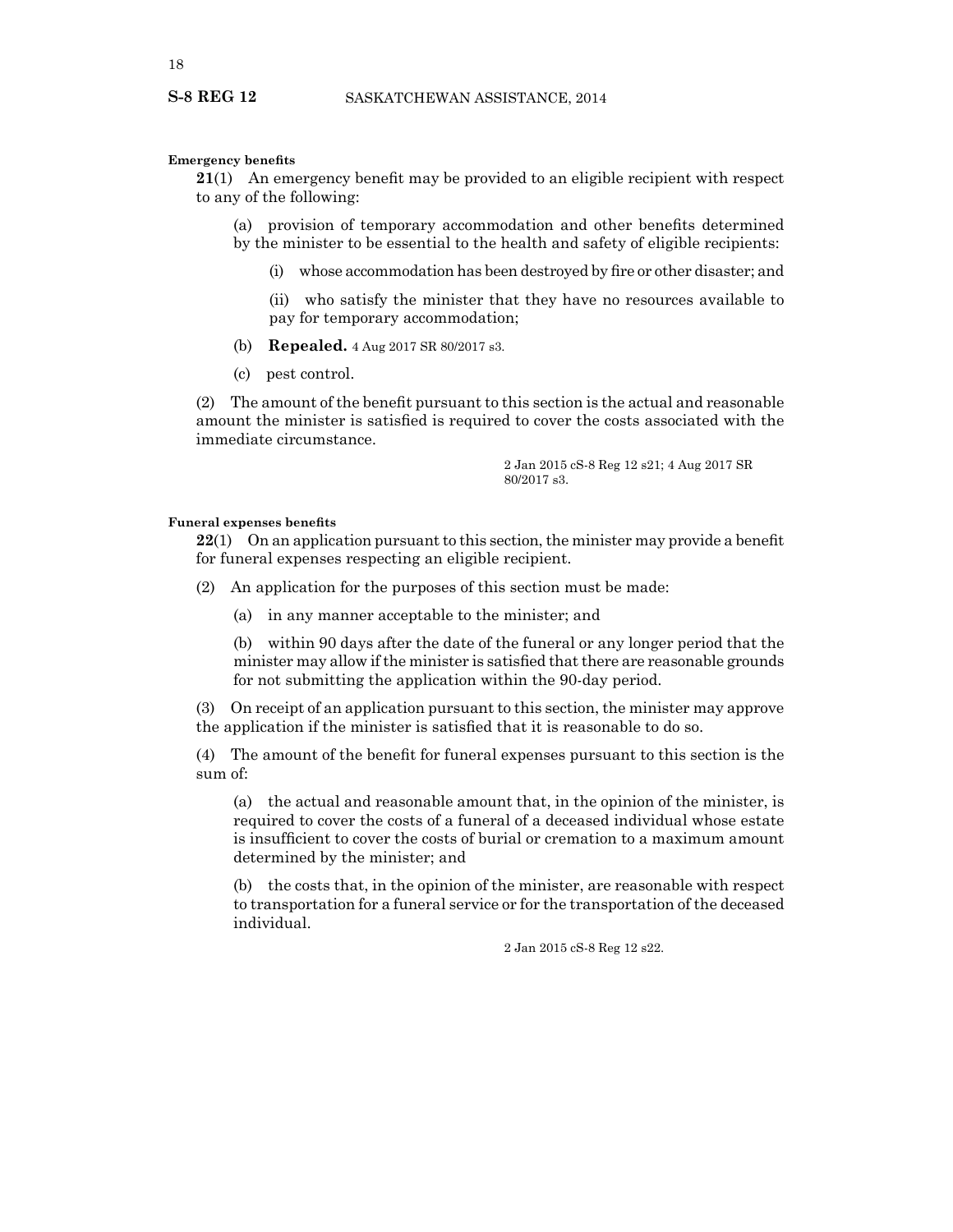#### **Benefits re services of advocate**

**23**(1) Subject to subsection (2), a benefit may be provided to an eligible recipient with respect to the services of a person chosen by the eligible recipient to act as an advocate on his or her behalf for the purposes of:

(a) subject to subsection (4), a hearing conducted with respect to an application for an order pursuant to *The Residential Tenancies Act, 2006* determining the disposition of a security deposit; or

(b) a hearing of an appeal pursuant to these regulations.

(2) No benefit is to be provided pursuant to this section with respect to an advocate who is:

(a) the spouse or a dependent child of the eligible recipient; or

(b) an employee or agent of an organization that receives funding from the ministry to provide advocacy services.

(3) The amount of a benefit that may be provided pursuant to subsection (1) is not to exceed the sum of:

(a) a hearing fee in an amount approved by the minister; and

(b) an amount to reimburse the advocate's travel expenses in relation to the hearing, calculated in accordance with the amounts approved for employees in the public service of Saskatchewan.

(4) Only one hearing fee is to be provided with respect to a hearing conducted pursuant to *The Residential Tenancies Act, 2006*.

(5) Only one hearing fee is to be provided with respect to a hearing of an appeal pursuant to these regulations.

2 Jan 2015 cS-8 Reg 12 s23.

#### **Northern living supplement benefits**

**24**(1) In addition to any other benefit that may be provided to an eligible recipient, a benefit in the form of a northern living supplement may be provided to an eligible recipient who resides north of the fifty-fourth parallel of latitude, in the Northern Village of Cumberland House or in the communities of Pemmican Portage or Barthel.

(2) For the purposes of subsection (1), the minister may establish rates that vary in accordance with all or any of the following:

- (a) the number of adults in an eligible recipient's family unit;
- (b) the number of children in an eligible recipient's family unit;

(c) the municipality in which the eligible recipient's accommodation is situated;

(d) the date on which the eligible recipient's application for a benefit was received by the minister.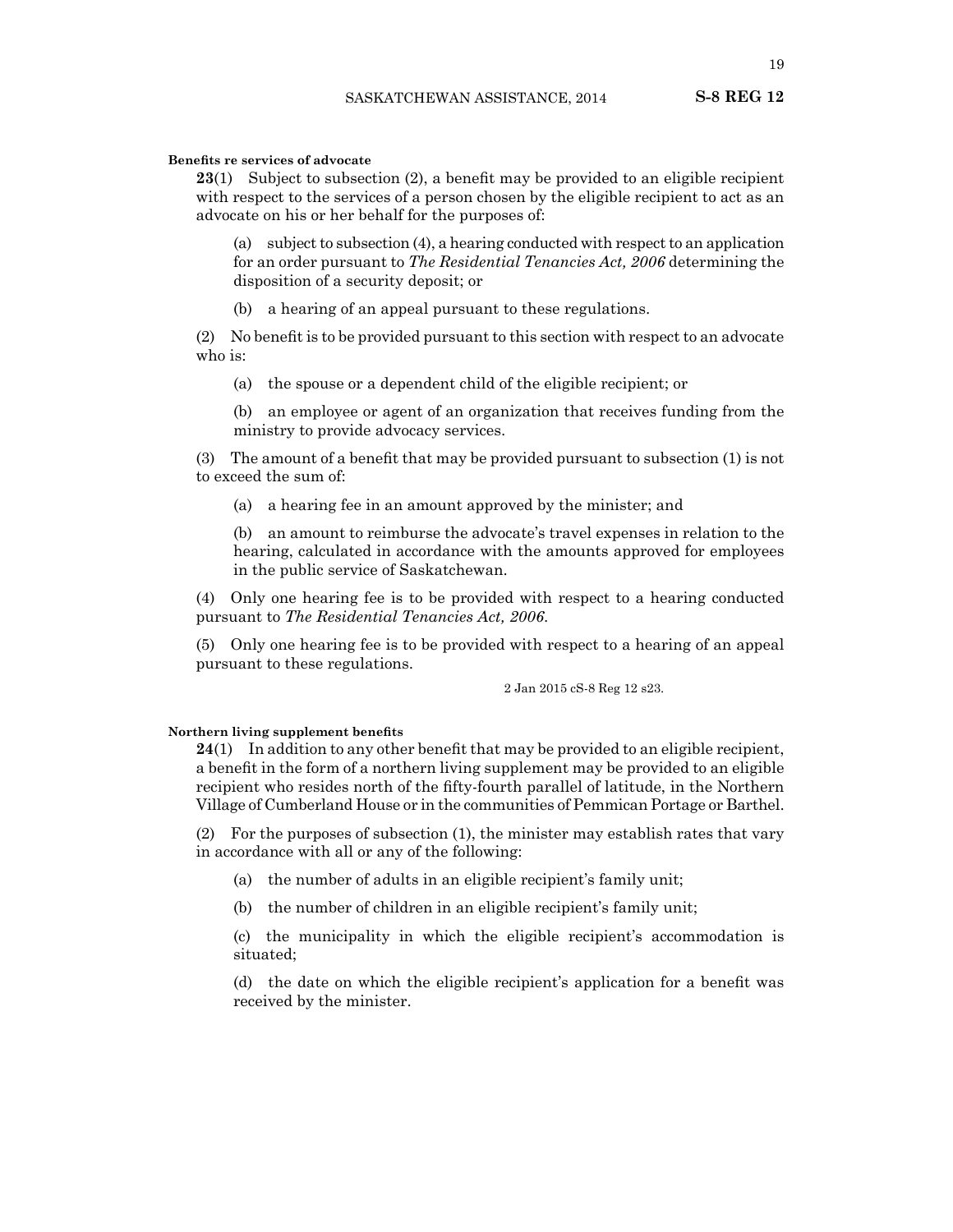(3) The amount of a northern living supplement that may be provided to an eligible recipient is to be calculated in accordance with the following rules:

(a) subject to clause (b), the benefit is to be calculated from the date on which the application was received by the minister;

(b) if the application was received by the minister after the start of a month, the benefit for the first month must be prorated based on the number of days in the month for which the eligible recipient is eligible to receive the benefit.

(4) For the purposes of subsection (3), the number of days in a month is deemed to be 30.

2 Jan 2015 cS-8 Reg 12 s24.

#### **Special circumstances benefits**

**25** If the minister is satisfied that special circumstances exist, the minister may provide a benefit to an eligible recipient for an item of special need not otherwise provided for in this Part, subsection 40(2) or Table 2.

2 Jan 2015 cS-8 Reg 12 s25.

#### **Benefit re security deposits**

**26**(1) In this section, **"shelter allowance"** means an approved shelter allowance mentioned in item 11 of Table 2.

(2) Pursuant to *The Residential Tenancies Act, 2006*, a benefit in the form of a security deposit guarantee may be provided to an eligible recipient:

(a) in the amount of the eligible recipient's shelter allowance that is approved by the minister; or

(b) in any other case, the amount of the shelter cost that is approved by the minister.

(3) If an order is made pursuant to *The Residential Tenancies Act, 2006* against an eligible recipient who is a tenant, the minister shall pay all or part of the security deposit pursuant to subsection 13.1(2) of the Act only if:

(a) the events with respect to which the order is made occurred while the eligible recipient was receiving or was eligible to receive a benefit; and

(b) the eligible recipient was a tenant of the premises that are the subject of the order.

(4) The amount to be paid on behalf of an eligible recipient pursuant to subsection 13.1(2) or (3) of the Act is not to exceed the amount applicable to the eligible recipient that is established pursuant to the schedule of rates mentioned in section 2 of Table 2 or the amount of the eligible recipient's shelter allowance that is approved by the minister.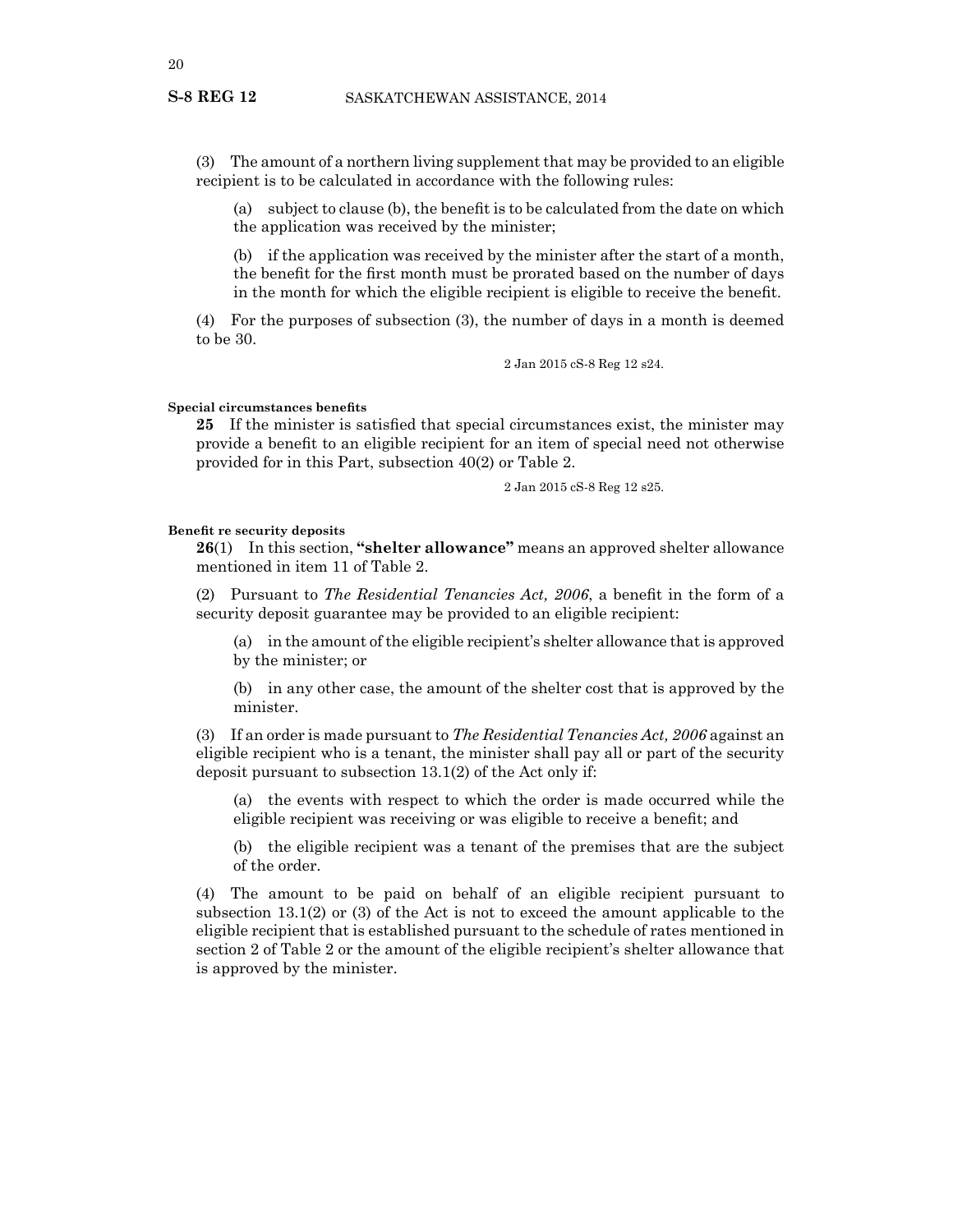(5) For the purposes of subsection 13.1(5) of the Act, a payment by the minister pursuant to subsection 13.1(2) or (3) of the Act is deemed not to be an overpayment if the eligible recipient is unable to give the appropriate notice of termination of the tenancy in accordance with *The Residential Tenancies Act, 2006* because of any of

(a) the eligible recipient moves to commence employment or to take up an opportunity for training;

- (b) the eligible recipient moves because of family violence;
- (c) the eligible recipient dies.

2 Jan 2015 cS-8 Reg 12 s26.

#### **No benefit re medical expenses**

the following circumstances:

**26.1**(1) Subject to subsection (3) but notwithstanding any other provision of these regulations, the minister shall not provide a benefit for expenses related to:

(a) drugs or other substances used for medical or therapeutic purposes; and

(b) equipment, supplies, materials or services used to produce or administer the items mentioned in clause (a).

(2) Without limiting the generality of subsection  $(1)$ , no benefit shall be provided for:

(a) a drug within the meaning of *The Pharmacy and Pharmacy Disciplines Act*;

(b) cannabis or a cannabis accessory within the meaning of the *Cannabis Act* (Canada) and the regulations made pursuant to that Act;

(c) a drug within the meaning of the *Food and Drugs Act* (Canada); or

(d) a natural health product within the meaning of the *Natural Health Products Regulations* (Canada).

(3) For the purposes of item 15 in section 4 of Table 2 of the Appendix, the minister shall not provide a benefit for expenses related to cannabis within the meaning of the *Cannabis Act* (Canada).

5 Jly 2019 SR 44/2019 s16.

# PART IV **Payment of Benefits**

#### **Payment to trustee**

**27**(1) This section applies to an eligible recipient who is an individual.

(2) The minister may direct that a benefit be paid to a trustee designated by the minister if the minister is satisfied that the eligible recipient is incapable of managing his or her own affairs.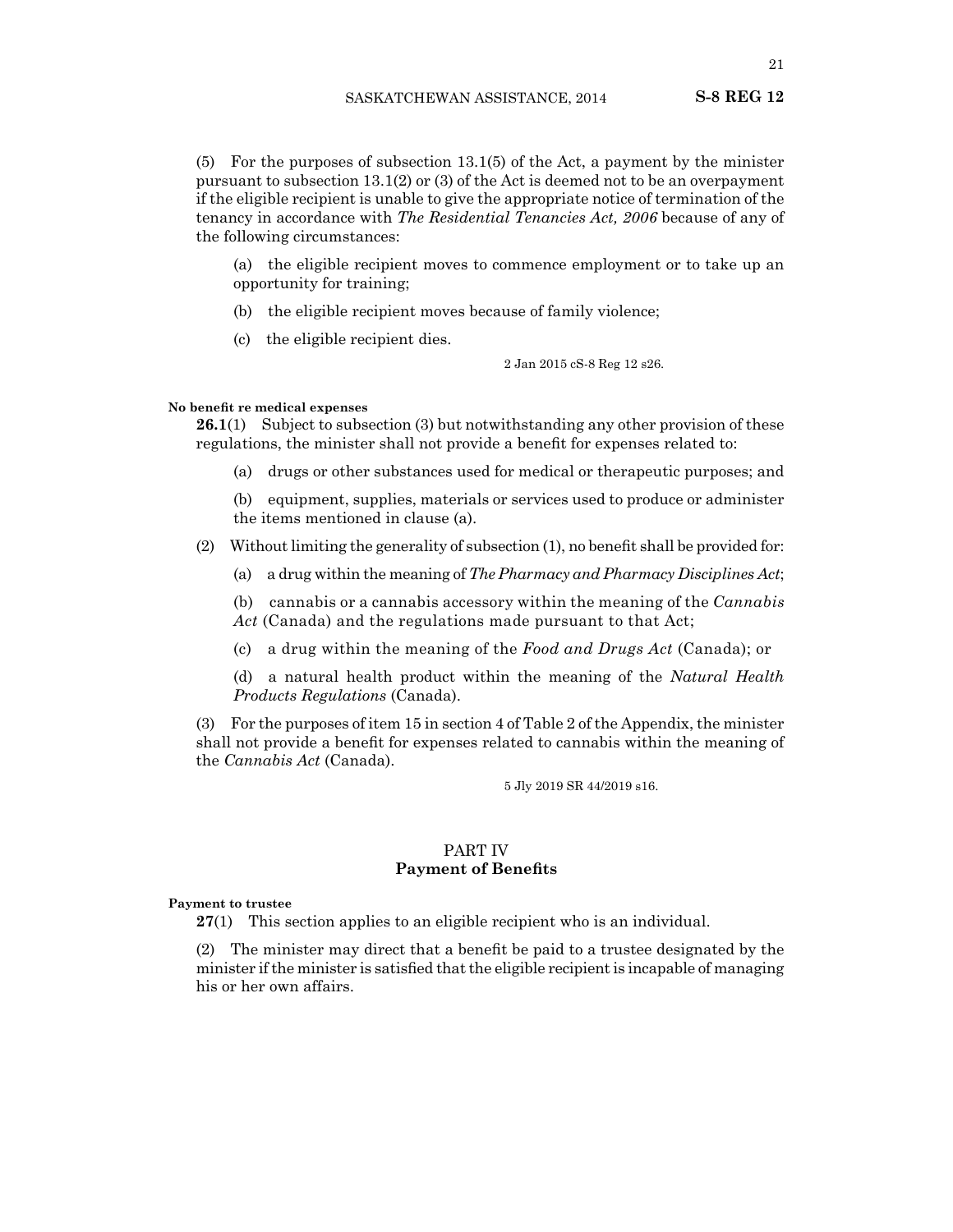(3) A trustee to whom a benefit is paid pursuant to subsection (2) shall administer that benefit in the best interests of the eligible recipient.

(4) Payment of a benefit to a trustee on behalf of an eligible recipient is a valid discharge of the minister's obligation with respect to the payment of that benefit to the eligible recipient.

(5) The minister may:

(a) enter into an agreement with a trustee acting for an eligible recipient pursuant to this section that sets out the responsibilities of the trustee; and

(b) pay fees to the trustee for the provision of the trustee's services at a rate established by the minister.

2 Jan 2015 cS-8 Reg 12 s27.

## **Payment of benefits to family units**

**28** If a benefit is payable to an eligible recipient that is a family unit, the minister may designate the family member to whom the benefit is to be paid.

2 Jan 2015 cS-8 Reg 12 s28.

## PART V **Report of Changes, Reviews and Appeals**

**Report of changes**

**29** An eligible recipient or eligible family member shall report immediately to the minister:

- (a) any changes in the composition of the eligible recipient's family unit; and
- (b) any changes in:
	- (i) the financial resources of:
		- (A) the eligible recipient; or
		- (B) the spouse of the eligible recipient;
	- (ii) the place of residence or the mailing address of the eligible recipient;
	- (iii) the type of the eligible recipient's accommodation; or
	- (iv) the number or type of utilities that the eligible recipient pays for.

2 Jan 2015 cS-8 Reg 12 s29.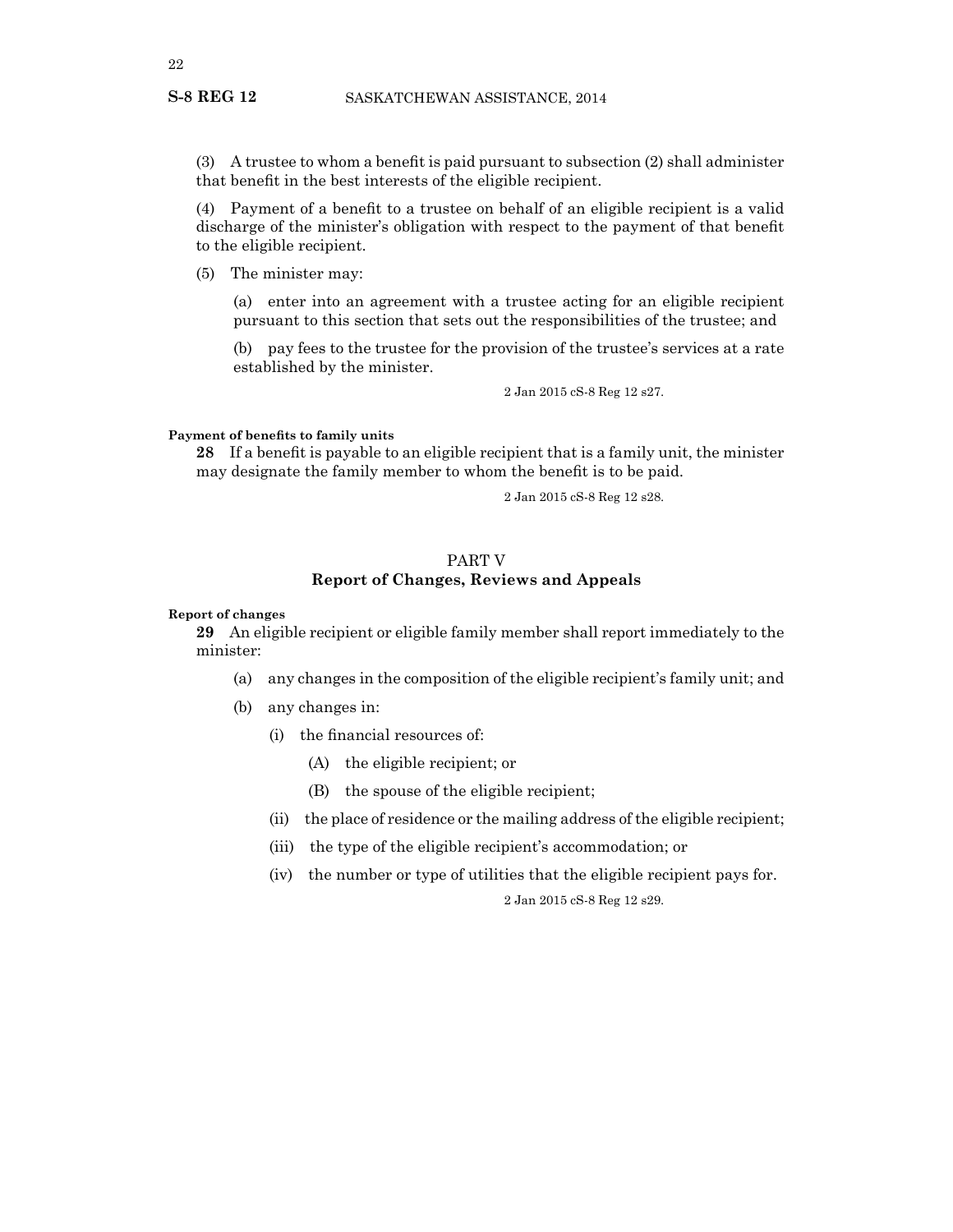**Reviewing financial eligibility criteria**

**30**(1) The minister shall review whether an eligible recipient continues to meet the eligibility criteria set out in Part II and the amount of any benefit provided pursuant to Part III:

(a) at any time that the minister is satisfied a significant change in the eligible recipient's circumstances has occurred; and

(b) at least once every year.

(2) For the purposes of determining whether an eligible recipient continues to meet the eligibility criteria set out in Part II, that Part applies with any necessary modification to the determination.

(3) A record of each review carried out pursuant to this section must be entered in the eligible recipient's file.

(4) Notwithstanding clause  $(1)(b)$ , if the minister is satisfied that the circumstances of an eligible recipient are unlikely to change for a period of a year of more, the minister may review the eligible recipient's circumstances with the eligible recipient at intervals that the minister considers appropriate to determine if the eligible recipient is still eligible and the amount of benefits to which the eligible recipient may be entitled.

2 Jan 2015 cS-8 Reg 12 s30.

#### **Changes in benefit amounts**

**31**(1) In this section, **"change in the eligible recipient's circumstances"** means a change in:

- (a) the eligible recipient's financial resources;
- (b) the eligible recipient's needs; or
- (c) the number of the eligible recipient's dependants.

(2) If the minister is satisfied that there is a change in the eligible recipient's circumstances, the minister shall vary the amount of a benefit provided to an eligible recipient in accordance with the change in the eligible recipient's circumstances:

(a) as of the day on which the minister is advised of the change in the eligible recipient's circumstances; or

(b) if the minister is satisfied that special circumstances so warrant, as of the day on which the eligible recipient's circumstances changed.

2 Jan 2015 cS-8 Reg 12 s31.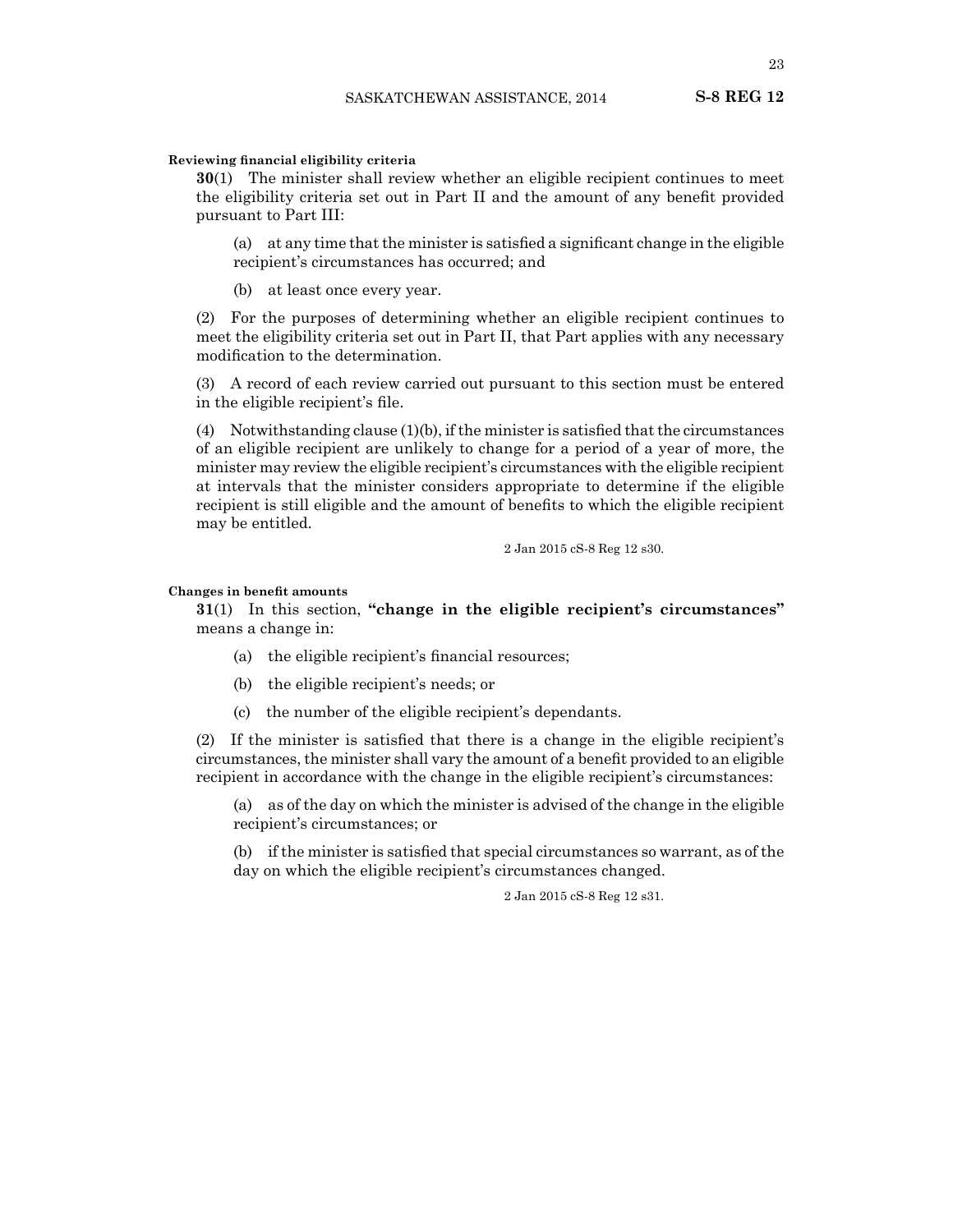#### **Alienation or transfer of benefits**

**32** A benefit is not subject to alienation or transfer by an eligible recipient, to attachment or seizure in satisfaction of any claim nor to any judgment enforcement measure pursuant to *The Enforcement of Money Judgments Act*.

2 Jan 2015 cS-8 Reg 12 s32.

#### **Suspension or cancellation of benefits**

**33** Notwithstanding any other provision of these regulations, the minister may suspend or cancel the provision of a benefit to an eligible recipient if:

(a) changes in circumstances affect the eligibility of the eligible recipient to receive the benefit or, after a review pursuant to section 30, the minister is satisfied that the eligible recipient no longer has a budget shortfall or no longer meets the other eligibility criteria set out in Part II;

- (b) the eligible recipient relocates outside Saskatchewan;
- (c) the eligible recipient refuses or neglects:
	- (i) to comply with any provision of these regulations;
	- (ii) to furnish any information that is required by the minister; or
	- (iii) to cooperate as is reasonably required by the minister; or
- (d) employment that the eligible recipient is capable of performing is available.

2 Jan 2015 cS-8 Reg 12 s33.

#### **Review with eligible recipient before taking certain actions**

**34** Before varying, suspending, cancelling or reinstating a benefit, the minister shall:

(a) whenever reasonably possible, either:

(i) review the eligible recipient's circumstances with the eligible recipient; or

(ii) in lieu of a review pursuant to subclause (i) and with the eligible recipient's knowledge, make any inquiry and obtain any information that the minister is satisfied is necessary; and

(b) notify in writing the eligible recipient of the minister's decision and inform the eligible recipient of the eligible recipient's right to an appeal and a reconsideration pursuant to sections 35 to 37.

2 Jan 2015 cS-8 Reg 12 s34.

#### **Appeals and reconsideration**

**35**(1) Within 30 days after the date of a decision with respect to any of the following matters, an eligible recipient may appeal, in writing, the decision to the minister:

(a) **Repealed.** 5 Jly 2019 SR 44/2019 s17.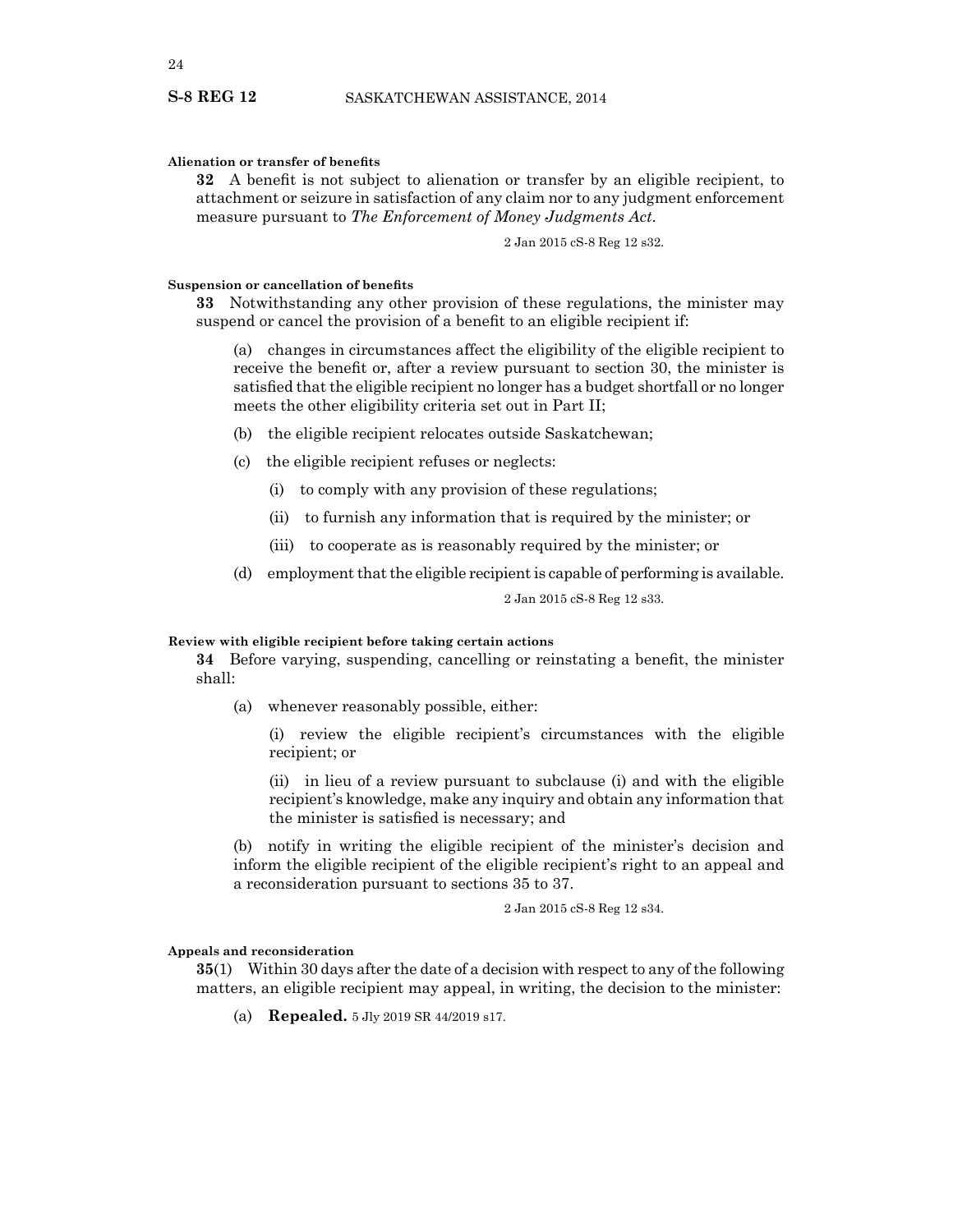(b) a request for benefits or an increase in benefits was not dealt with within a reasonable time;

- (c) a determination of eligibility;
- (d) a variation, suspension or cancellation of entitlement to receive a benefit;
- (e) the assessment of an overpayment;
- (f) a decision respecting the amount of a benefit.

(2) On receipt of a request pursuant to subsection (1), the minister shall reconsider the decision that is the subject of the request within 10 days after receiving the request and provide the eligible recipient with a written decision as soon as is reasonably possible.

(3) If an eligible recipient has been denied benefits or services pursuant to a plan or program administered by another ministry or agency of the Government of Saskatchewan or by the provincial health authority or a community-based organization and the eligible recipient subsequently applies for benefits pursuant to these regulations, there is no appeal pursuant to subsection (1) of a decision to deny benefits with respect to an element of need that is analogous to the need contemplated by the plan or program administered by the ministry, agency, provincial health authority or community-based organization.

> 2 Jan 2015 cS-8 Reg 12 s35; 5 Jly 2019 SR 44/2019 s17.

#### **Appeal with regard to benefits**

**36**(1) Following an appeal pursuant to section 35, the minister shall arrange for an appeal hearing if:

(a) on the reconsideration, the minister determines that no error has been made with respect to the decision or that an adjustment to the satisfaction of the eligible recipient is not possible; and

(b) the eligible recipient notifies the minister that he or she would like to appeal the decision.

(2) An appeal pursuant to this section may be made only with respect to any of the matters mentioned in subsection 35(1).

(3) A hearing respecting an appeal pursuant to this section must be commenced with an appeal committee in private within 20 days after the date on which the minister notifies the appeal committee of the appeal.

(4) The minister shall advise the eligible recipient making the appeal in writing of:

- (a) the date, time and place of the hearing; and
- (b) the right of the eligible recipient:
	- (i) to present supporting evidence and witnesses at the hearing; and
	- (ii) to designate a representative or advocate.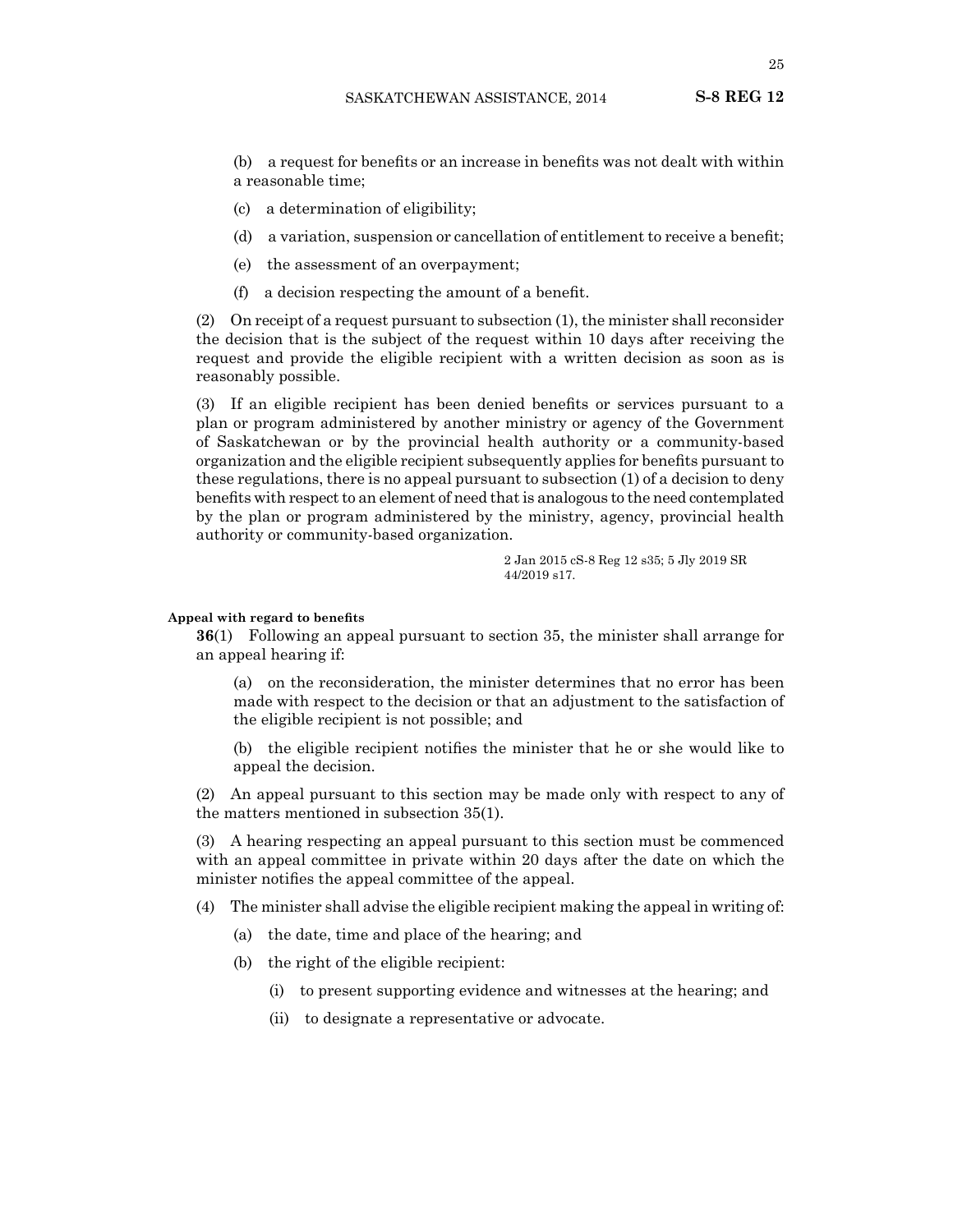(5) The testimony of the eligible recipient and any other witnesses at the hearing must relate to the issue under appeal.

(6) A hearing pursuant to this section shall be conducted in an informal manner and the appeal committee is not bound by rules of law concerning evidence.

(7) Recording devices must not be used at a hearing.

(8) The minister must be given the opportunity to present additional evidence and to question the eligible recipient or his or her representative or advocate.

(9) The eligible recipient, or his or her representative or advocate, must be given the opportunity:

(a) to question the representative of the minister who attends the hearing and witnesses of the minister; and

(b) to examine any documents submitted by the minister.

(10) The appeal committee or its representative may:

- (a) examine:
	- (i) the eligible recipient or his or her representative or advocate;
	- (ii) the minister;
	- (iii) any other witnesses; and
- (b) inspect any document submitted at the hearing.

(11) The appeal committee may adjourn a hearing from time to time for a period not to exceed 30 days.

(12) On completing the hearing, the appeal committee shall briefly summarize the issues and evidence and policies relating to those issues.

(13) If an eligible recipient fails to appear in person or by a representative or advocate on the date and at the time and place set out in clause  $(4)(a)$ , the appeal committee may:

- (a) proceed in the absence of the eligible recipient; and
- (b) make a decision on the basis of the written statement of the eligible recipient and the evidence provided by the minister.

(14) The appeal committee may make an immediate decision on the conclusion of the hearing.

(15) The appeal committee shall, no later than 30 days following the date of the hearing, give a written decision and reasons for the decision to:

- (a) the eligible recipient; and
- (b) the minister.

(16) If the appeal committee is unable to make a decision within seven days after the hearing, it shall notify the eligible recipient in writing of that fact.

(17) The written decision mentioned in subsection (15) must advise the eligible recipient of the right to appeal to the appeal board.

(18) A quorum of the appeal committee is three members.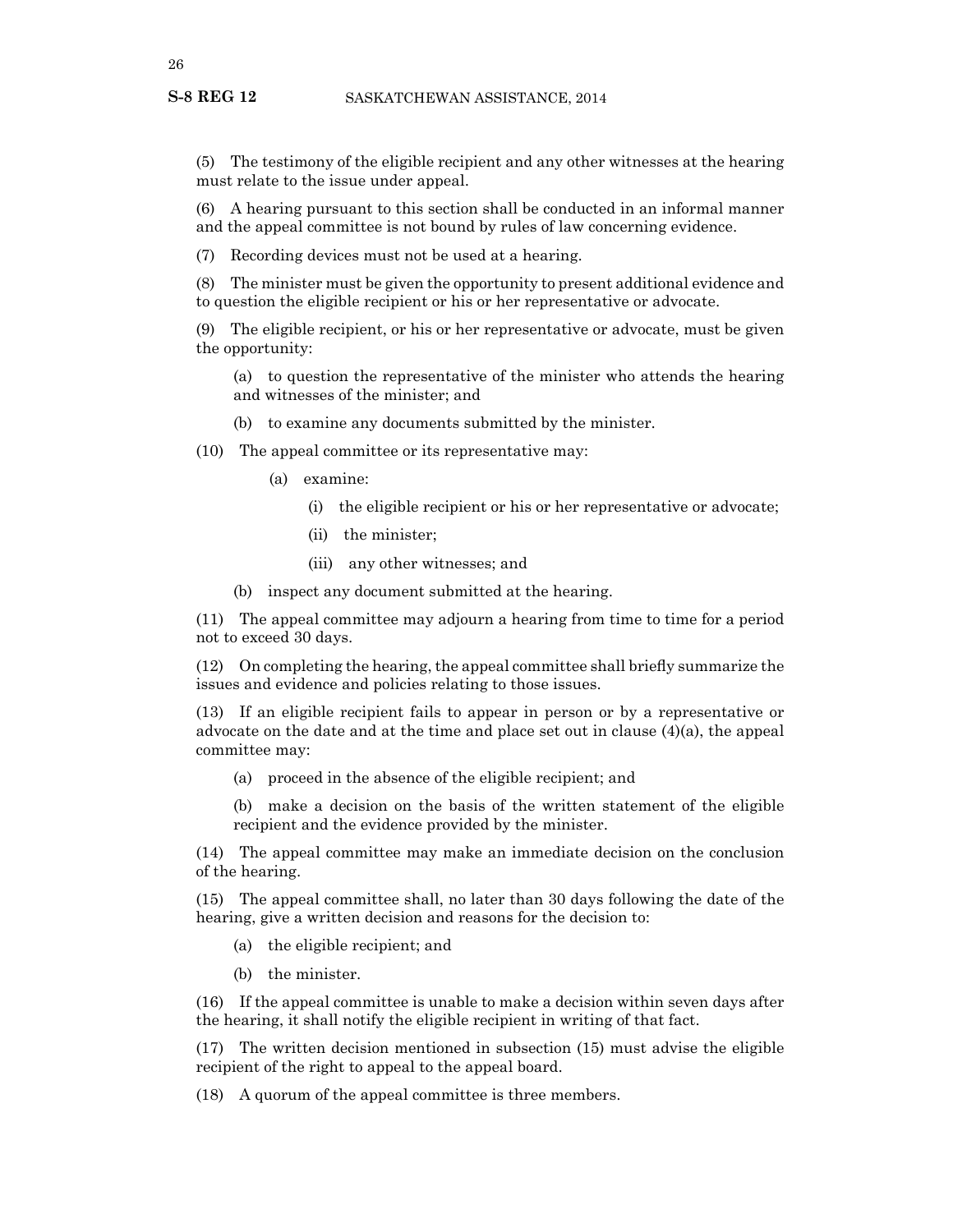(19) The chairperson of the appeal committee may designate a member of the appeal committee as the acting chairperson in the chairperson's absence.

> 2 Jan 2015 cS-8 Reg 12 s36; 5 Jly 2019 SR 44/2019 s18.

#### **Appeals to the appeal board**

**37**(1) An eligible recipient who is dissatisfied with the decision of an appeal committee made pursuant to section 36 may notify the minister in writing of:

(a) his or her intention to appeal the appeal committee's decision to the appeal board; and

(b) the grounds of the appeal.

(2) An eligible recipient who intends to appeal to the appeal board shall provide the written notice pursuant to subsection (1) within 20 days after the appeal committee's decision is given in writing.

(3) If the minister is dissatisfied with the decision of the appeal committee made pursuant to section 36, the minister:

(a) may notify, in writing, the secretary of the appeal board that the minister intends to appeal the decision to the appeal board and the grounds of the appeal; and

(b) if the minister provides notice pursuant to clause (a), shall promptly provide a written copy of the notice to the eligible recipient who is the subject of the decision.

(4) A notice to the secretary of the appeal board pursuant to subsection (3) must be provided within 20 days after the appeal committee's decision is given in writing.

(5) If the minister is notified of an appeal by the eligible recipient pursuant to subsection (1) or if the minister intends to appeal pursuant to subsection (3), the minister shall:

(a) in the case of an appeal by an eligible recipient, send the notice of appeal and the grounds of appeal to the secretary of the appeal board;

(b) transmit to the secretary of the appeal board:

(i) any documents and records in the possession of the minister relating to the matter under appeal;

(ii) a copy of the written decision and reasons of the appeal committee received pursuant to subsection 36(15); and

(iii) promptly on their being received pursuant to subsection (6), a summary of the issues and evidence presented before the appeal committee; and

(c) notify the appeal committee of the appeal.

(6) On being notified pursuant to subsection (5), the appeal committee shall promptly provide to the minister a summary of the issues and evidence presented before the appeal committee.

(7) The appeal board shall hear an appeal within 30 days after receipt of the notice of appeal by the secretary of the appeal board.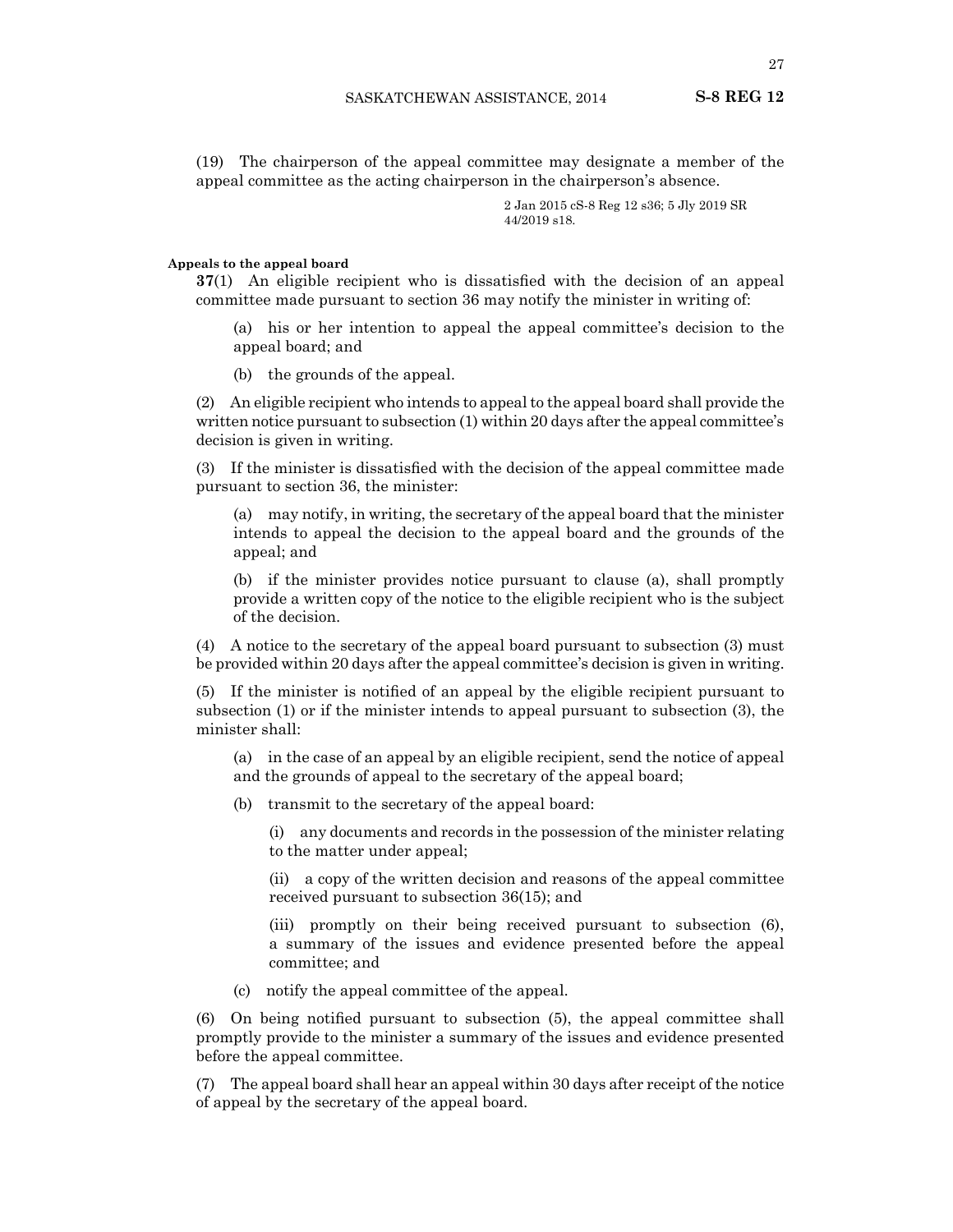(8) The appeal board shall give not less than five days' written notice of the date, time and place of the hearing to the minister and the eligible recipient.

(9) All hearings pursuant to this section are to be held in private.

(10) A hearing pursuant to this section shall be conducted in an informal manner and the appeal board is not bound by rules of law concerning evidence.

(11) Recording devices must not be used at hearings.

(12) The testimony of the eligible recipient and any other witnesses at the hearing must relate to the issue under appeal.

(13) The minister must be given the opportunity to present additional evidence and to question the eligible recipient or his or her representative or advocate.

(14) The eligible recipient, or his or her representative or advocate, must be given the opportunity:

(a) to question the representative of the minister who attends the hearing and the minister's witnesses;

- (b) to examine any documents submitted by the minister; and
- (c) to present additional evidence related to the issue under appeal.

(15) The appeal board or its representative may:

- (a) examine:
	- (i) the eligible recipient or his or her representative or advocate;
	- (ii) the representative of the minister who attends the hearing;
	- (iii) any other witness; and
- (b) inspect any document submitted at the hearing.
- (16) The appeal board:

(a) may adjourn a hearing from time to time for a period not to exceed 30 days; and

(b) if a hearing is adjourned, shall notify the eligible recipient in writing of the adjournment.

(17) If an eligible recipient fails to appear in person or by a representative or advocate on the date and at the time and place set out in subsection (8), the appeal board may:

(a) proceed in the absence of the eligible recipient; and

(b) make a decision on the basis of the written statement of the eligible recipient and the evidence provided by the minister.

(18) The decision of the appeal board on an appeal pursuant to this section is final.

(19) On completing the hearing, the appeal board shall briefly summarize the issues and evidence and policies relating to those issues.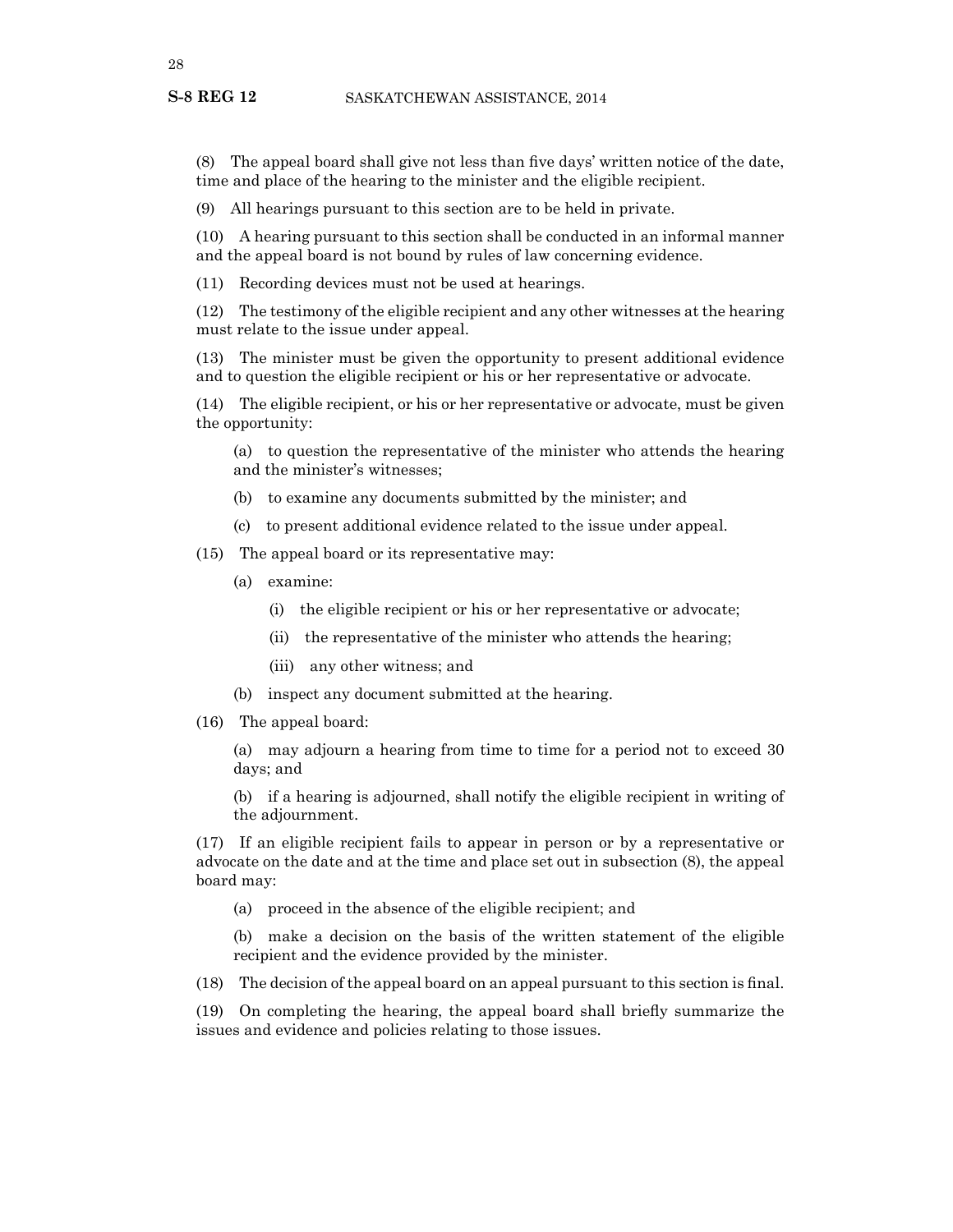(20) If the appeal board is unable to make a decision within seven days after the hearing, it shall notify the minister and the applicant or eligible recipient of that fact.

(21) The appeal board shall, no later than 30 days following the date of the hearing, give a written decision and reasons for the decision to the minister and the eligible recipient.

(22) A quorum of the appeal board is three members.

(23) The chairperson of the appeal board may designate a member of the appeal board as the acting chairperson in the chairperson's absence.

> 2 Jan 2015 cS-8 Reg 12 s37; 5 Jly 2019 SR 44/2019 s19.

# PART VI **Other**

**Emergency payments - where previous benefit not applied to purpose**

**38**(1) Notwithstanding any other provision of these regulations, the minister may provide a benefit to an eligible recipient in the following circumstances:

(a) a benefit was paid to the eligible recipient with respectto a need or purpose mentioned in Part III or Table 2;

- (b) the eligible recipient did not use the benefit for that need or purpose; and
- (c) the minister is satisfied that:

(i) there is a threat to the health and safety of the eligible recipient or a member of the eligible recipient's family unit resulting from not meeting that need or purpose; and

(ii) the eligible recipient cannot otherwise meet the need or fulfil that purpose.

(2) If the minister provides an amount pursuant to subsection (1), the minister may recover that amount by either or all of the following:

(a) deducting it from any future benefit that may be provided to the eligible recipient;

(b) declaring the benefit to be an overpayment for the purposes of section 29.3 of the Act.

2 Jan 2015 cS-8 Reg 12 s38.

#### **39 Repealed.** 12 Aug 2016 SR 67/2016 s5.

#### **Rules re other benefits**

**40**(1) An eligible recipient is not entitled to benefits pursuant to *The Saskatchewan Assured Income for Disability Regulations, 2012* or *The Transitional Employment Allowance Regulations, 2005*.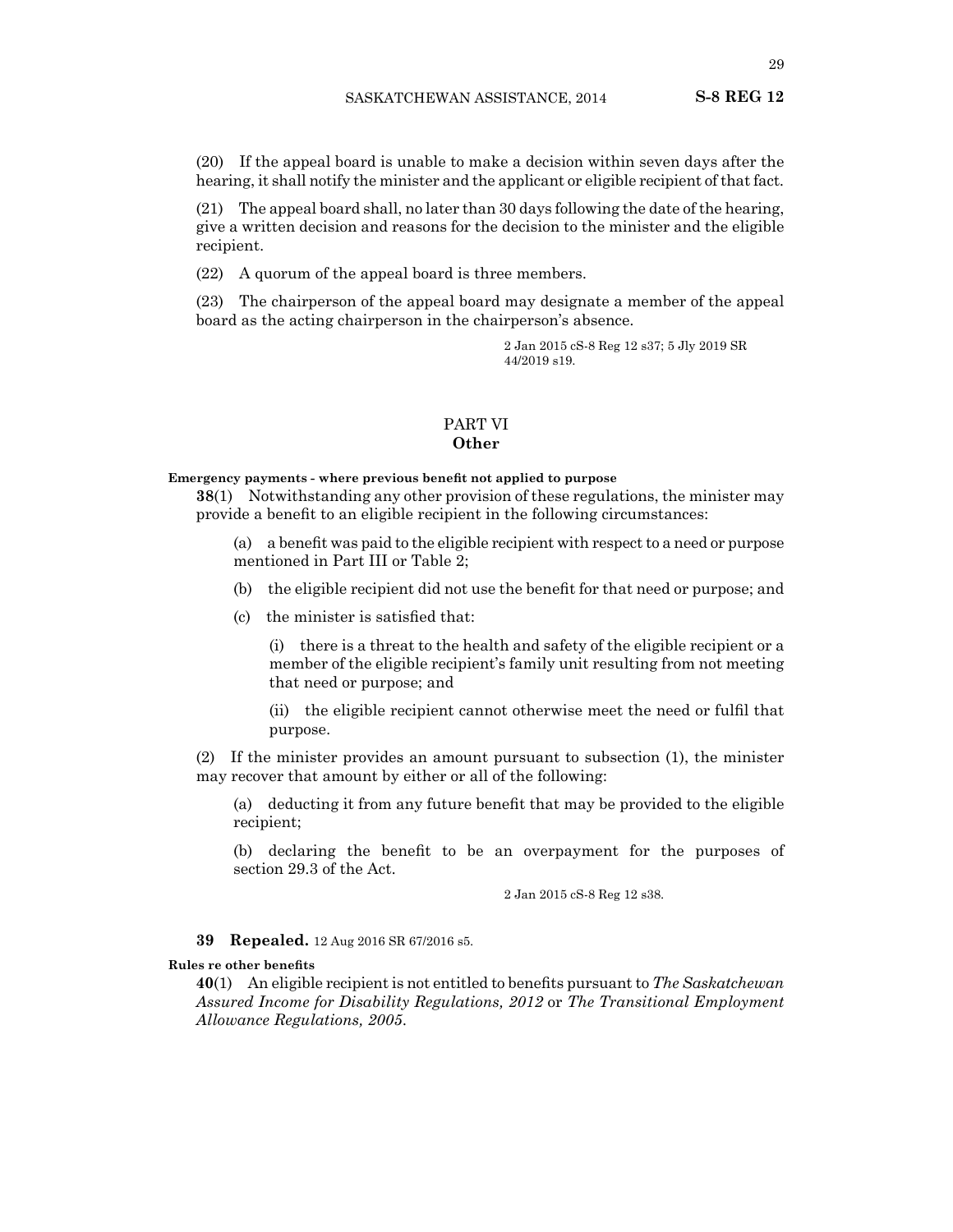(2) Supplementary health benefits specified in the Saskatchewan Assistance Plan Supplementary Health Benefits Regulations, being Saskatchewan Regulations 65/66, may be provided to an eligible recipient.

2 Jan 2015 cS-8 Reg 12 s40.

#### **Minister may set schedule of rates**

**41** The minister may establish a schedule of rates for the purposes of determining the amount of any benefit pursuant to these regulations for which the amount of the benefit or the manner of determining the amount of the benefit is not otherwise provided.

2 Jan 2015 cS-8 Reg 12 s41.

#### **Maintaining eligibility**

**42**(1) In this section:

(a) **"maintenance order"** means a maintenance order as defined in *The Enforcement of Maintenance Orders Act, 1997*;

(b) **"rights with respect to a maintenance order"** means the rights set out in section 6 of *The Enforcement of Maintenance Orders Act, 1997*.

(2) If required to do so by the minister, an eligible recipient shall:

(a) assign in writing any of the eligible recipient's rights with respect to a maintenance order to the minister; or

(b) ensure that any of the eligible recipient's dependants with respect to whom a maintenance order mentioned in clause (a) is to be pursued or enforced assigns his or her rights to the minister.

(3) If an assignment is made pursuant to subsection (2), the eligible recipient or the eligible recipient's dependants, as the case may be, shall:

(a) supply to the minister any information the minister may require; and

(b) cooperate with the minister in any manner the minister considers necessary to give effect to the assignment.

(4) The minister may suspend or cancel an eligible recipient's benefits ifthe eligible recipient does not comply with this section.

2 Jan 2015 cS-8 Reg 12 s42.

## **Assignment of other payments to minister**

**43**(1) Subject to subsections (2) and (3), if required to do so by the minister, an eligible recipient shall assign to the minister payments from any person, including any department or agency of the Government of Canada or the government of any province or territory of Canada, during the period in which the eligible recipient receives benefits.

(2) The total amount recovered during a period by the minister by an assignment pursuant to subsection (1) must not exceed the total amount of the benefits paid to the eligible recipient during that period.

(3) Subsection (1) does not apply to a benefit that was taken into account in determining eligibility or calculating the income of the eligible recipient.

2 Jan 2015 cS-8 Reg 12 s43.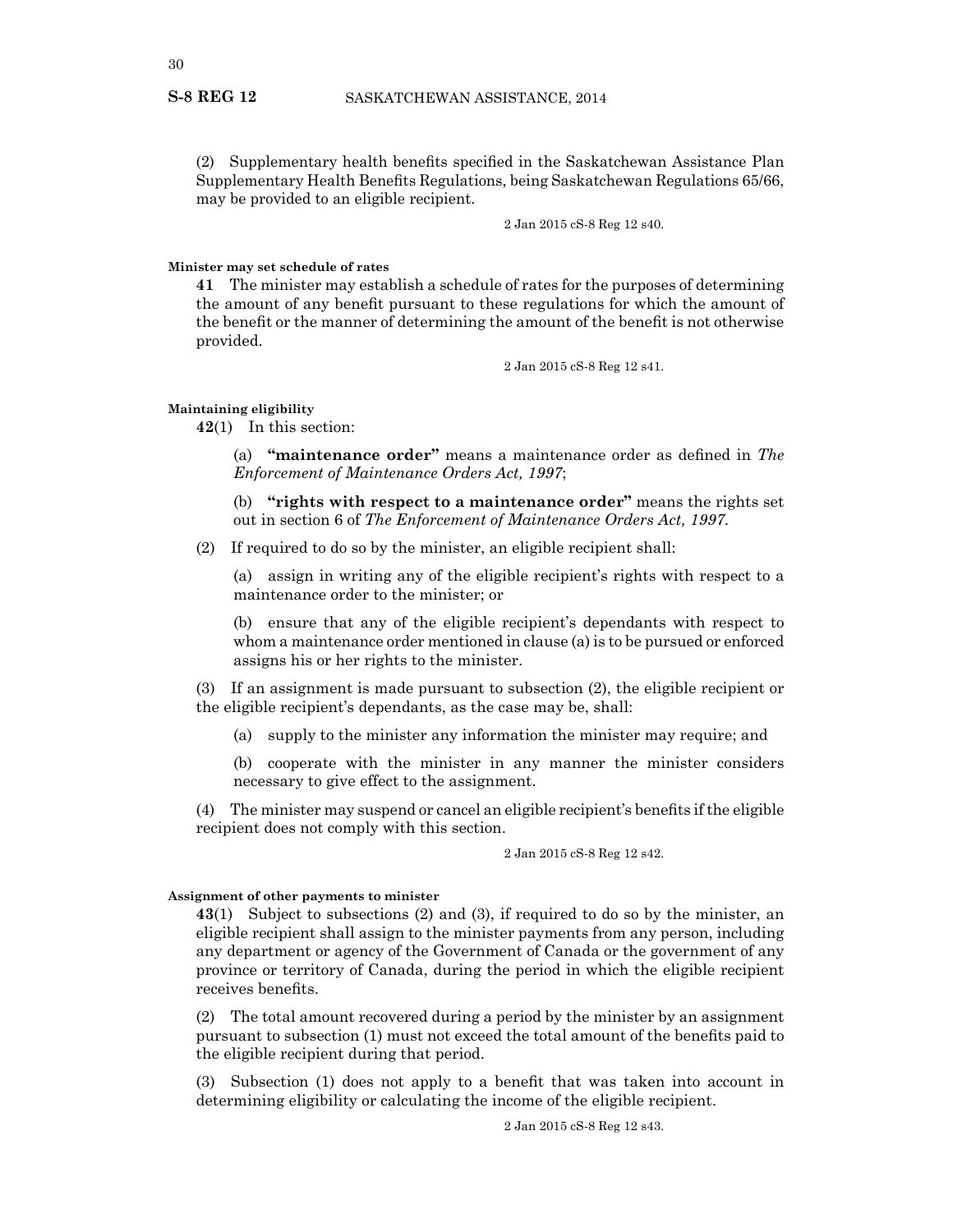# PART VII **Repeal and Coming into Force**

#### **Sask. Reg. 78/66 repealed**

**44** The Saskatchewan Assistance Regulations, being Saskatchewan Regulations 78/66, are repealed.

2 Jan 2015 cS-8 Reg 12 s44.

#### **Transitional**

**44.1** Notwithstanding any other provision of these regulations:

(a) an application received by the minister on or before the day before the coming into force of *The Saskatchewan Assistance Amendment Regulations, 2019* is to be considered by the minister on the basis of these regulations as they existed on the day before the coming into force of *The Saskatchewan Assistance Amendment Regulations, 2019*; and

(b) if the application mentioned in clause (a) is approved by the minister, the individual or family unit who made the application, or on whose behalf the application was made, is to be provided a benefit in accordance with these regulations, and Part V applies, with any necessary modification.

5 Jly 2019 SR 44/2019 s20.

#### **Transitional – closure date**

**44.2**(1) Subject to subsection (2), subsection 15.1(2) does not apply to any benefits that are to be paid respecting a period ending on or before the closure date in any of the following circumstances:

(a) after the closure date:

(i) the landlord to whom, on or before the closure date, the minister provided a security deposit guarantee pursuant to section 26 becomes entitled to receive a payment by the minister in any of the circumstances described in subsections 13.1(2) and (3) and section 13.2 of the Act;

(ii) the minister is satisfied that there is a change in the eligible recipient's circumstances pursuant to section 31 respecting a period ending on or before the closure date, with respect to which the minister was advised after that date; or

(iii) it appears to the minister that an error or omission resulted in the payment of benefits to an eligible recipient, respecting a period ending on or before the closure date, in an amount that was less than the amount for which the eligible recipient was eligible;

(b) as a result of a decision made after the closure date with respect to an appeal pursuant to section 35, 36 or 37.

(2) The minister shall not provide benefits in any of the circumstances set out in clauses (1)(a) and (b) after March 31, 2022.

3 Sep 2021 SR 89/2021 s4.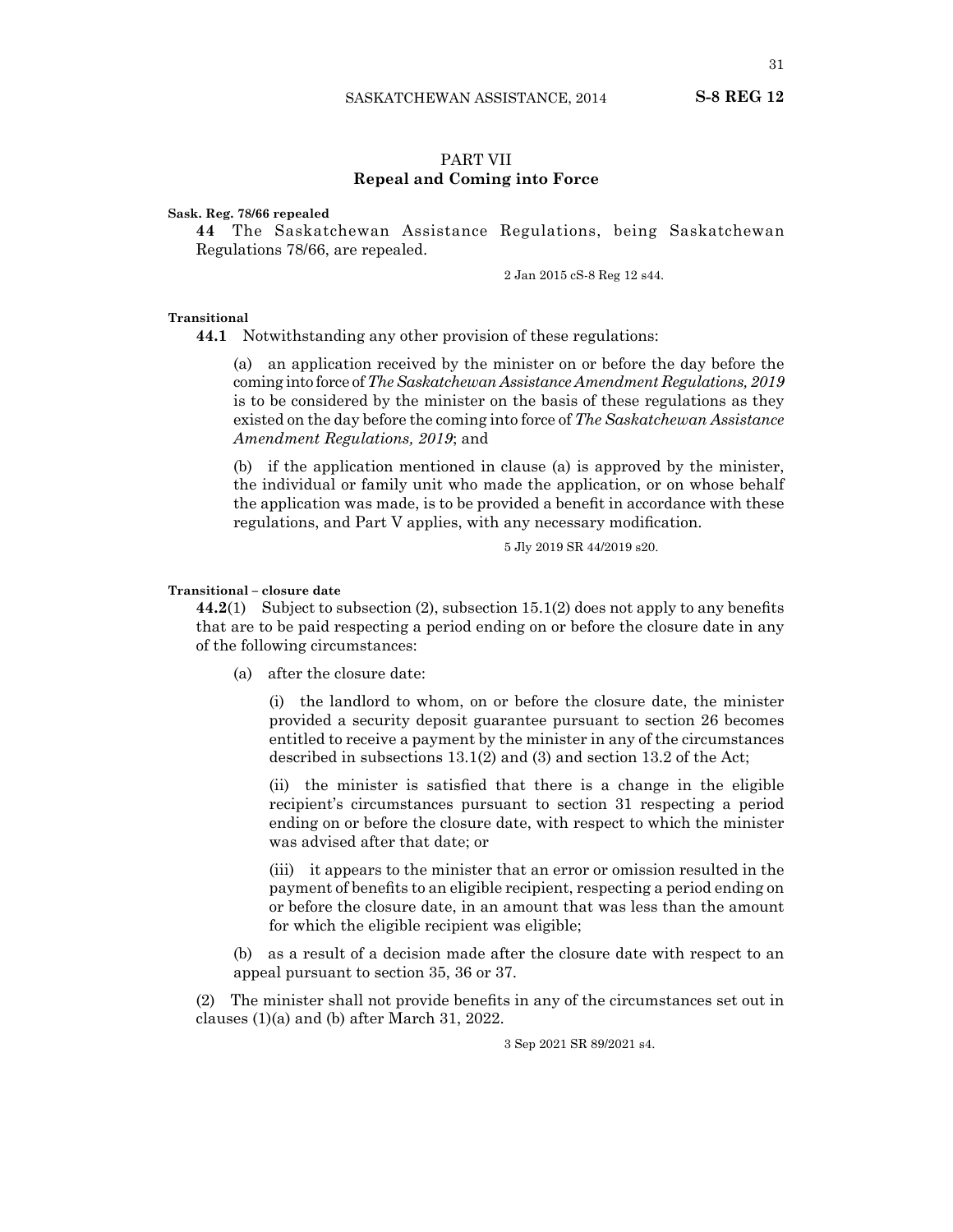#### **Coming into force**

**45**(1) Subject to subsection (2), these regulations come into force on March 1, 2015.

(2) If these regulations are filed with the Registrar of Regulations after March 1, 2015, these regulations come into force on the day on which they are filed with the Registrar of Regulations.

2 Jan 2015 cS-8 Reg 12 s45.

### **Appendix**

## TABLE 1 **Income and Asset Exemptions** [*Subsection 11(2)*]

#### (1) In this Table:

(a) **"combined amount"** means an amount determined in accordance with subsection (3);

(b) **"Federal Child Support Guidelines"** means the Federal Child Support Guidelines established pursuant to section 26.1 of the *Divorce Act* (Canada).

(2) For the purposes of section 11 of the regulations, the following items are to be excluded when determining the monthly income:

(a) an amount of earned income and honoraria in the month received by the individual with a disability equal to:

(i) \$200 if the individual has one or more dependent children but no dependent spouse;

(ii) \$200 if the individual has one or more dependent children and a dependent spouse;

(iii) \$200 plus 25% of the remaining monthly earned income and honoraria, to a maximum exemption of \$325 per month, if the individual has no dependants; and

(iv) \$250 plus 25% of the remaining monthly earned income and honoraria, to a maximum exemption of \$425 per month, if the individual has a dependent spouse but no dependent children;

(b) an amount of earned income and honoraria in the month received by the individual who does not have a disability equal to:

(i) \$125 if the individual has one or more dependent children but no dependent spouse;

(ii) \$125 if the individual has one or more dependent children and a dependant spouse;

(iii) \$50 plus 25% of the remaining monthly earned income and honoraria, to a maximum exemption of \$200 per month, if the individual has no dependants; and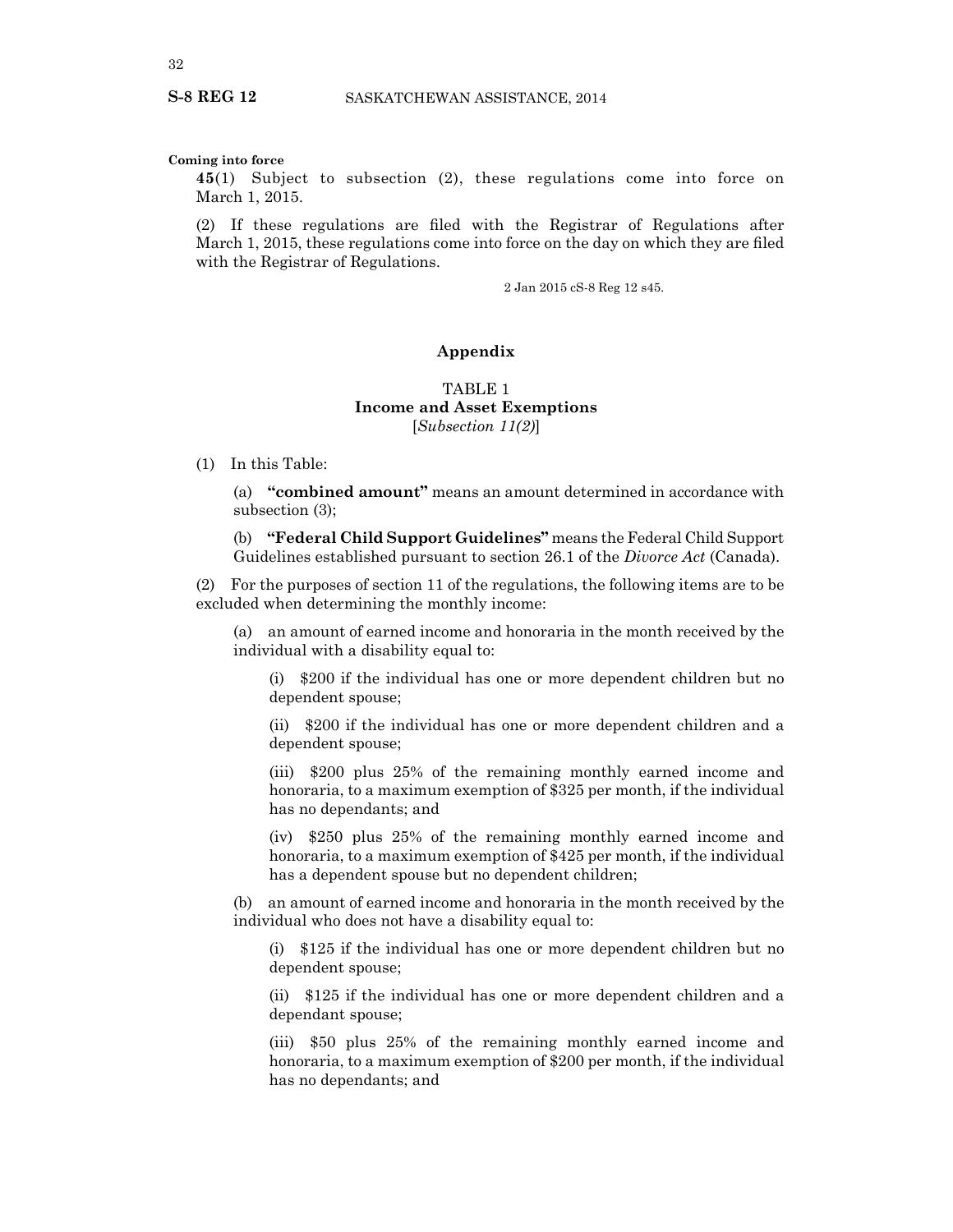(iv) \$75 plus 25% of the remaining monthly earned income and honoraria, to a maximum exemption of \$275 per month, if the individual has a dependent spouse but no dependent children;

(c) any amount received by the individual for work performed for a nonprofit organization or institution in a program that is educational, therapeutic or rehabilitative and to which subsection 3(2) of *The Employment Standards Regulations* applies;

(d) honoraria paid to the individual by the ministry;

(e) the total of all amounts received by a recipient and the recipient's dependants as a result of inheritances, bequests and devises not exceeding the amount of:

(i) \$1,500 for a recipient with no dependants; or

(ii) \$3,000 for a recipient with one dependant, plus \$500 for each additional dependant;

(f) investment income, to a maximum of \$100 per year per member of the family unit actually earning the investment income;

(g) the portion of payments of compensation received by the individual after the date on which the application is received by the minister, other than payments for lost income, that:

(i) is related to a claim for pain and suffering and out-of-pocket expenses incurred as a result of a personal injury, other than out-of-pocket expenses with respect to which benefits pursuant to these regulations have been provided;

(ii) is:

(A) made by an insurance company, whether or not the insurance company is:

(I) licensed pursuant to *The Saskatchewan Insurance Act*; and

(II) making the payment in accordance with the terms of a contract of insurance entered into with the person who suffered the personal injury or who caused the personal injury;

(B) ordered by the Workers' Compensation Board pursuant to *The Workers' Compensation Act, 2013*;

- (C) granted pursuant to *The Victims of Crime Act, 1995*; or
- (D) ordered pursuant to *The Victims of Domestic Violence Act*; and
- (iii) does not exceed the amount of \$10,000;

(h) the portion of payments of compensation received by the individual after the date on which the application is received by the minister in the form of a lump sum for permanent impairment pursuant to Division 6 of Part VIII of *The Automobile Accident Insurance Act* that does not exceed the total of \$10,000 times the number of family members in the individual's family unit;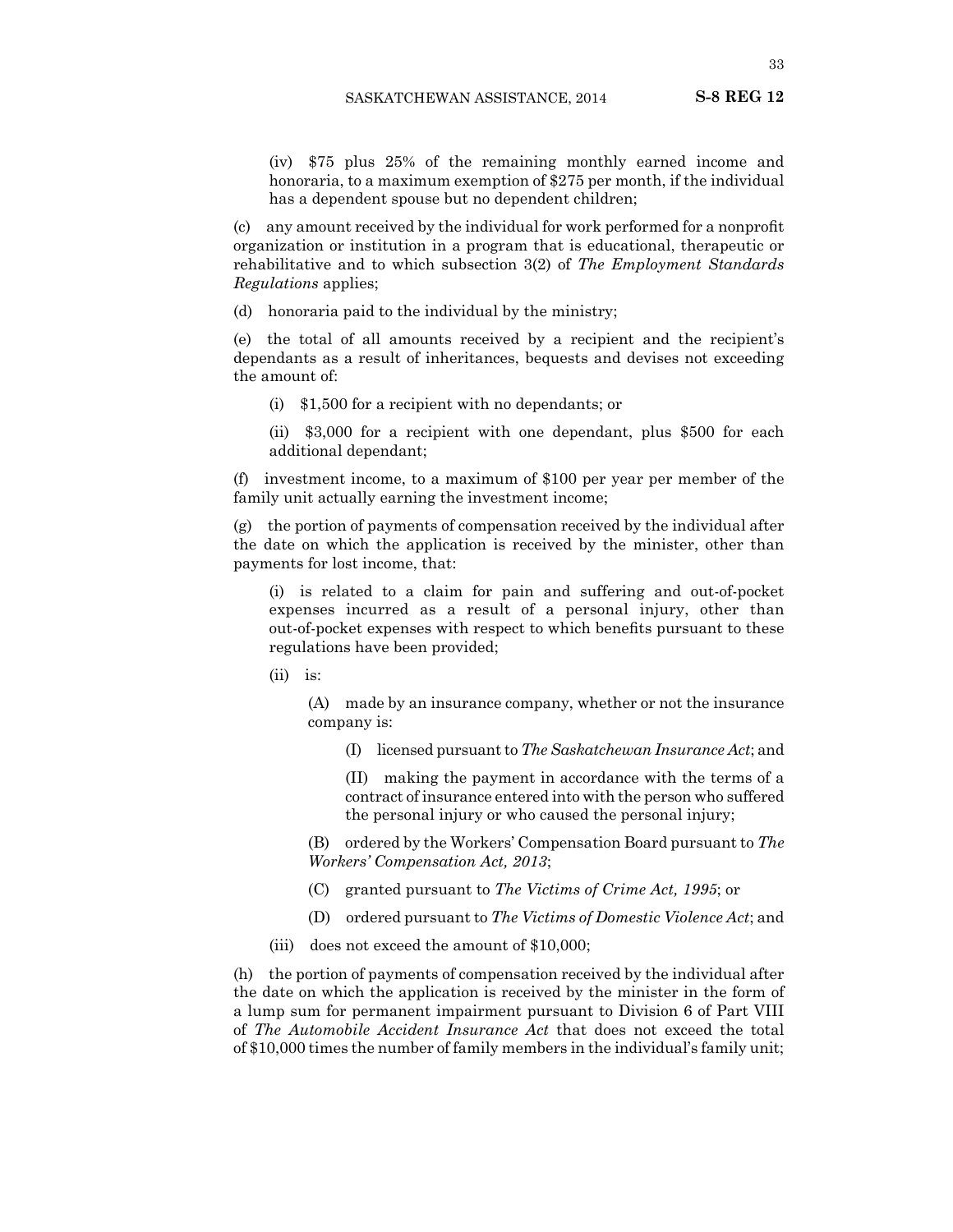(i) the portion of payments of compensation received by the individual after the date on which the application is received by the minister in the form of a death benefit pursuant to Division 5 of Part VIII of *The Automobile Accident Insurance Act* for a deceased victim within the meaning of section 145 of that Act that does not exceed the total of \$10,000 times the number of family members in the individual's family unit;

(j) the portion of payments of compensation received by the individual after the date on which the application is received by the minister, other than payments for lost income, that:

(i) is related to a claim arising from a contravention of:

(A) *The Saskatchewan Human Rights Code* or similar legislation of any other province or territory of Canada;

- (B) the *Canadian Human Rights Act*; or
- (C) the *Employment Equity Act* (Canada); and

(ii) does not exceed the total of \$10,000 times the number of members in the individual's family unit;

(k) payments of compensation to the individual, other than payments for rent or a security deposit, that are:

- (i) related to a residential tenancy dispute; and
- (ii) ordered pursuant to *The Residential Tenancies Act, 2006*;

(l) a payment of compensation to the individual that is related to a claim with respect to abuse sustained while attending an Indian residential school;

(m) a payment of compensation to the individual, other than a payment for lost income, that is related to a claim with respect to child abuse other than a claim to which clause (l) applies;

(n) a Saskatchewan Employment Supplement benefit, as defined in *The Employment Supplement Regulations*, paid to the individual;

(o) subject to subsection (4), a RHS benefit, as defined in *The Rental Housing Supplement Regulations*, provided to the individual;

(p) subject to subsection (4), a DHS benefit, as defined in *The Disability Housing Supplement Regulations*, provided to the individual;

(q) an amount provided to the individual pursuant to *The Rehabilitation Act* for individual supports for persons with a cognitive disability;

(r) individualized funding for support services provided by the provincial health authority to the individual;

(s) a respite benefit payment received by the individual from the Community Living Services Division pursuant to *The Rehabilitation Act* and section 5 of *The Child and Family Services Act*;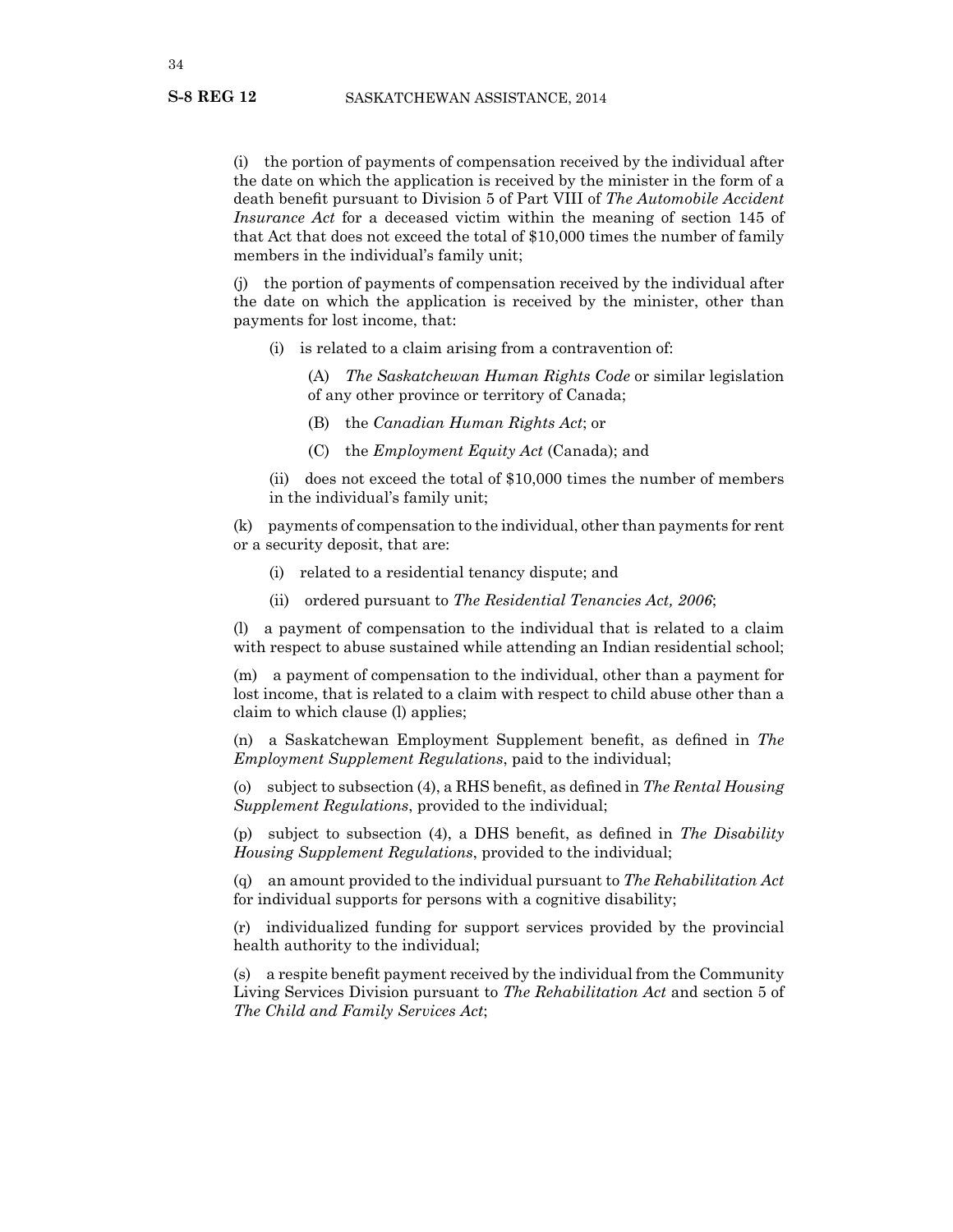(t) rebate payments to the individual for Saskatchewan auto insurance premiums received from Saskatchewan Government Insurance;

(u) a refund to the individual of Saskatchewan Pension Plan contributions due to over contributions if the refunded amount is deposited in a long-term investment;

(v) **Repealed.** 12 Aug 2016 SR67/2016 s6.

(w) **Repealed.** 12 Aug 2016 SR67/2016 s6

(x) financial assistance payments to the individual or a member of the individual's family unit from the Provincial Disaster Assistance Program pursuant to *The Emergency Planning Act* to eligible individuals in a municipality that has been designated as a result of substantial loss or damage caused by a natural disaster to uninsurable, essential property;

(y) a Canada Child Benefit within the meaning of the *Income Tax Act* (Canada) paid to the individual;

(z) a payment by the minister to the individual in his or her capacity as the primary caregiver:

(i) pursuant to *The Child and Family Services Act* or by an agency with which the minister has entered into an agreement pursuant to section 61 of that Act;

(ii) pursuant to an agreement made pursuant to section 10 of *The Child and Family Services Act*;

(iii) with respect to a child placed in the custody of a person having a sufficient interest in the child pursuant to clause 37(1)(b) of *The Child and Family Services Act*;

(iv) with respect to a young person committed to open custody in a place or facility of open custody within the meaning of *The Youth Justice Administration Act*; or

(v) pursuant to section 50 of *The Adoption Regulations, 2003*;

(aa) a payment to the individual made by Indigenous and Northern Affairs Canada for the foster care of children;

(bb) maintenance payments received by the individual as a parent pursuant to *The Family Maintenance Act, 1997* or the *Divorce Act* (Canada) with respect to a son or daughter who is no longer considered a child pursuant to these regulations;

(cc) the portion of maintenance payments to the individual that:

(i) is specified in an order or agreement for special or extraordinary expenses, as defined by section 7 of the Federal Child Support Guidelines; and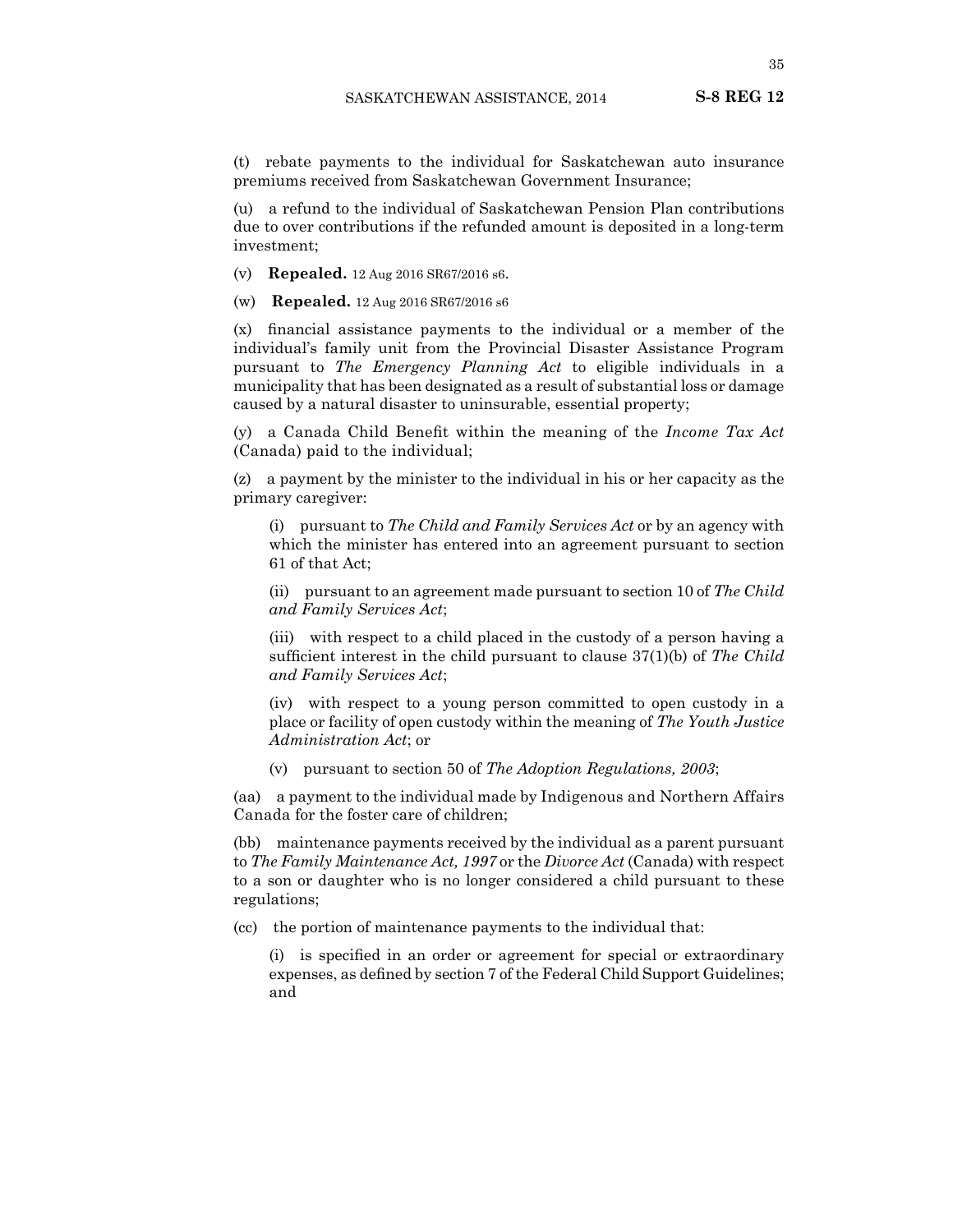(ii) is not related to or is over and above the amount set out in the Tables to the Federal Child Support Guidelines as determined based on:

(A) the number of children to whom the order or agreement relates; and

(B) the annual income of the parent who is required by the order or agreement to make those payments;

(dd) **Repealed.** 12 Aug 2016 SR67/2016 s6.

(ee) the amount of a Canada Student Grant for Persons with Permanent Disabilities paid to the individual;

(ff) the amount of a Canada/Saskatchewan Student Grant for Services and Equipment for Persons with Permanent Disabilities paid to the individual;

(gg) scholarships, fellowships and non-government bursaries received by the individual, other than the value of free room and board provided as part of a scholarship, fellowship or non-government bursary;

(hh) money paid to the individual by a board of education or the conseil scolaire for costs associated with home schooling a child within the family unit who is enrolled in a registered home-based education program, within the meaning of *The Education Act, 1995*;

(ii) a refund to the individual of the Saskatchewan low-income tax credit within the meaning of section 39 of *The Income Tax Act, 2000*;

(jj) a refund to the individual of the goods and services tax credit within the meaning of the *Income Tax Act* (Canada);

(kk) an income tax refund within the meaning of the *Income Tax Act* (Canada) paid to the individual;

(ll) payments to the individual made under the Government of Canada's Working Income Tax Benefit Program;

(mm) **Repealed.** 12 Aug 2016 SR 67/2016 s6.

(nn) the amount of any rebate, grant or allowance from the Government of Canada or the Government of Saskatchewan for the purpose of alleviating hardship resulting from high utility costs paid to the individual;

(oo) the portion of gifts received by the individual in the 12 months before the date on which the determination of income is made that does not exceed the combined amount of \$200 per member of the family unit;

(pp) subject to subsection (5), the amount of prizes and winnings received by the individual in the 12 months before the date on which the determination of income is made that does not exceed the amount of \$200;

(qq) contributions received by the individual with respect to the costs of funerals of members of the individual's family unit, unless the contribution is made by the surviving spouse or the parent of a deceased child;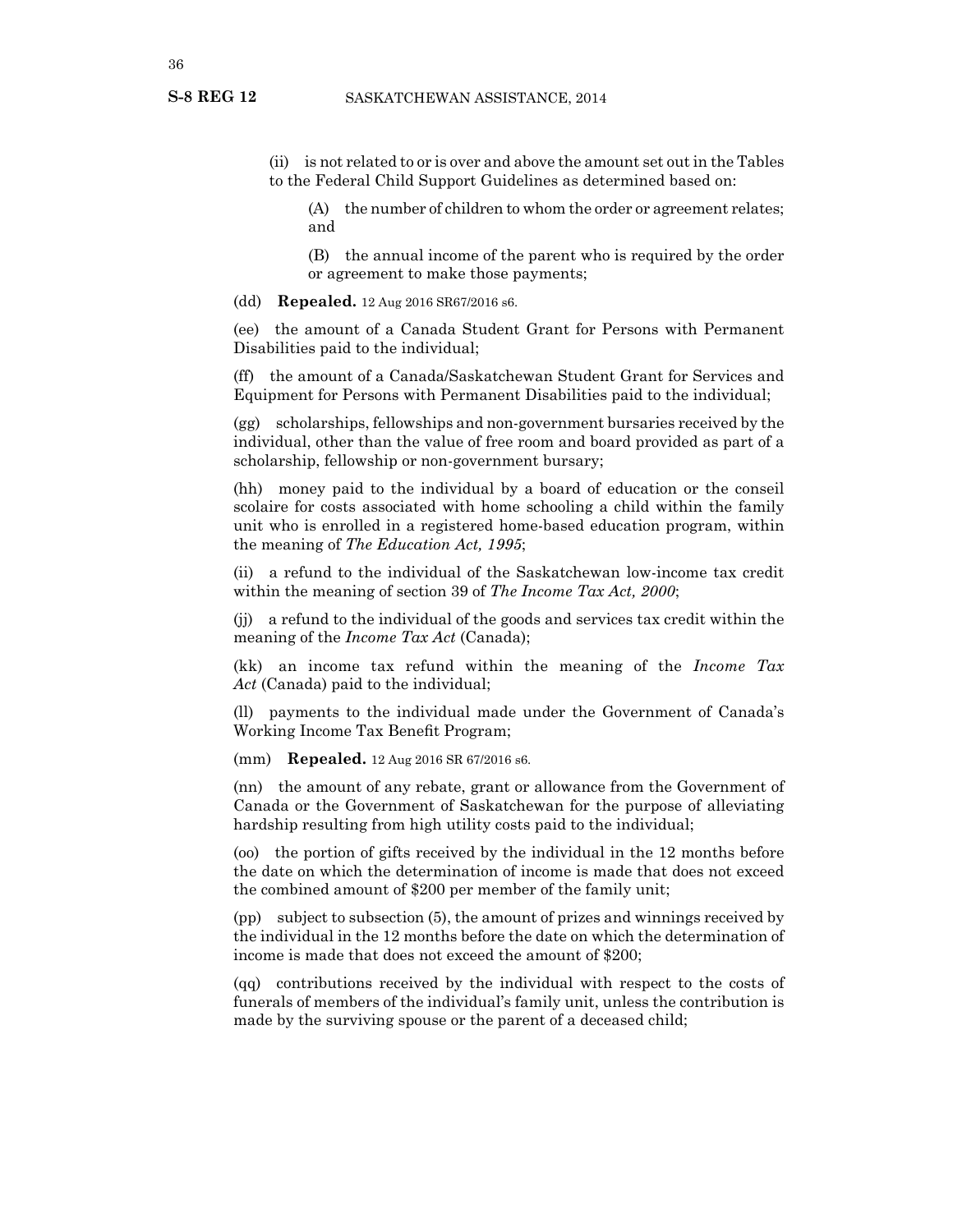(rr) subject to subsection (6), the portion of Federated Cooperative patronage dividends received by the individual in the 12 months before the date on which the determination of income is made that does not exceed the number of members in the individual's family unit times \$200;

(ss) awards to the individual for meritorious conduct or service;

(tt) the portion of all amounts received by the individual pursuant to an agreement with respect to the settlement of an outstanding treaty land entitlement claim or other land claim of an Indian band that does not exceed:

(i) if the individual has no other members in his or her family unit, the combined amount of \$1,500; or

(ii) if the individual has at least one other member in his or her family unit, the combined amount equal to the sum of:

(A) \$3,000 for the individual and one other member in the family unit; and

(B) \$500 for each additional member of the family unit;

(uu) contributions, other than contributions for items described in Part II of the regulations and Table 2, made to an eligible recipient or a member of the family unit who requires special care as a result of disability;

(vv) a payment of compensation to the individual that is related to a claim for the loss of culture and identity with respect to the practice of removing Aboriginal children from their families and placing them for adoption in non-Aboriginal homes, commonly known as the Sixties Scoop;

(ww) a payment of compensation to a class member pursuant to a plan approved by the Ontario Superior Court of Justice in the matter of *Parsons v Canadian Red Cross Society*, decided on October 22, 1999 (Court file numbers  $98$ -CV-141369 and  $98$ -CV-146405), not including any payments for lost income or loss of support;

(xx) the Climate Action Incentive payment within the meaning of the *Income Tax Act* (Canada).

(3) If an amount in a clause of subsection (2) is stated to be a combined amount, the combined amount is to be determined by adding:

(a) all amounts described in that clause that are received by the individual; and

(b) all amounts described in that clause that are received by all other members of the individual's family unit.

(4) If an eligible recipient is receiving a shelter allowance pursuant to item 11 of section 4 of Table 2 that exceeds the amount in the schedule of rates mentioned in column 3 of that item, and he or she is also receiving a benefit mentioned in clause  $(2)(0)$  or  $(p)$ , the exclusions for the purposes of calculating monthly income mentioned in those clauses are reduced by the amount by which the shelter allowance exceeds the amount in the schedule of rates.

(5) For the purposes of clause  $(2)(pp)$ , if the amount of prizes and winnings received by any member of the individual's family unit in the 12 months before the date on which the determination of income is made exceeds \$200, the amount in excess of \$200 must be added to the individual's income.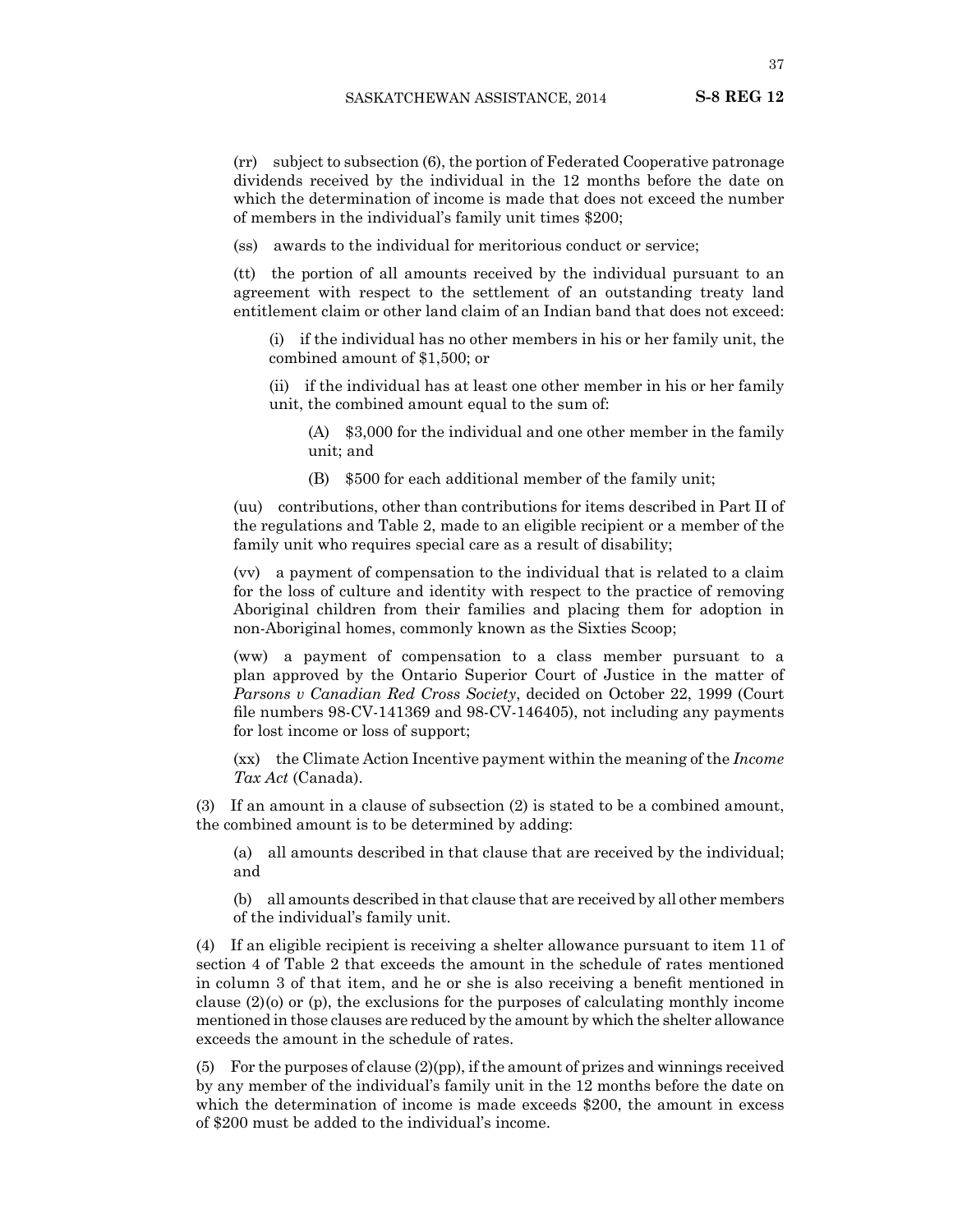(6) For the purposes of clause  $(2)(rr)$ , if the portion of Federated Cooperative patronage dividends received by any member of the individual's family unit in the 12 months before the date on which the determination of income is made exceeds \$200, the amount in excess of \$200 must be added to the individual's income.

(7) **Repealed.** 5 Jly 2019 SR 44/2019 s21.

(8) If an eligible recipient was, on August 31, 2016, entitled to receive and was receiving both a benefit pursuant to these regulations and a benefit payment pursuant to *The Saskatchewan Income Plan Act*, the payment pursuant to *The Saskatchewan Income Plan Act* is excluded for the purposes of calculating the monthly income of the individual until the individual is no longer eligible to receive a benefit payment pursuant to that Act or is no longer eligible for benefits pursuant to these regulations.

(9) If an eligible recipient was, on August 31, 2016, entitled to receive and was receiving both a benefit pursuant to these regulations and a monthly Guaranteed Income Supplement top-up benefit provided pursuant to section 12.1 of the *Old Age Security Act* (Canada), the Guaranteed Income Supplement top-up benefit is excluded for the purposes of calculating the monthly income of the individual until the individual is no longer eligible to receive a benefit payment pursuant to section 12.1 of the *Old Age Security Act* (Canada) or is no longer eligible for benefits pursuant to these regulations.

> 2 Jan 2015 cS-8 Reg 12; 12 Aug 2016 SR 67/2016 s6; 17 Feb 2017 SR 10/2017 s5; 4 Aug 2017 SR 80/2017 s4; 11 May 2018 SR 32/2018 s2; 5 Jly 2019 SR 44/2019 s21.

# TABLE 2 **Benefits** [*Section 16*]

#### **General provisions re Table 2**

**1**(1) The minister may provide a benefit to an eligible recipient in accordance with this Table and Part III of the regulations applies, as necessary, with respect to determining the eligibility for and the amount of a benefit.

- (2) In this Table:
	- (a) column 1 sets out the type of benefit and when it is payable;

(b) column 2 sets out the criteria that must be met to be eligible for the benefit and the purpose of the benefit; and

- (c) column 3 sets out the amount of the benefit.
- (3) No type of benefit is payable unless the minister is satisfied that:

(a) the applicable provisions of Part III of the regulations have been complied with; and

(b) the criteria set out in column 2 for that type of benefit have been met.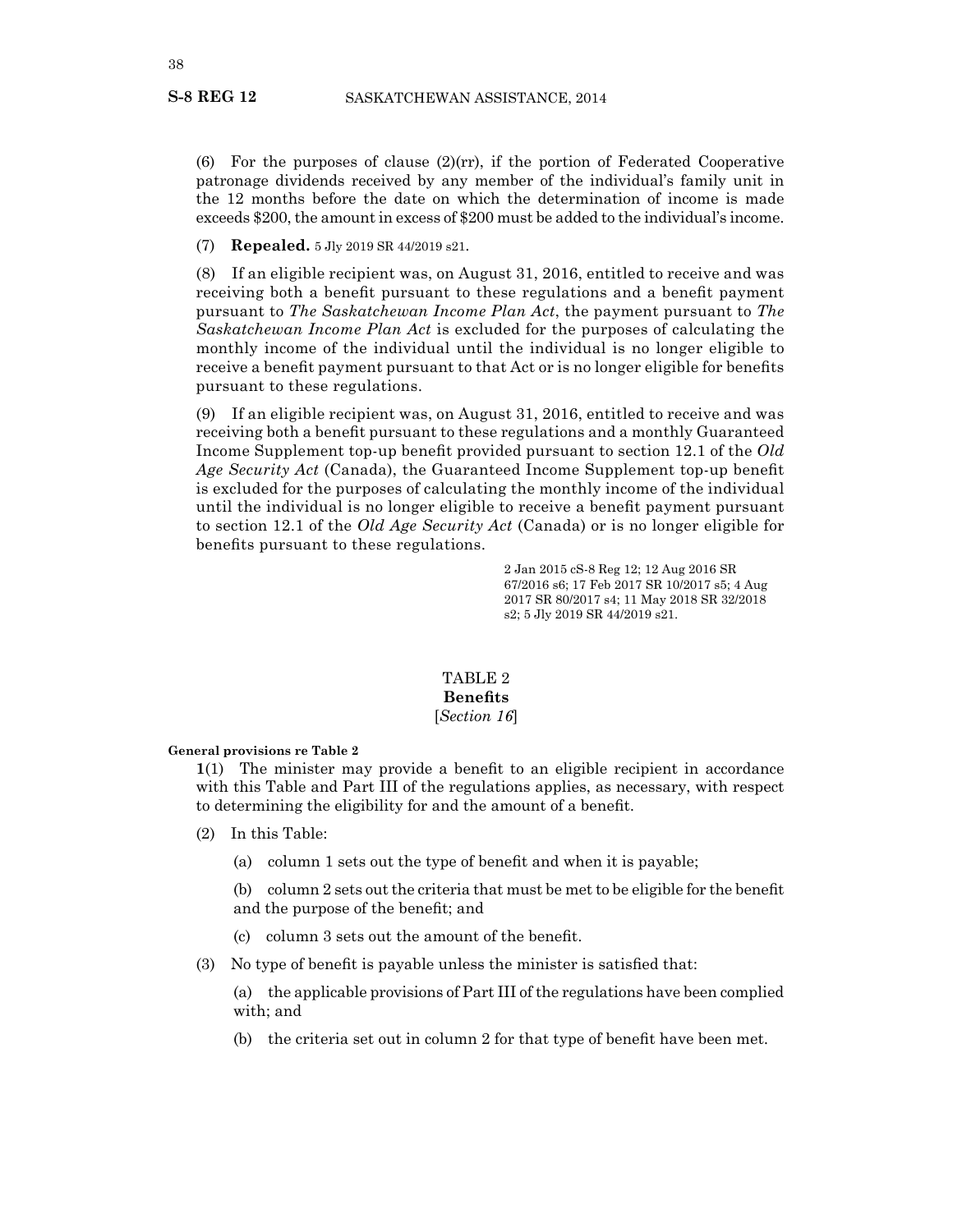- (4) In column 1, if a benefit is stated to be paid:
	- (a) monthly, the benefit is to be paid:

(i) in accordance with the monthly schedule of payments established by the minister; or

(ii) if the minister considers it appropriate to do so, at any other intervals that the minister may determine; or

(b) periodically, the benefit is to be paid at those intervals that the minister may determine.

#### **Schedule of rates and rules for shelter allowances**

**2**(1) For a benefit described in item 11 of section 4 of this Table, the minister may establish a schedule of rates that vary in accordance with all or any of the following:

- (a) the number of adults in an eligible recipient's family unit;
- (b) the number of children in an eligible recipient's family unit;
- (c) the municipality in which an eligible recipient's accommodation is situated;

(d) the date on which the eligible recipient's application for a benefit was received by the minister.

(2) If an eligible recipient establishes eligibility for a benefit mentioned in item 11 of section 4 of this Table, the benefit that may be paid to the eligible recipient is to be calculated in accordance with the following rules:

(a) subject to clauses (b) and (c), the benefit is to be calculated from the date on which the eligible recipient's application was received by the minister;

(b) if the application for the benefit is received by the minister after the start of a month and the eligible recipient has paid accommodation costs for that month before making the application, the eligible recipient is not entitled to the benefit for the first month;

(c) if the application for the benefit is received by the minister after the start of a month and the eligible recipient has not paid accommodation costs for that month before making the application, the minister may pay the full amount as set out in the schedule of rates established by the minister for that month.

(3) If an eligible recipient owns his or her own home, a benefit shall be paid that is sufficient to cover current taxes, fire insurance and other assessments, but only if the total benefit is not in excess of the shelter allowance that would otherwise be provided.

(4) If an eligible recipient is buying his or her own home, a benefit may be paid that is sufficient to cover current taxes, principal and interest payments on a mortgage, fire insurance and other assessments, but only if the total benefit for these items is not in excess of the shelter allowance that would otherwise be provided.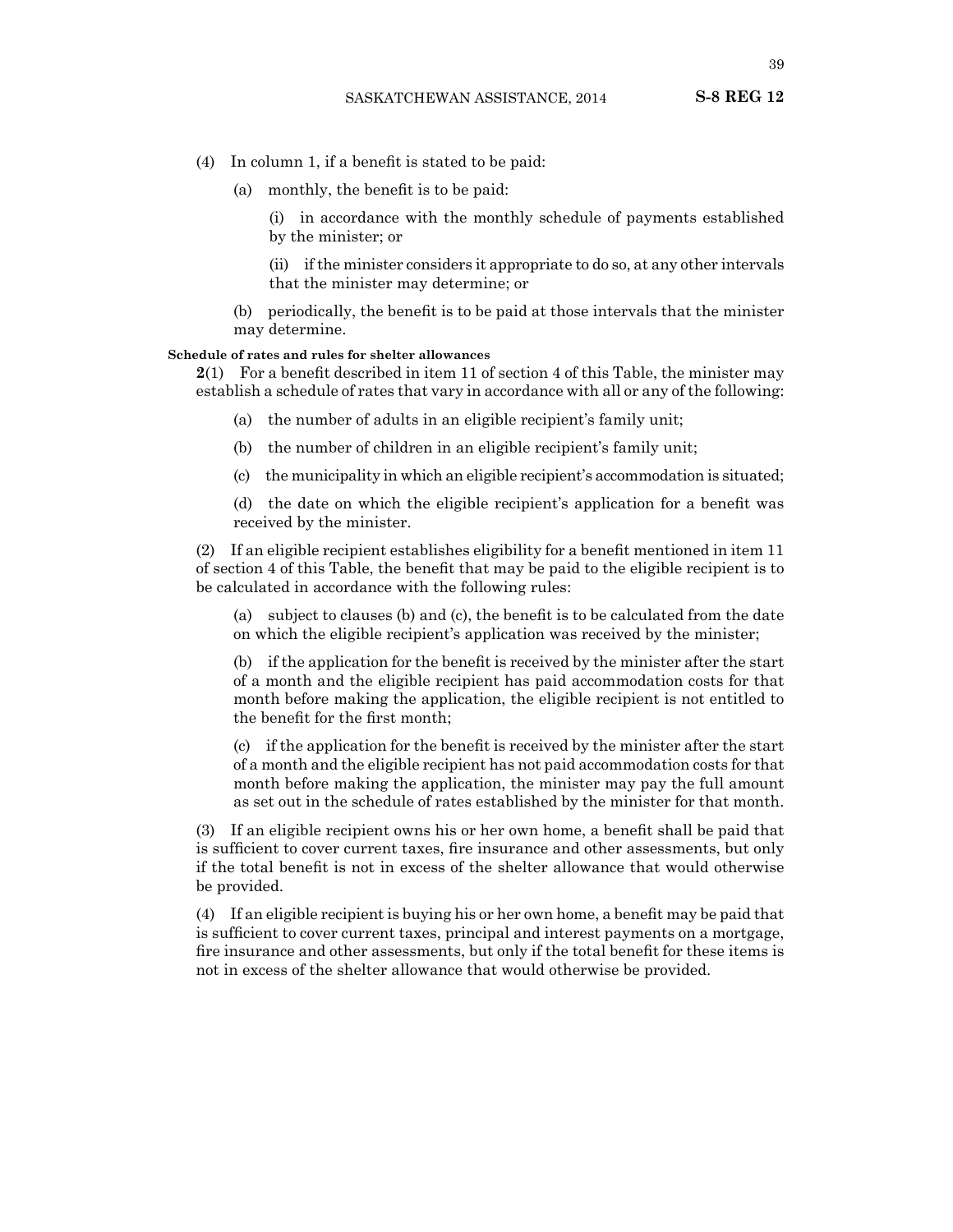#### **Schedule of rates and rules for laundry and utilities benefits**

**3**(1) For a benefit described in item 12 of section 4 of this Table, the minister may establish a schedule of rates that vary in accordance with all or any of the following:

(a) the number and type of utilities that an eligible recipient pays for;

(b) the number of members of the eligible recipient's family unit with respect to whom the benefit is being provided;

(c) the municipality in which the eligible beneficiary's accommodation is situated.

(2) The rate paid for utilities described in subsection (1) may be either the actual amount of the utility cost or a fixed-rate amount determined by a schedule of rates approved by the minister.

(3) If an eligible recipient establishes eligibility for a benefit described in item 12 of section 4 of this Table, the benefit that may be provided to the eligible recipient is to be calculated in accordance with the following rules:

(a) subject to clauses (b) and (c), the benefit is to be calculated from the date on which the eligible recipient's application was received by the minister;

(b) if the application for the benefit is received by the minister after the start of a month and the eligible recipient has paid the utilities costs for that month before making the application, no benefit is payable to the eligible recipient for the first month;

(c) ifthe application for the benefitis received by the minister after the start of a month and the eligible recipient has not paid the utility costs for that month before making the application, the benefit for the first month is the amount for the month as set out in the schedule of rates established by the minister.

(4) For the purposes of subsection (3), the number of days in a month is deemed to be 30.

(5) If the minister is satisfied that an eligible recipient had the resources to pay for the utilities that are in arrears at the time of the eligible recipient's application, the amount of any benefit provided pursuant to item 13 of section 4 of this Table to pay the arrears is deemed to be excess assistance for the purposes of section 29.3 of the Act.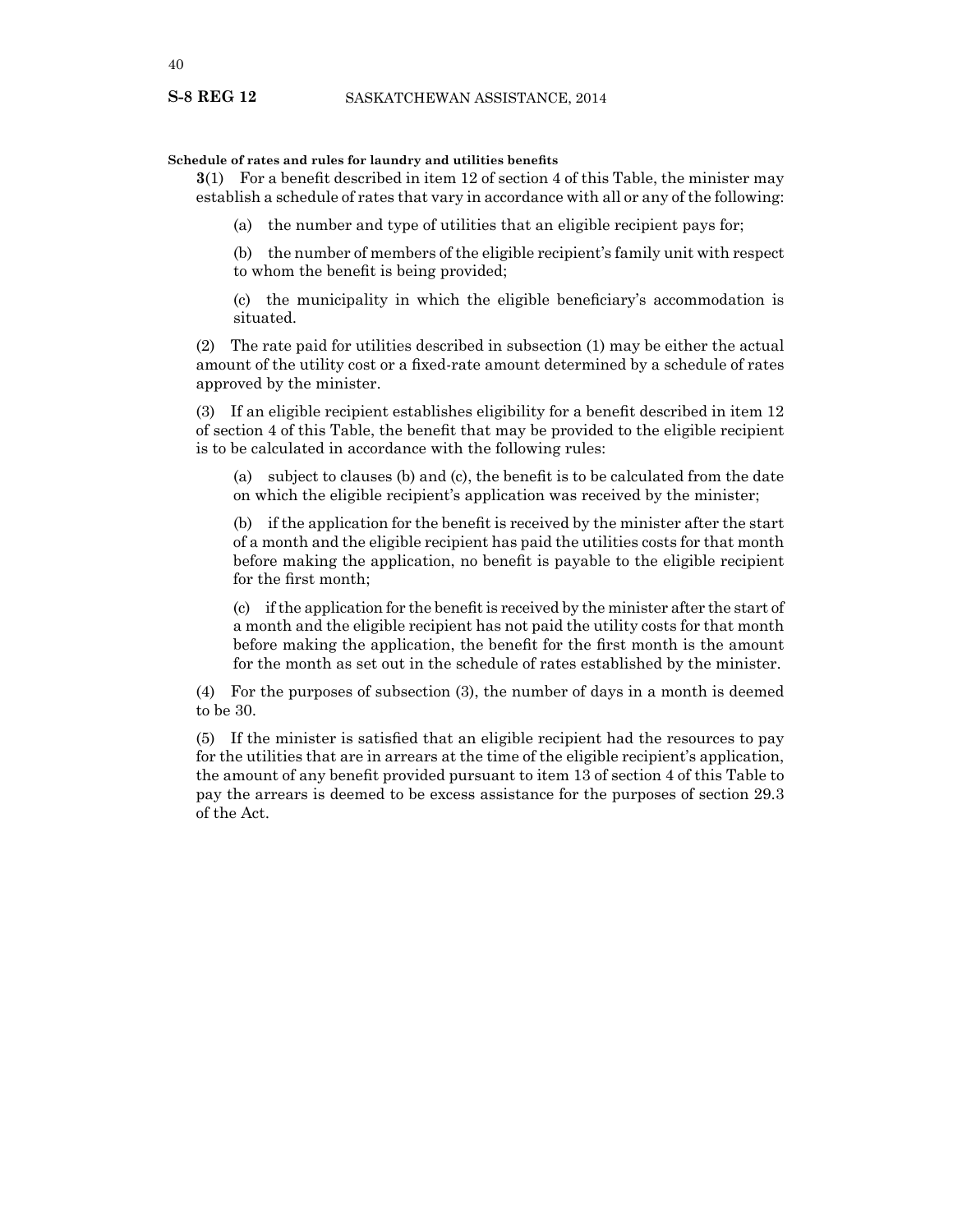# **Benefits amounts**

**4** Benefits may be paid in accordance with the following items:

| Column 1<br>Type and when<br>payable                                                                                               | $Column\ 2$<br><b>Criteria and Purpose</b>                                                                                                                                                                                                                                                                                             | Column <sub>3</sub><br>Amount                                                                                                                                                                                                                                               |
|------------------------------------------------------------------------------------------------------------------------------------|----------------------------------------------------------------------------------------------------------------------------------------------------------------------------------------------------------------------------------------------------------------------------------------------------------------------------------------|-----------------------------------------------------------------------------------------------------------------------------------------------------------------------------------------------------------------------------------------------------------------------------|
| A. Adult<br>Allowance,<br><b>Disability</b><br>Allowance,<br><b>Room and Board</b><br>and Personal<br>Allowance<br><b>Benefits</b> |                                                                                                                                                                                                                                                                                                                                        |                                                                                                                                                                                                                                                                             |
| 1. Adult allowance<br>(monthly)                                                                                                    | <i>Criteria:</i> an allowance is<br>provided to eligible adult<br>recipients and dependent<br>children in the family unit<br>described in subclause $2(1)(f)(ii)$<br>of the regulations<br><b>Purpose:</b> to pay for the<br>costs of basic food, clothing,<br>household expenses, personal<br>needs and incidental travel<br>expenses | (a) amount approved by the<br>minister;<br>(b) if the minister considers<br>it necessary, the minister<br>may issue a portion of<br>the amount mentioned in<br>clause (a) for clothing and<br>household items, for any<br>period that the minister<br>considers appropriate |
| 2. Disability<br>allowance<br>(monthly)                                                                                            | Criteria: eligible recipient<br>who is a person with a<br>disability and receives an<br>allowance pursuant to item 1<br><b>Purpose:</b> to pay for the<br>additional costs associated<br>with a disability for food,<br>clothing, personal needs and<br>incidental travel expenses                                                     | \$50 for each adult recipient<br>in the family unit                                                                                                                                                                                                                         |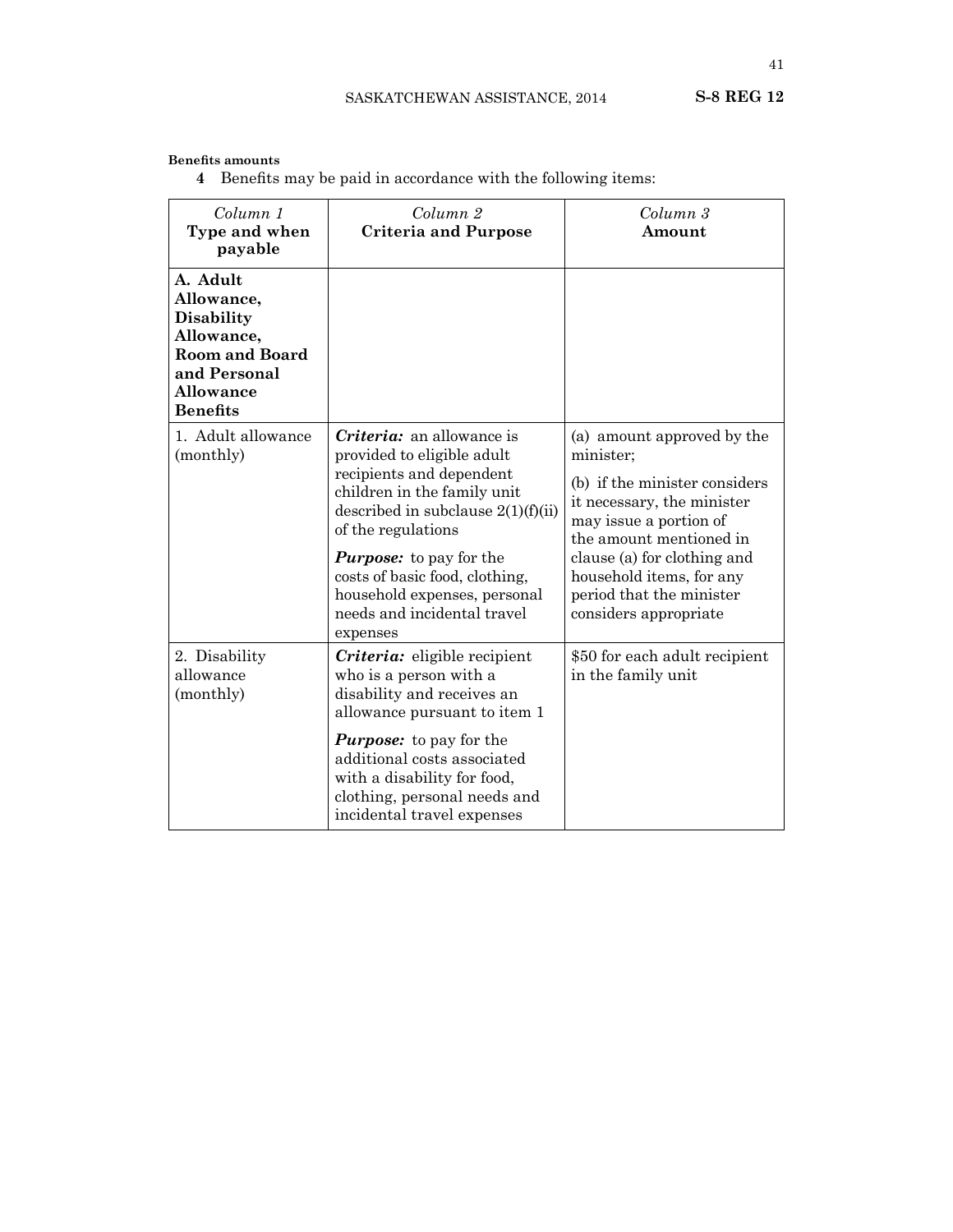| Column 1<br>Type and when<br>payable       | Column <sub>2</sub><br><b>Criteria and Purpose</b>                                                                                                                                                                                   | Column 3<br>Amount                                       |
|--------------------------------------------|--------------------------------------------------------------------------------------------------------------------------------------------------------------------------------------------------------------------------------------|----------------------------------------------------------|
| 3. Personal<br>allowance                   | Criteria: an eligible recipient<br>who:                                                                                                                                                                                              | amount approved by the<br>minister                       |
| (monthly)                                  | (a) is a resident of a facility;                                                                                                                                                                                                     |                                                          |
|                                            | (b) is residing in a hotel room<br>where restaurant meals are<br>required;                                                                                                                                                           |                                                          |
|                                            | (c) is residing in a long-term<br>residence that provides partial<br>personal supports and is<br>approved by the minister for<br>the purposes of this clause;                                                                        |                                                          |
|                                            | (d) is residing in a temporary<br>residential facility or<br>treatment centre;                                                                                                                                                       |                                                          |
|                                            | (e) is residing with a relative,<br>as defined in The Personal<br>Care Homes Act, and is<br>provided with supervision and<br>assistance with personal care;<br>or                                                                    |                                                          |
|                                            | (f) is residing in other<br>accommodation approved by<br>the minister                                                                                                                                                                |                                                          |
|                                            | <b>Purpose:</b> to pay for the costs<br>of clothing and personal needs                                                                                                                                                               |                                                          |
| 4. Personal<br>allowance<br>(monthly)      | Criteria: an eligible recipient<br>who has entered into an<br>agreement pursuant to<br>section 10 of The Child and<br>Family Services Act and the<br>agreement has expired because<br>the person has attained the age<br>of 18 years | amount approved by the<br>minister                       |
|                                            | <b>Purpose:</b> to pay for the costs<br>of clothing, personal needs and<br>incidental expenses                                                                                                                                       |                                                          |
| 5. Meals and<br>accommodation<br>away from | Criteria: eligible recipient or                                                                                                                                                                                                      | (a) for meals:                                           |
|                                            | eligible family member away<br>from principal residence                                                                                                                                                                              | $(i)$ breakfast - \$5.00;                                |
| principal residence                        | <b>Purpose:</b> to pay for meals and<br>accommodation                                                                                                                                                                                | $(ii)$ dinner $-$ \$6.00;                                |
| (periodically)                             |                                                                                                                                                                                                                                      | $(iii)$ supper $-$ \$9.00;                               |
|                                            |                                                                                                                                                                                                                                      | (b) for accommodation, the<br>actual and reasonable cost |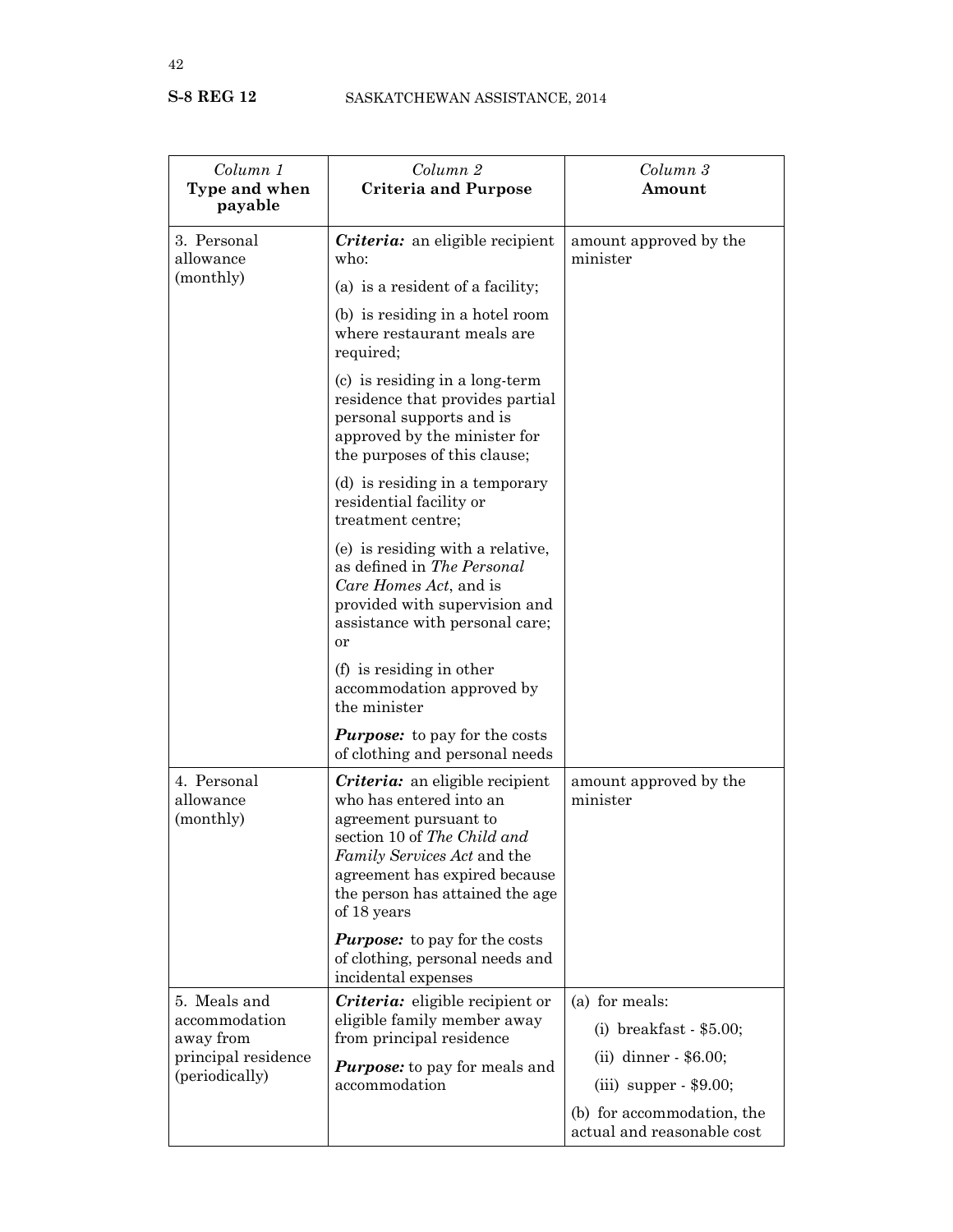| Column 1<br>Type and when<br>payable | Column 2<br><b>Criteria and Purpose</b>                                                                                                                                                 | Column 3<br>Amount                                                                                                                                                                                                                                                                                                                                 |
|--------------------------------------|-----------------------------------------------------------------------------------------------------------------------------------------------------------------------------------------|----------------------------------------------------------------------------------------------------------------------------------------------------------------------------------------------------------------------------------------------------------------------------------------------------------------------------------------------------|
| 6. Meal allowance<br>(monthly)       | <i>Criteria:</i> (1) eligible recipient<br>is an individual who rents a<br>room with no access to cooking<br>facilities and the eligible<br>recipient eats meals in a<br>restaurant; or | \$10 per day                                                                                                                                                                                                                                                                                                                                       |
|                                      | (2) eligible recipient is an<br>individual who rents a room<br>with access to cooking facilities<br>but is not capable of safely<br>cooking meals                                       |                                                                                                                                                                                                                                                                                                                                                    |
|                                      | <b>Purpose:</b> to pay for meals                                                                                                                                                        |                                                                                                                                                                                                                                                                                                                                                    |
| 7. Board, room and<br>personal       | Criteria: eligible recipient<br>who lives in board and room                                                                                                                             | (a) \$330 for each adult in<br>the family unit;                                                                                                                                                                                                                                                                                                    |
| allowance<br>(monthly)               | accommodation where the<br>recipient receives meals<br><b>Purpose:</b> to pay for the<br>costs of accommodation, food,<br>clothing, personal needs and<br>incidental expenses           | (b) $$440$ for one adult in<br>the family unit and one<br>dependent child;                                                                                                                                                                                                                                                                         |
|                                      |                                                                                                                                                                                         | (c) \$745 for two adults in<br>the family unit and one<br>dependent child;                                                                                                                                                                                                                                                                         |
|                                      |                                                                                                                                                                                         | (d) \$85 for each additional<br>child;                                                                                                                                                                                                                                                                                                             |
|                                      |                                                                                                                                                                                         | (e) \$20 for each adult in the<br>family unit who is a person<br>with a disability and who is<br>receiving a board and room<br>allowance;                                                                                                                                                                                                          |
|                                      |                                                                                                                                                                                         | (f) an amount determined<br>by the minister may be<br>provided until the end of<br>the first month following<br>the completion of the school<br>year in which the eligible<br>recipient who had entered<br>into an agreement pursuant<br>to section 10 of The Child<br>and Family Services Act<br>that has expired attained<br>the age of 18 years |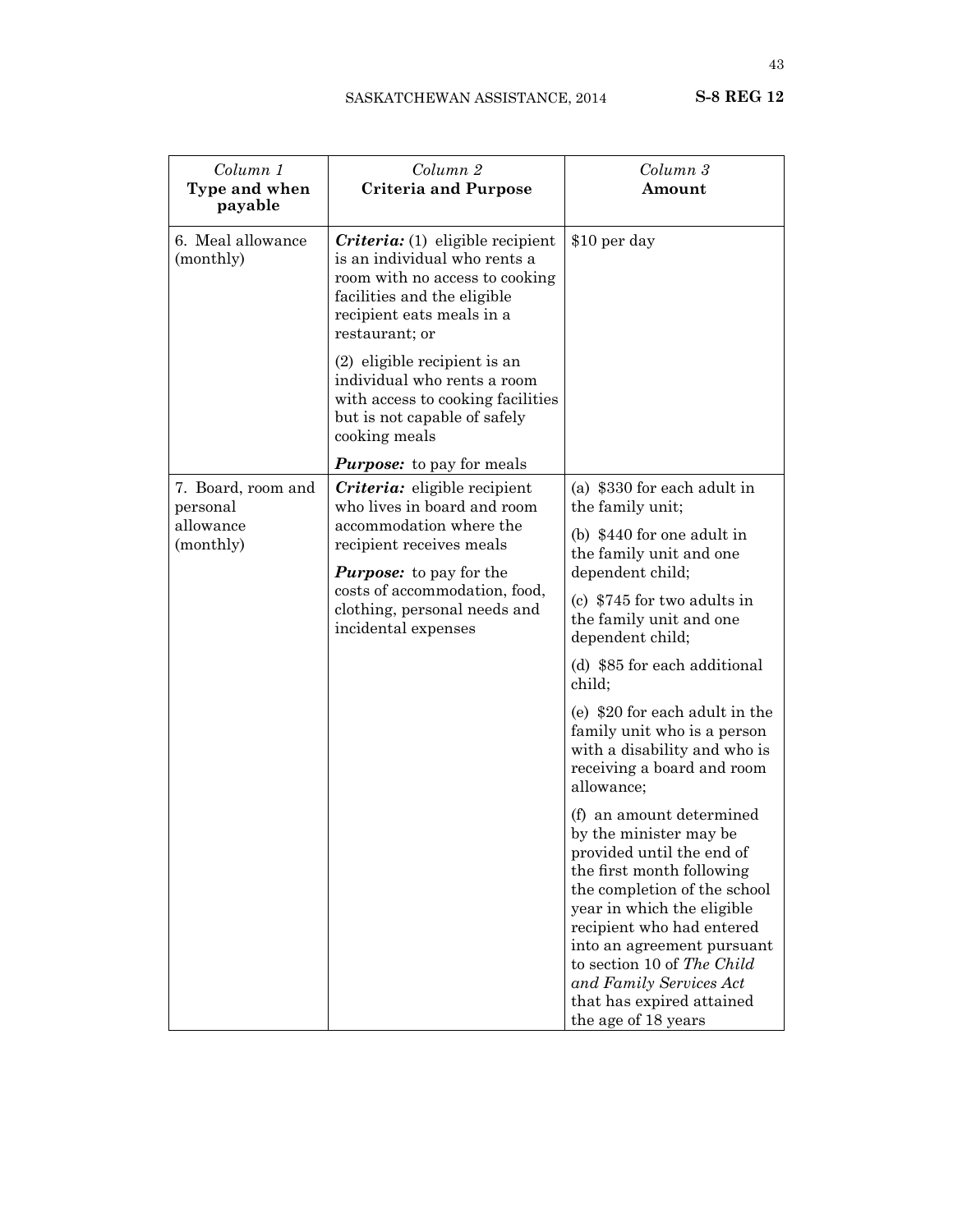| Column 1<br>Type and when<br>payable                  | Column 2<br><b>Criteria and Purpose</b>                                                                                                                      | Column 3<br>Amount                                                                                                                                                                                                                                                                                                        |
|-------------------------------------------------------|--------------------------------------------------------------------------------------------------------------------------------------------------------------|---------------------------------------------------------------------------------------------------------------------------------------------------------------------------------------------------------------------------------------------------------------------------------------------------------------------------|
| 8. Board, room and<br>personal allowance<br>(monthly) | <i>Criteria:</i> eligible recipient<br>who lives in board and room<br>accommodation where the<br>recipient receives meals<br>and one or more of the adult    | (a) \$330 for one adult in the<br>family unit and one or more<br>dependent children;<br>(b) \$660 for two adults in<br>the family unit and one or<br>more dependent children;<br>(c) \$20 for each adult in the<br>family unit who is a person<br>with a disability and who is<br>receiving a board and room<br>allowance |
|                                                       | recipients with dependent<br>children obtains board and<br>room from the parents of one<br>of the adult recipients                                           |                                                                                                                                                                                                                                                                                                                           |
|                                                       | <b>Purpose:</b> to pay for the<br>costs of accommodation, food,<br>clothing, personal needs and<br>incidental expenses                                       |                                                                                                                                                                                                                                                                                                                           |
| 9. Residential<br>support (monthly)                   | <i>Criteria:</i> eligible recipient or<br>eligible family member resides<br>in:                                                                              | an amount calculated in<br>accordance with a schedule<br>of rates established by the                                                                                                                                                                                                                                      |
|                                                       | (a) a mental health approved<br>home as defined in The Mental<br><b>Health Services Act:</b>                                                                 | minister                                                                                                                                                                                                                                                                                                                  |
|                                                       | (b) a private-service home for<br>which a certificate of approval<br>is issued pursuant to The<br>Residential Services Act;                                  |                                                                                                                                                                                                                                                                                                                           |
|                                                       | (c) a personal care home<br>for which a licence is issued<br>pursuant to The Personal Care<br>Homes Act;                                                     |                                                                                                                                                                                                                                                                                                                           |
|                                                       | (d) the home of a relative, as<br>defined in The Personal Care<br><i>Homes Act</i> , and is provided<br>supervision and assistance<br>with personal care; or |                                                                                                                                                                                                                                                                                                                           |
|                                                       | (e) a residential-service<br>facility for which a licence<br>is issued pursuant to The<br>Residential Services Act                                           |                                                                                                                                                                                                                                                                                                                           |
|                                                       | <b>Purpose:</b> to assist with<br>payment for residential costs                                                                                              |                                                                                                                                                                                                                                                                                                                           |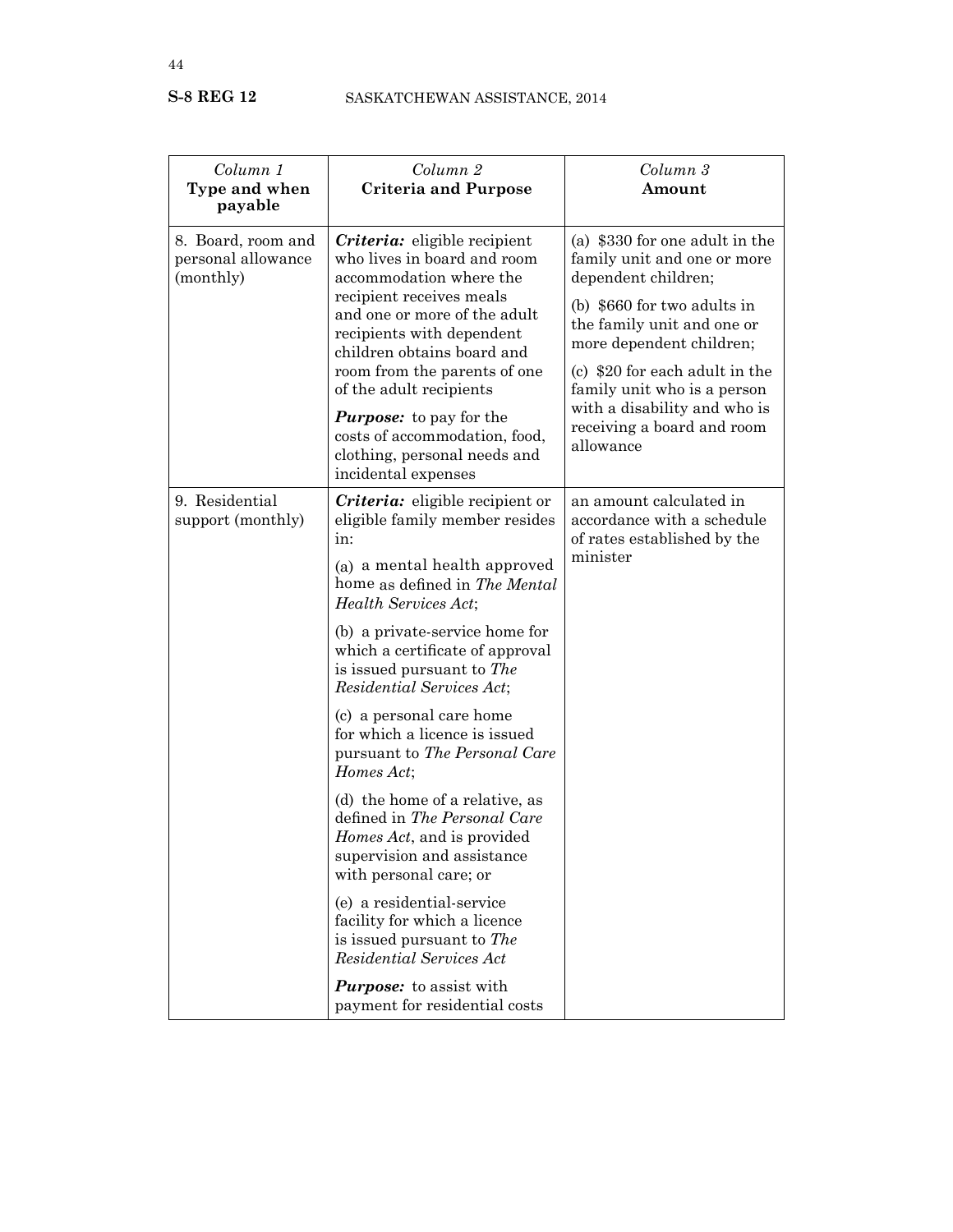| Column 1<br>Type and when<br>payable              | Column <sub>2</sub><br><b>Criteria and Purpose</b>                                                                                                                                                                                                                                                                                                                                                                             | Column 3<br>Amount                                                                                                                                                                                                                                                                                                                                                                                                                                |
|---------------------------------------------------|--------------------------------------------------------------------------------------------------------------------------------------------------------------------------------------------------------------------------------------------------------------------------------------------------------------------------------------------------------------------------------------------------------------------------------|---------------------------------------------------------------------------------------------------------------------------------------------------------------------------------------------------------------------------------------------------------------------------------------------------------------------------------------------------------------------------------------------------------------------------------------------------|
| 10. Special care<br>facility benefit<br>(monthly) | Criteria: eligible recipient or<br>eligible family member:<br>(a) is residing in a facility<br>designated as a special-care<br>home pursuant to The Facility<br>Designation Regulations; or<br>(b) is in long-term care in<br>a special-care program in a<br>hospital within the meaning<br>of subclause $2(r)(ii)$ of the<br>regulations<br><b><i>Purpose:</i></b> to pay for<br>special-care and special-care<br>programming | (a) an amount not to exceed<br>the amount being charged to<br>the residents of the<br>special-care home or to<br>individuals in the<br>special-care program;<br>(b) the minister may<br>authorize payment to a<br>special-care facility in<br>accordance with clause (a)<br>for a period not exceeding<br>seven days after the death<br>of an eligible recipient who<br>received care in the<br>special-care facility before<br>his or her death. |
| <b>B.</b> Shelter<br>allowances                   |                                                                                                                                                                                                                                                                                                                                                                                                                                |                                                                                                                                                                                                                                                                                                                                                                                                                                                   |
| 11. Shelter<br>allowances<br>(monthly)            | Criteria: provided to an eligible<br>recipient having regard to the<br>criteria set out in subsection $2(1)$<br>of this Table and any additional<br>criteria that the minister may<br>order<br><b>Purpose:</b> to pay shelter costs                                                                                                                                                                                            | amount determined by a<br>schedule of rates and addi-<br>tional criteria that the minis-<br>ter may order, not to exceed<br>the actual rent being paid                                                                                                                                                                                                                                                                                            |
| C. Utilities and<br>laundry benefits              |                                                                                                                                                                                                                                                                                                                                                                                                                                |                                                                                                                                                                                                                                                                                                                                                                                                                                                   |
| 12. Utility benefits<br>(monthly)                 | Criteria: an allowance may be<br>granted to an eligible recipient<br>with respect to each of the<br>utilities that the recipient is<br>required to pay for, mentioned<br>below.<br><b>Purpose:</b> to pay for all or any<br>of the following utilities:<br>(a) electricity;<br>(b) home heating;<br>(c) sewer and water;<br>(d) telephone;<br>(e) water heater;<br>(f) water softener;<br>(g) laundry                          | (a) an amount determined<br>in accordance with the<br>schedule mentioned in<br>section 3 of this Table; or<br>(b) the actual cost of the<br>utility                                                                                                                                                                                                                                                                                               |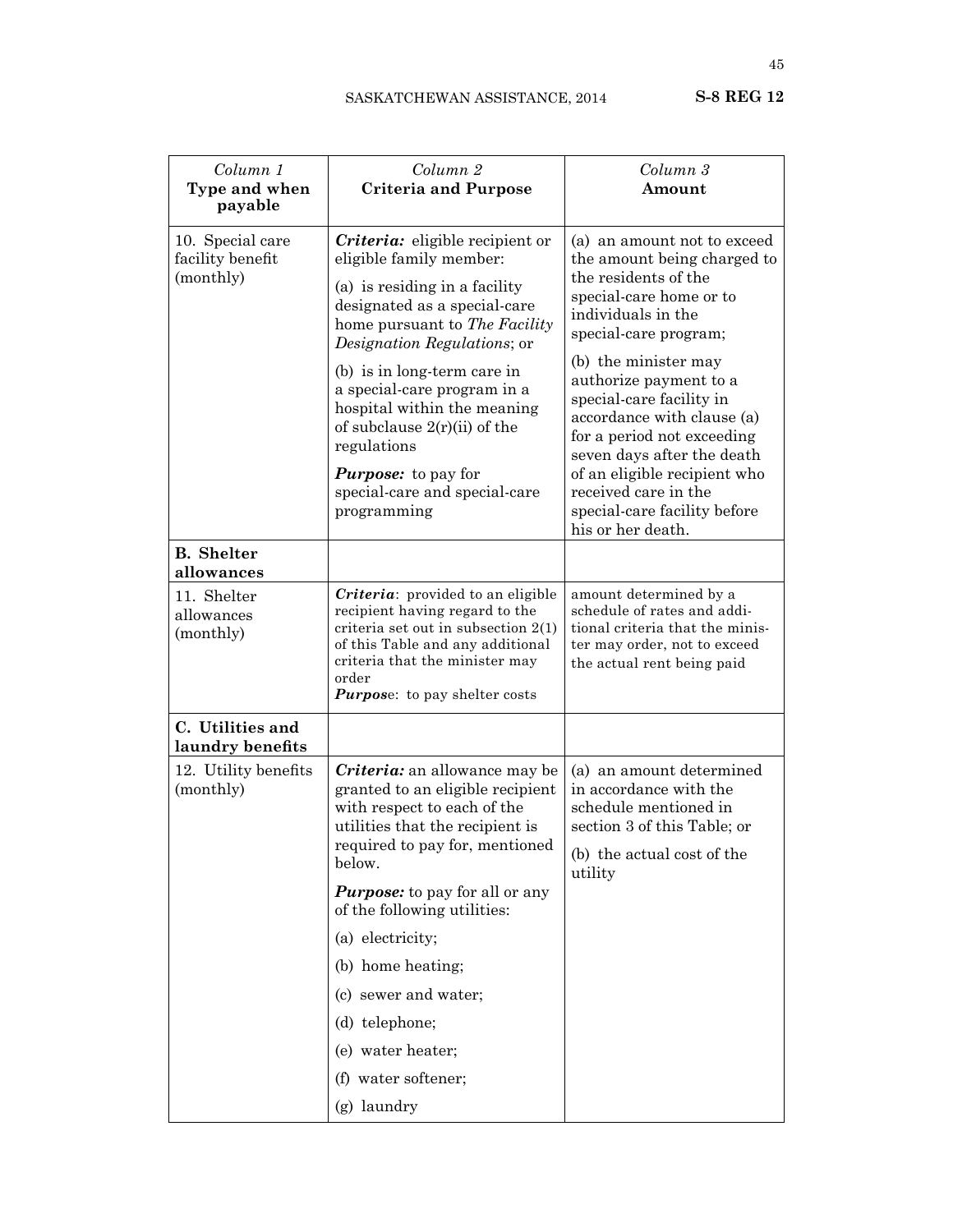| Column 1<br>Type and when<br>payable                                                                        | Column 2<br><b>Criteria and Purpose</b>                                                                                                                                                                                       | Column 3<br>Amount                                                                                                                        |
|-------------------------------------------------------------------------------------------------------------|-------------------------------------------------------------------------------------------------------------------------------------------------------------------------------------------------------------------------------|-------------------------------------------------------------------------------------------------------------------------------------------|
| 13. Arrears of<br>utilities (periodic)                                                                      | Criteria: minister is satisfied<br>that there is a threat to the<br>health and safety of an eligible<br>recipient resulting from the<br>disconnection or imminent<br>disconnection of a utility<br>mentioned in item 12       | the amount of arrears that<br>accrued before the date on<br>which the eligible recipient's<br>application was received by<br>the minister |
|                                                                                                             | <b>Purpose:</b> to pay for arrears                                                                                                                                                                                            |                                                                                                                                           |
| D. Special<br>health-related<br>supports benefits                                                           |                                                                                                                                                                                                                               |                                                                                                                                           |
| 14. Clothing benefit<br>(monthly)                                                                           | <i>Criteria:</i> clothing is<br>recommended by a health care<br>professional recognized by the<br>minister                                                                                                                    | amount approved by the<br>minister                                                                                                        |
|                                                                                                             | <b>Purpose:</b> to pay for clothing                                                                                                                                                                                           |                                                                                                                                           |
| 15. Special food<br>items (monthly)                                                                         | Criteria: special food<br>during pregnancy, lactation,<br>convalescence or for treatment<br>purposes recommended by<br>a health care professional<br>recognized by the minister                                               | amount approved by the<br>minister, not to exceed the<br>actual cost of the food items                                                    |
|                                                                                                             | <b>Purpose:</b> to pay for special<br>food                                                                                                                                                                                    |                                                                                                                                           |
| 16. Home care<br>services (monthly)                                                                         | Criteria: minister is<br>satisfied that home care<br>services provided through the<br>provincial health authority are<br>necessary                                                                                            | amount approved by the<br>minister                                                                                                        |
|                                                                                                             | Purpose: to pay for home care                                                                                                                                                                                                 |                                                                                                                                           |
| 17. Home care<br>services provided<br>other than through<br>the provincial<br>health authority<br>(monthly) | Criteria: eligible recipient<br>or eligible family member<br>receives home care services<br>other than through the<br>provincial health authority<br>and the minister is satisfied<br>that exceptional circumstances<br>exist | amount approved by the<br>minister                                                                                                        |
|                                                                                                             | Purpose: to pay for home care                                                                                                                                                                                                 |                                                                                                                                           |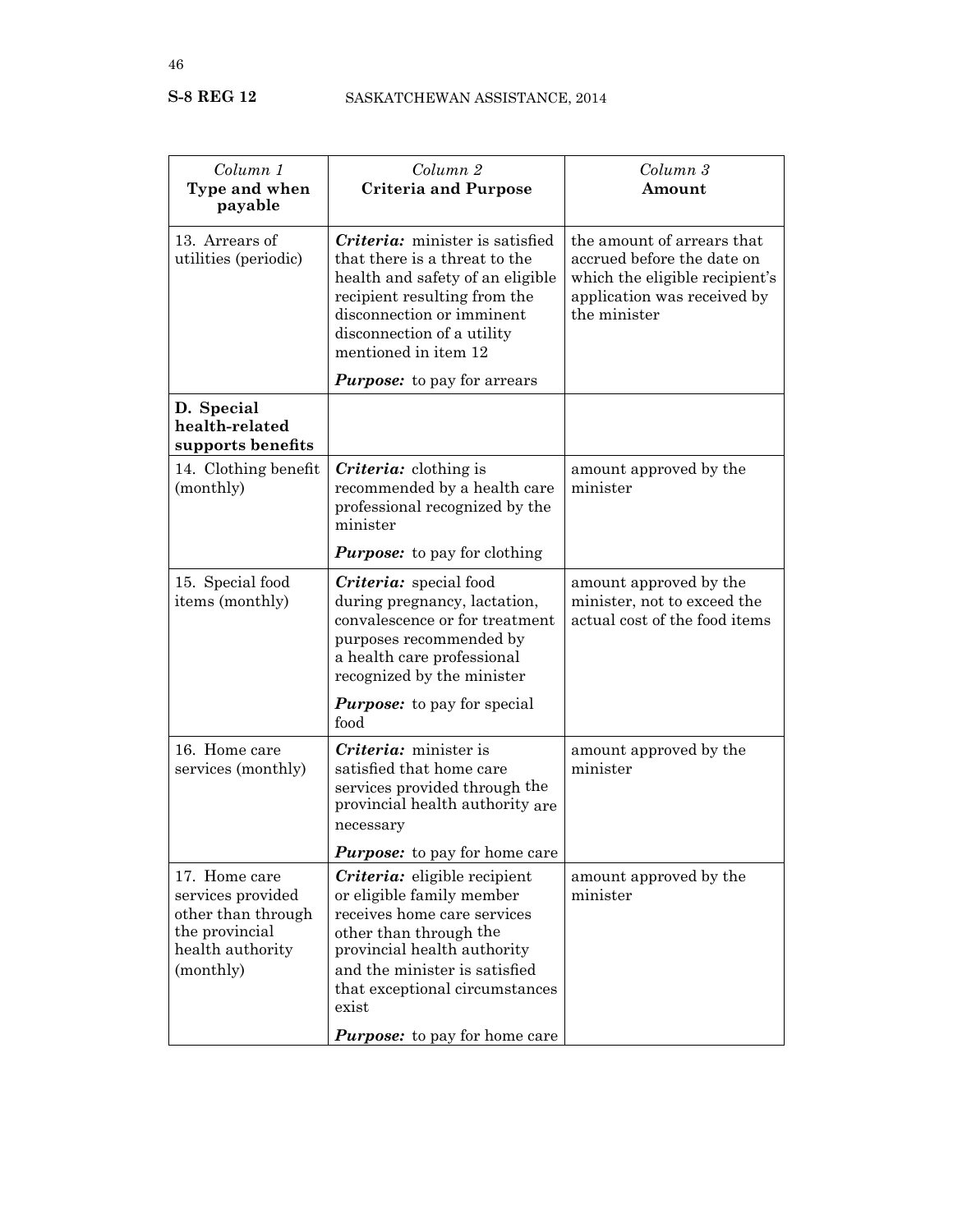| Column 1<br>Type and when<br>payable                  | Column 2<br><b>Criteria and Purpose</b>                                                                                                                                                       | Column 3<br>Amount                 |
|-------------------------------------------------------|-----------------------------------------------------------------------------------------------------------------------------------------------------------------------------------------------|------------------------------------|
| 18. Exceptional<br>laundry costs<br>(monthly)         | Criteria: unusual amounts of<br>laundry are required because<br>of a medical condition of the<br>eligible recipient or eligible<br>family member                                              | amount approved by the<br>minister |
|                                                       | <b>Purpose:</b> to pay for laundry<br>expenses                                                                                                                                                |                                    |
| 19. Special-care<br>allowance (monthly)               | <i>Criteria:</i> required to enable<br>the eligible recipient or eligible<br>family member to pay for<br>household tasks that he or she<br>is unable to perform because of<br>the disability  | amount approved by the<br>minister |
|                                                       | <b>Purpose:</b> to pay for household<br>tasks                                                                                                                                                 |                                    |
| 20. Activity benefit<br>(monthly)                     | <i>Criteria:</i> eligible recipient or<br>eligible family member who<br>is a resident of a facility as<br>described in<br>paragraph $2(1)(r)(i)(B)$ , (C), (D)<br>or $(E)$ of the regulations | amount approved by the<br>minister |
|                                                       | <b>Purpose:</b> to pay for activities                                                                                                                                                         |                                    |
| 21. Respite care<br>(monthly)                         | <i>Criteria:</i> eligible recipient or<br>spouse of the eligible recipient<br>requires temporary care due<br>to a disability at an adult day<br>program or a respite facility                 | amount approved by the<br>minister |
|                                                       | <b>Purpose:</b> to pay for adult day<br>programs or respite care                                                                                                                              |                                    |
| 22. Specially<br>trained service<br>animals (monthly) | Criteria: eligible recipient<br>or eligible family member<br>requires a specially trained<br>animal to enable him or her to<br>live independently                                             | amount approved by the<br>minister |
|                                                       | <b>Purpose:</b> to pay for food,<br>veterinary and hygienic<br>grooming cost for specially<br>trained animals                                                                                 |                                    |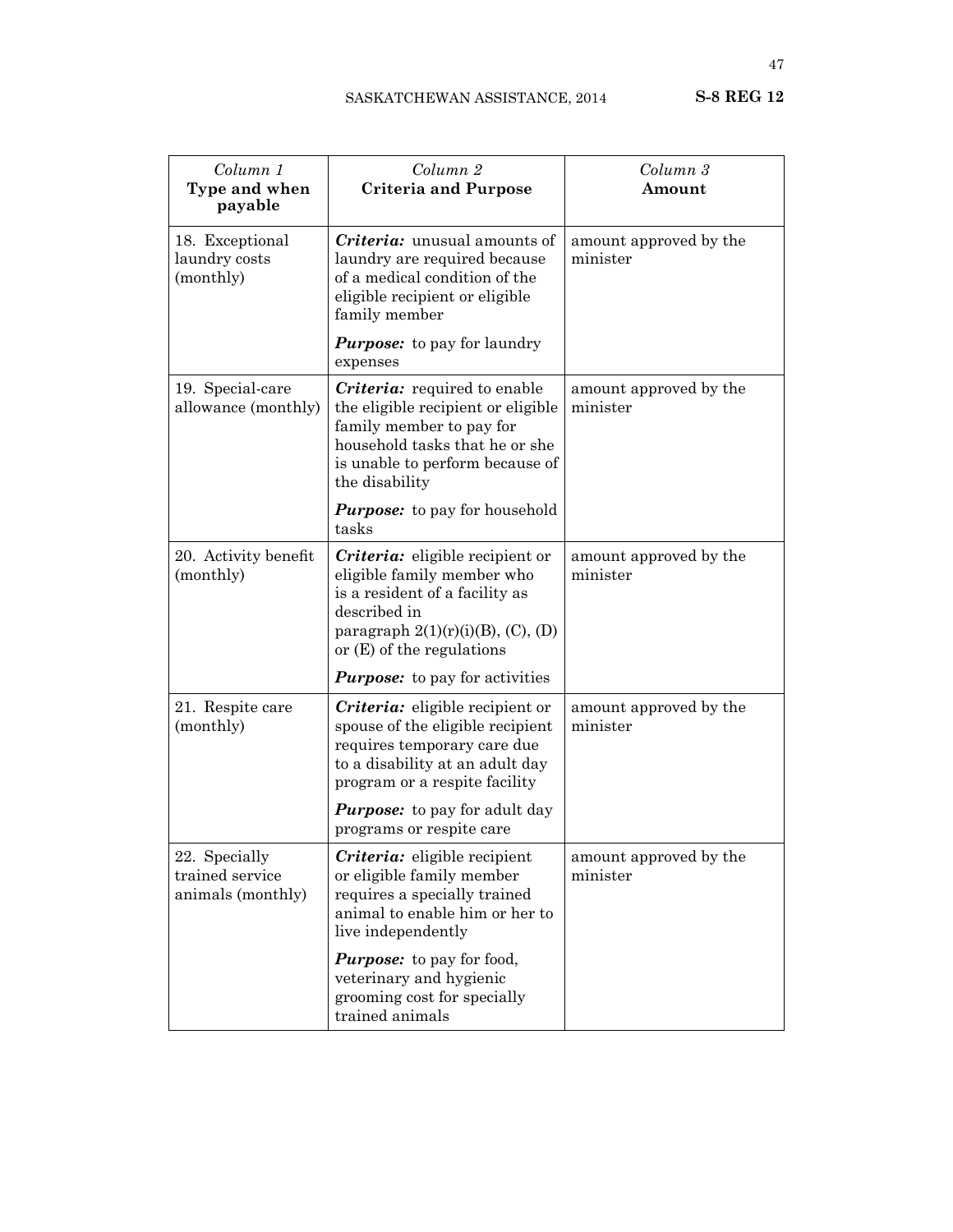| Column 1<br>Type and when<br>payable                                      | Column 2<br><b>Criteria and Purpose</b>                                                                                                                                                                                                                                                                                                                                                              | Column 3<br>Amount                                                                                                                                                                                                                                                                                                       |
|---------------------------------------------------------------------------|------------------------------------------------------------------------------------------------------------------------------------------------------------------------------------------------------------------------------------------------------------------------------------------------------------------------------------------------------------------------------------------------------|--------------------------------------------------------------------------------------------------------------------------------------------------------------------------------------------------------------------------------------------------------------------------------------------------------------------------|
| 23. Repair of<br>mobility aids,<br>devices and<br>equipment<br>(periodic) | Criteria: mobility aids,<br>devices and equipment repairs<br><b>Purpose:</b> to pay for repair<br>costs not covered by another<br>plan or program administered<br>by another ministry or<br>agency of the Government<br>of Saskatchewan, by the<br>provincial health authority<br>or by a community-based<br>organization                                                                            | amount and type approved<br>by the minister                                                                                                                                                                                                                                                                              |
| E. Special benefits<br>for children                                       |                                                                                                                                                                                                                                                                                                                                                                                                      |                                                                                                                                                                                                                                                                                                                          |
| 24. Transition<br>benefit for children<br>(monthly)                       | Criteria: A benefit may be<br>provided to an eligible recipient<br>with respect to each child in the<br>family unit for the purpose of<br>meeting the needs of the child:<br>(a) for the period before the<br>eligible recipient is eligible to<br>receive the Canada Child Benefit<br>payment; or<br>(b) in any other circumstances<br>approved by the minister.<br>Purpose: to pay for child costs | \$160 per child per month or, if<br>the period before the eligible<br>recipient is eligible to receive<br>payments of the Canada Child<br>Benefit is less than a month,<br>the portion of that amount<br>that is proportionate to the<br>number of days in the month<br>before eligibility for those<br>payments begins. |
| 25. School expenses<br>(periodic)                                         | <i>Criteria:</i> child of eligible<br>recipient or eligible family<br>member is enrolled, as of                                                                                                                                                                                                                                                                                                      | (a) \$50 if the child is less<br>than six years of age;<br>(b) $$85$ if the child is six                                                                                                                                                                                                                                 |
|                                                                           | August 1, in a school or a<br>registered independent school<br>within the meaning of The                                                                                                                                                                                                                                                                                                             | years of age or older but less<br>than 14 years of age; or                                                                                                                                                                                                                                                               |
|                                                                           | Education Act, 1995<br><b>Purpose:</b> to pay for associated<br>school costs                                                                                                                                                                                                                                                                                                                         | (c) $$130$ if the child is 14<br>years of age or older                                                                                                                                                                                                                                                                   |
| 26. Special school<br>fees (periodic)                                     | Criteria: child of eligible<br>recipient or eligible family<br>member is enrolled, as of<br>August 1, in a school or a<br>registered independent school<br>within the meaning of The<br>Education Act, 1995                                                                                                                                                                                          | not more than the actual<br>and verified costs                                                                                                                                                                                                                                                                           |
|                                                                           | <b>Purpose:</b> to pay for home<br>economics, industrial and<br>graphic arts projects and<br>for-credit physical education<br>courses                                                                                                                                                                                                                                                                |                                                                                                                                                                                                                                                                                                                          |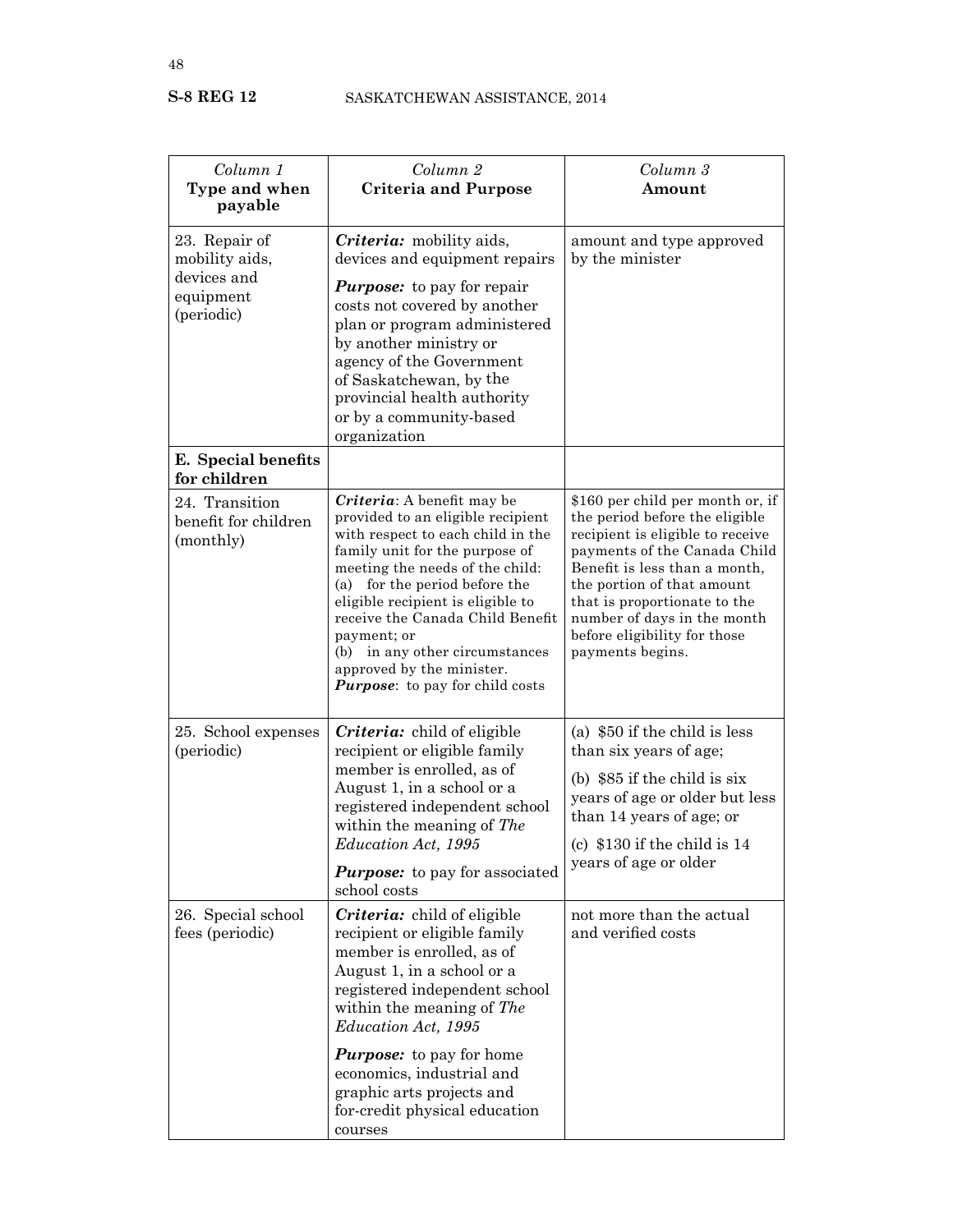| Column 1<br>Type and when<br>payable                | Column <sub>2</sub><br><b>Criteria and Purpose</b>                                                                                                                                | Column 3<br>Amount                                                                                                                                            |
|-----------------------------------------------------|-----------------------------------------------------------------------------------------------------------------------------------------------------------------------------------|---------------------------------------------------------------------------------------------------------------------------------------------------------------|
| 27. Child care<br>(monthly)                         | <i>Criteria:</i> eligible recipient or<br>eligible family member has a<br>dependent child and no adult<br>members of the family unit are<br>able to care for the child due<br>to: | amount approved by the<br>minister                                                                                                                            |
|                                                     | (a) employment;                                                                                                                                                                   |                                                                                                                                                               |
|                                                     | (b) a medical condition, illness<br>or disability;                                                                                                                                |                                                                                                                                                               |
|                                                     | (c) hospitalization;                                                                                                                                                              |                                                                                                                                                               |
|                                                     | (d) involvement in training or<br>a structured program;                                                                                                                           |                                                                                                                                                               |
|                                                     | (e) attendance in court;                                                                                                                                                          |                                                                                                                                                               |
|                                                     | (f) attendance in court ordered<br>programming;                                                                                                                                   |                                                                                                                                                               |
|                                                     | (g) attendance at an approved<br>addictions treatment program;<br>or                                                                                                              |                                                                                                                                                               |
|                                                     | (h) travel outside the<br>community of residence for<br>which the child is unable to<br>accompany the adult                                                                       |                                                                                                                                                               |
|                                                     | <b>Purpose:</b> to pay for child care<br>costs                                                                                                                                    |                                                                                                                                                               |
| 28. Maternity and<br>infants clothing<br>(periodic) | <i>Criteria:</i> clothing for<br>maternity and infants and<br>children is required and a<br>benefit for that clothing is<br>not provided for elsewhere in<br>these regulations    | amount approved by the<br>minister, not to exceed the<br>actual and reasonable costs<br>of the clothing                                                       |
|                                                     | <b>Purpose:</b> to pay for clothing                                                                                                                                               |                                                                                                                                                               |
| 29. Child access<br>(periodic)                      | Criteria: eligible recipient<br>or eligible family member has<br>access rights to a child and<br>child is staying with eligible<br>recipient or eligible family<br>member         | amount approved by the<br>minister to a maximum of:<br>(a) for a visit of at least one<br>month, \$160 per child for<br>each full month; and                  |
|                                                     | <b>Purpose:</b> to pay for costs<br>associated with the child                                                                                                                     | (b) for a visit of at least $24$<br>hours but for less than one<br>month, the portion of \$160<br>that is proportionate to the<br>number of days of the visit |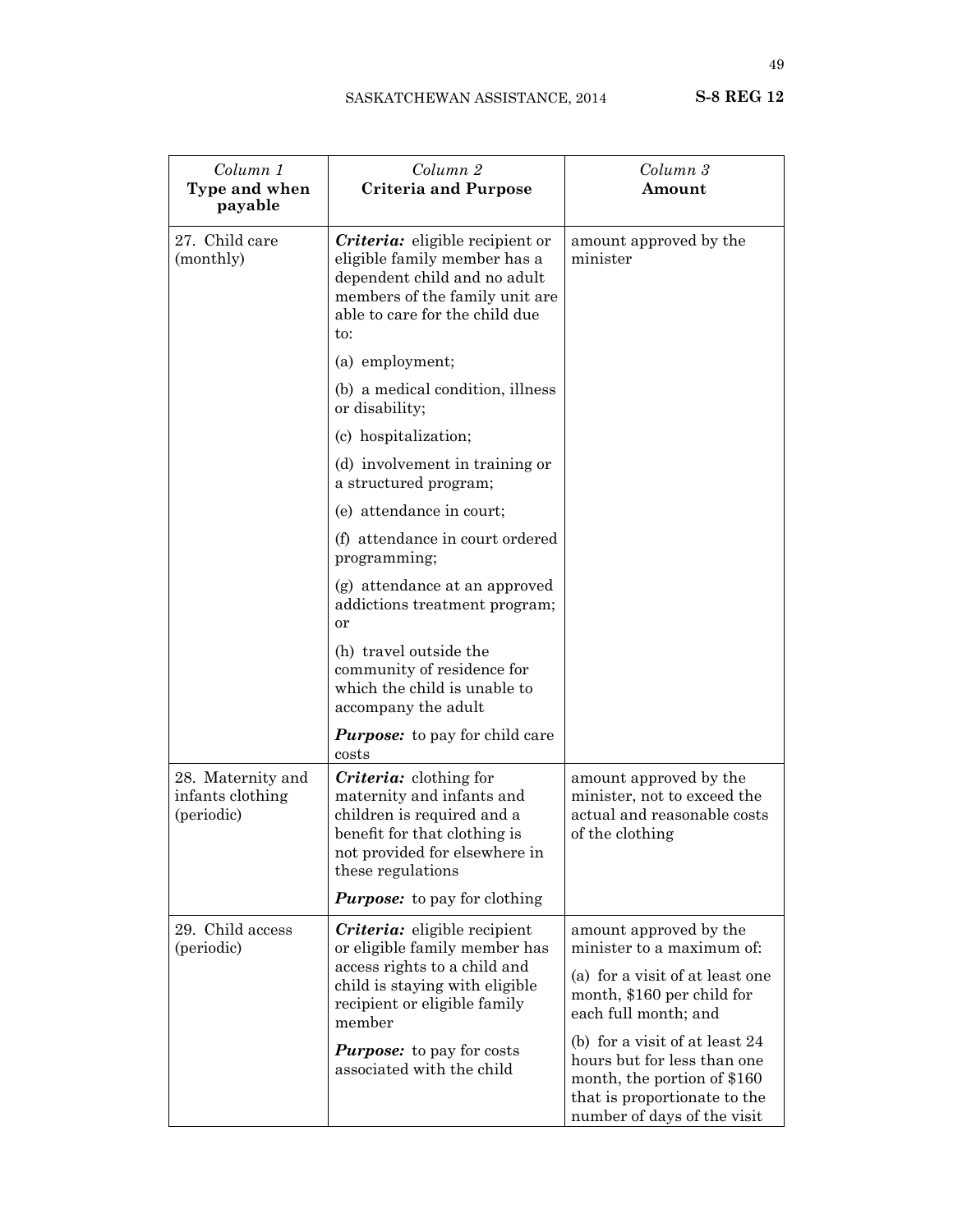| Column 1<br>Type and when<br>payable             | Column <sub>2</sub><br><b>Criteria and Purpose</b>                                                                                                                                                                                                                                                                                  | Column 3<br>Amount                                                                                   |
|--------------------------------------------------|-------------------------------------------------------------------------------------------------------------------------------------------------------------------------------------------------------------------------------------------------------------------------------------------------------------------------------------|------------------------------------------------------------------------------------------------------|
| F. Transportation<br>benefits                    |                                                                                                                                                                                                                                                                                                                                     |                                                                                                      |
| 30. Transportation<br>benefits (monthly)         | <i>Criteria:</i> a benefit for<br>transportation expenses is<br>not provided for elsewhere<br>in these regulations and the<br>minister is satisfied that the<br>transportation is required by<br>an eligible recipient or eligible<br>family member for any of the<br>following:<br>(a) medical treatment;<br>(b) attendance at day | amount determined in<br>accordance with the<br>schedule of rates established<br>by the minister      |
|                                                  | programs;<br>(c) attendance by children at                                                                                                                                                                                                                                                                                          |                                                                                                      |
|                                                  | school;<br>(d) attendance at a funeral;                                                                                                                                                                                                                                                                                             |                                                                                                      |
|                                                  | (e) attendance at work;                                                                                                                                                                                                                                                                                                             |                                                                                                      |
|                                                  | (f) any reason other than one<br>described in clauses (a) to (e)<br>that the minister considers<br>appropriate                                                                                                                                                                                                                      |                                                                                                      |
|                                                  | <b><i>Purpose:</i></b> to pay for<br>transportation                                                                                                                                                                                                                                                                                 |                                                                                                      |
| G. Housing<br>supports benefits                  |                                                                                                                                                                                                                                                                                                                                     |                                                                                                      |
| 31. Arrears in<br>shelter payments<br>(periodic) | <i>Criteria:</i> eligible recipient<br>has accumulated arrears of<br>shelter payments and the<br>minister is satisfied that:                                                                                                                                                                                                        | the amount the minister is<br>satisfied is the minimum<br>amount to prevent eviction<br>from shelter |
|                                                  | (a) the health and safety of<br>the eligible recipient or the<br>eligible recipient's family unit<br>are threatened; and                                                                                                                                                                                                            |                                                                                                      |
|                                                  | (b) the failure to pay the<br>arrears was because of lack of<br>resources                                                                                                                                                                                                                                                           |                                                                                                      |
|                                                  | <b>Purpose:</b> to pay for arrears of<br>shelter payments                                                                                                                                                                                                                                                                           |                                                                                                      |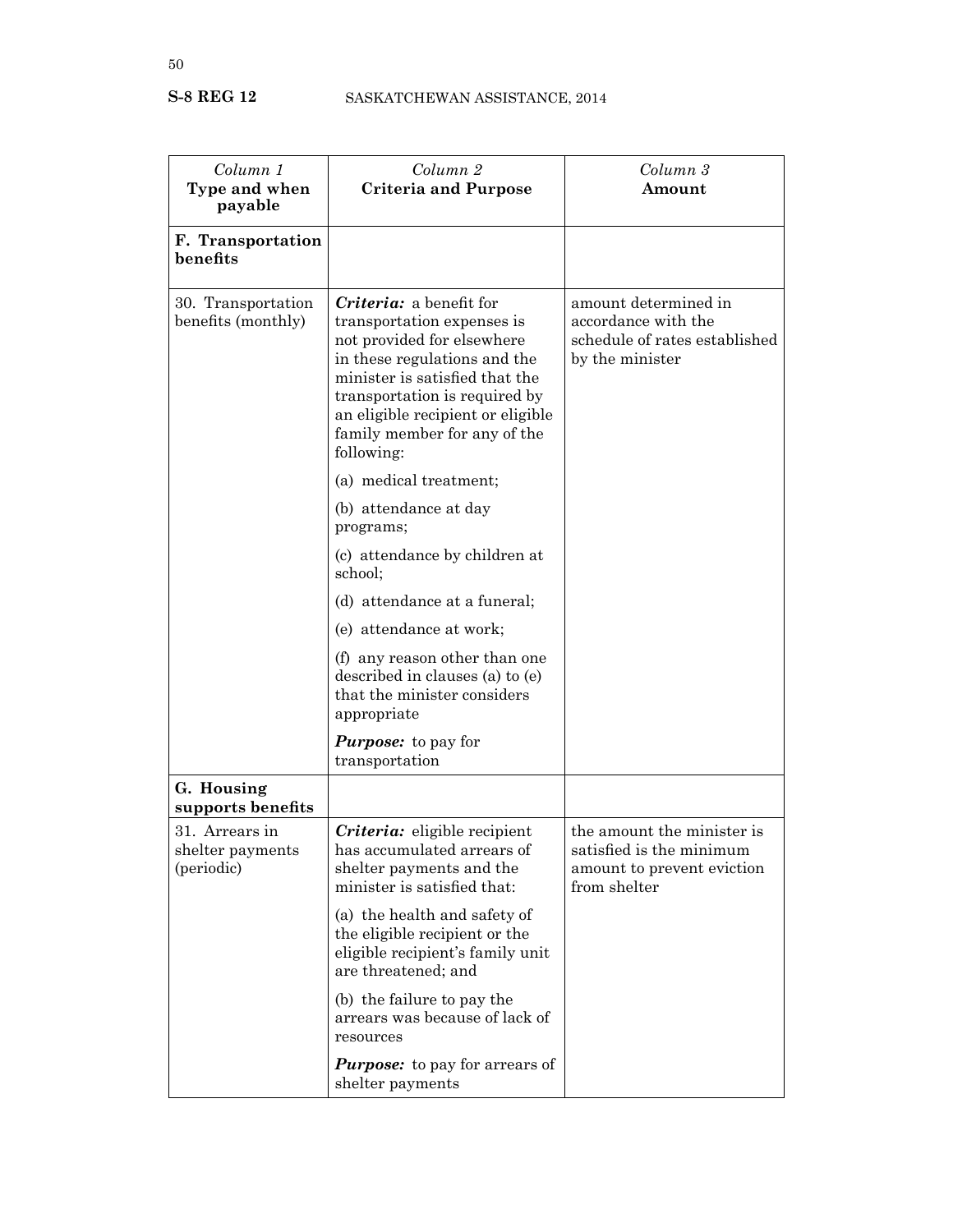| Column 1<br>Type and when<br>payable                                                                                             | Column <sub>2</sub><br><b>Criteria and Purpose</b>                                                                                                                                                                                                                      | Column 3<br>Amount                                                                                      |
|----------------------------------------------------------------------------------------------------------------------------------|-------------------------------------------------------------------------------------------------------------------------------------------------------------------------------------------------------------------------------------------------------------------------|---------------------------------------------------------------------------------------------------------|
| 32. Security deposit<br>(periodic)                                                                                               | Criteria: individual has<br>ceased to be an eligible<br>recipient and the minister is<br>satisfied that it is appropriate<br>to provide this benefit                                                                                                                    | an amount not exceeding<br>half of the maximum<br>monthly shelter allowance<br>approved by the minister |
|                                                                                                                                  | <b>Purpose:</b> to pay security<br>deposit on behalf of individual                                                                                                                                                                                                      |                                                                                                         |
| 33. Purchase,<br>repair or<br>replacement<br>of household<br>appliances,<br>furniture,<br>furnishings and<br>supplies (periodic) | Criteria: eligible recipient<br>requires assistance to<br>purchase, repair or replace<br>household appliances,<br>furniture, furnishings and<br>supplies for the eligible<br>recipient's principal residence<br><b>Purpose:</b> to pay for the costs<br>mentioned above | amount approved by the<br>minister                                                                      |
| 34. Moving<br>expenses (periodic)                                                                                                | <i>Criteria:</i> the minister is<br>satisfied that a change of the<br>eligible recipient's principal<br>residence is necessary<br><b>Purpose:</b> to pay for moving                                                                                                     | amount approved by the<br>minister                                                                      |
| H. Employment,<br>training and<br>transitions<br>benefits                                                                        | expenses                                                                                                                                                                                                                                                                |                                                                                                         |
| 35. Training or<br>graduation clothing<br>(periodic)                                                                             | Criteria: an eligible recipient<br>or eligible family member is<br>in training or graduating from<br>training                                                                                                                                                           | amount approved by the<br>minister                                                                      |
|                                                                                                                                  | <b>Purpose:</b> to pay for training<br>or graduation clothing costs                                                                                                                                                                                                     |                                                                                                         |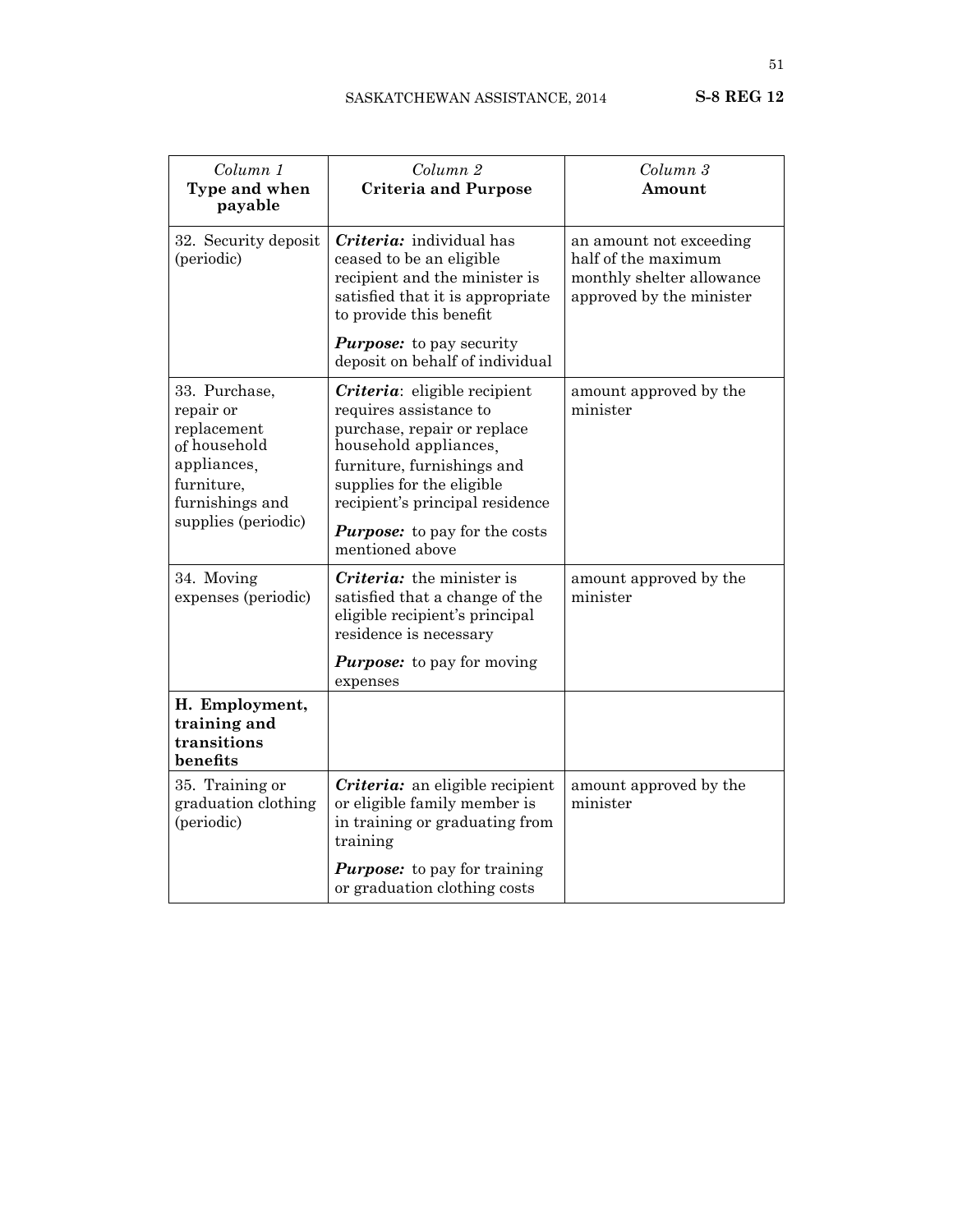| Column 1<br>Type and when<br>payable                                                                                    | Column 2<br><b>Criteria and Purpose</b>                                                                                                                                                                                                     | Column 3<br>Amount                 |
|-------------------------------------------------------------------------------------------------------------------------|---------------------------------------------------------------------------------------------------------------------------------------------------------------------------------------------------------------------------------------------|------------------------------------|
| 36. Commencement<br>of employment costs<br>(periodic)                                                                   | Criteria: an eligible recipient<br>or eligible family member<br>is commencing employment<br>and the minister is satisfied<br>that other arrangements<br>for meeting the expenses<br>associated with commencing<br>employment cannot be made | amount approved by the<br>minister |
|                                                                                                                         | <b>Purpose:</b> to pay for expenses<br>necessary to commence<br>employment, including<br>costs associated with special<br>clothing, mandatory licences,<br>fees or permits, and minor<br>essential tools                                    |                                    |
| 37. Transition<br>allowance to attend<br>a training program<br>or secondary or<br>post-secondary<br>education (monthly) | Criteria: an eligible<br>recipient, or the spouse of an<br>eligible recipient or an eligible<br>recipient's child who is 18<br>years of age or older but under<br>the age of 19, is attending:                                              | amount approved by the<br>minister |
|                                                                                                                         | (a) a training program<br>approved by the minister;                                                                                                                                                                                         |                                    |
|                                                                                                                         | (b) a secondary educational<br>institution; or                                                                                                                                                                                              |                                    |
|                                                                                                                         | (c) a post-secondary<br>educational institution                                                                                                                                                                                             |                                    |
|                                                                                                                         | <b>Purpose:</b> to assist with the<br>costs to attend training or<br>secondary or post-secondary<br>education                                                                                                                               |                                    |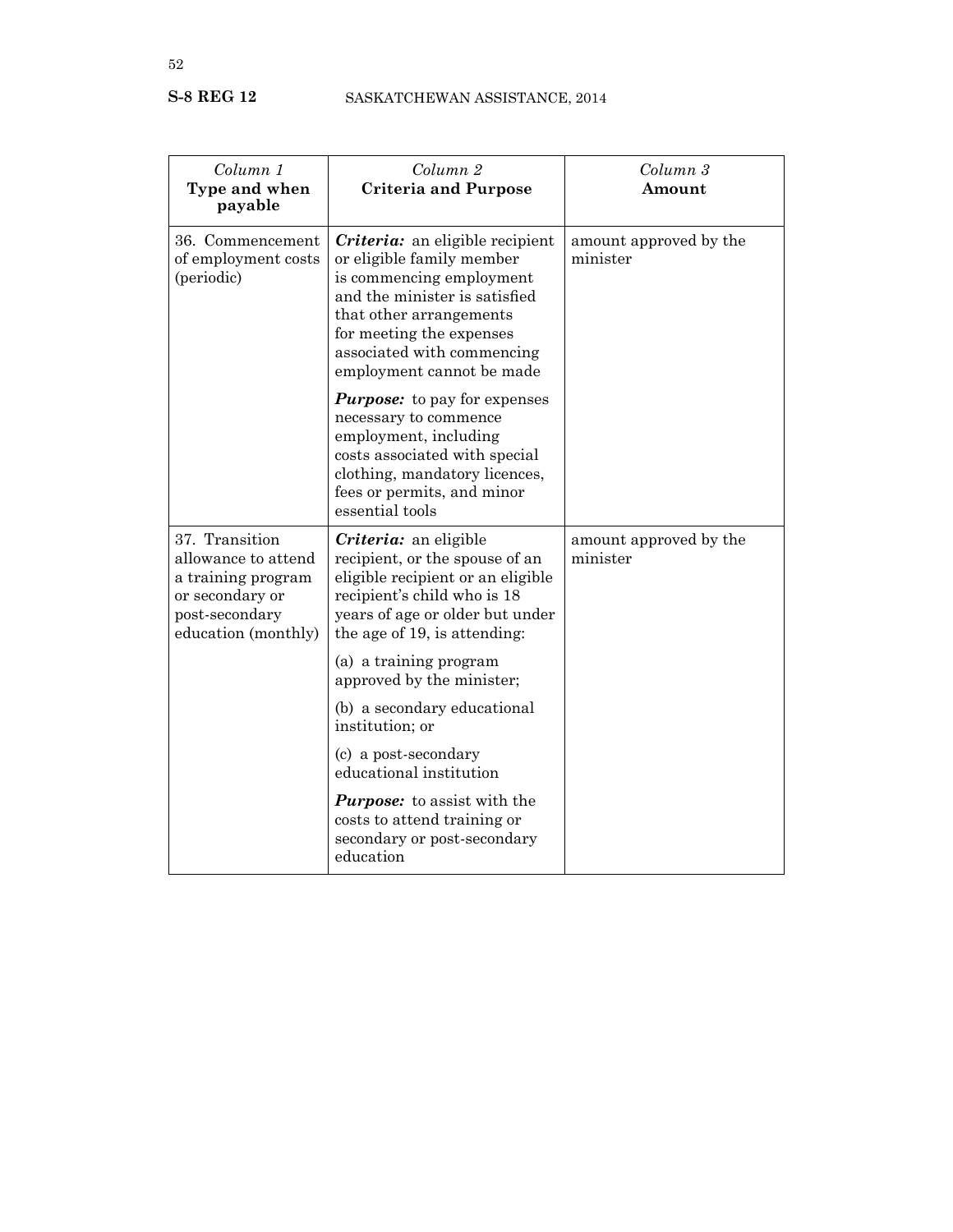| Column 1<br>Type and when<br>payable | Column 2<br><b>Criteria and Purpose</b>                                                                                                                                                                                                                              | Column 3<br>Amount                                                                                                                             |
|--------------------------------------|----------------------------------------------------------------------------------------------------------------------------------------------------------------------------------------------------------------------------------------------------------------------|------------------------------------------------------------------------------------------------------------------------------------------------|
| 38. School supplies<br>(periodic)    | <i>Criteria:</i> an eligible recipient<br>or eligible family member,<br>or the spouse of an eligible<br>recipient or eligible family<br>member is attending:<br>(a) a training program<br>approved by the minister; or<br>(b) a secondary educational<br>institution | \$130 per year for each<br>individual mentioned in<br>this item who attends<br>the training program or<br>secondary educational<br>institution |
|                                      | <b>Purpose:</b> to pay for school<br>supplies                                                                                                                                                                                                                        |                                                                                                                                                |

2 Jan 2015 cS-8 Reg 12; 12 Aug 2016 SR 67/2016 s6; 4 Aug 2017 SR 80/2017 s4; 5 Jly 2019 SR 44/2019 s22.